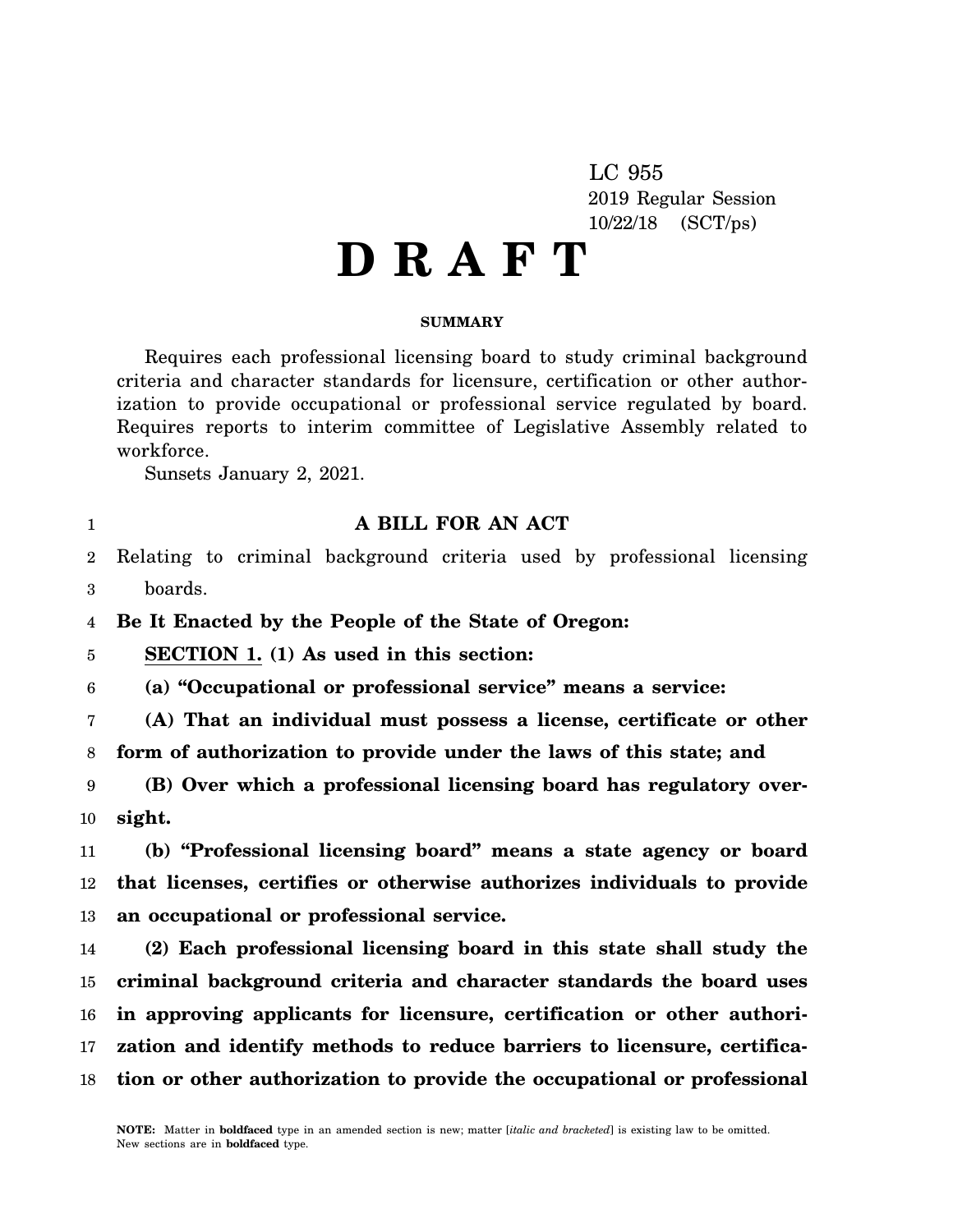### LC 955 10/22/18

1 2 3 4 5 6 7 **service regulated by the board for applicants who may not qualify for licensure, certification or other authorization because of their criminal background or character. Each professional licensing board shall submit a report in the manner provided by ORS 192.245 to an interim committee of the Legislative Assembly related to the workforce not later than December 31, 2020. SECTION 2. Section 1 of this 2019 Act is repealed on January 2, 2021.**

- 
- 8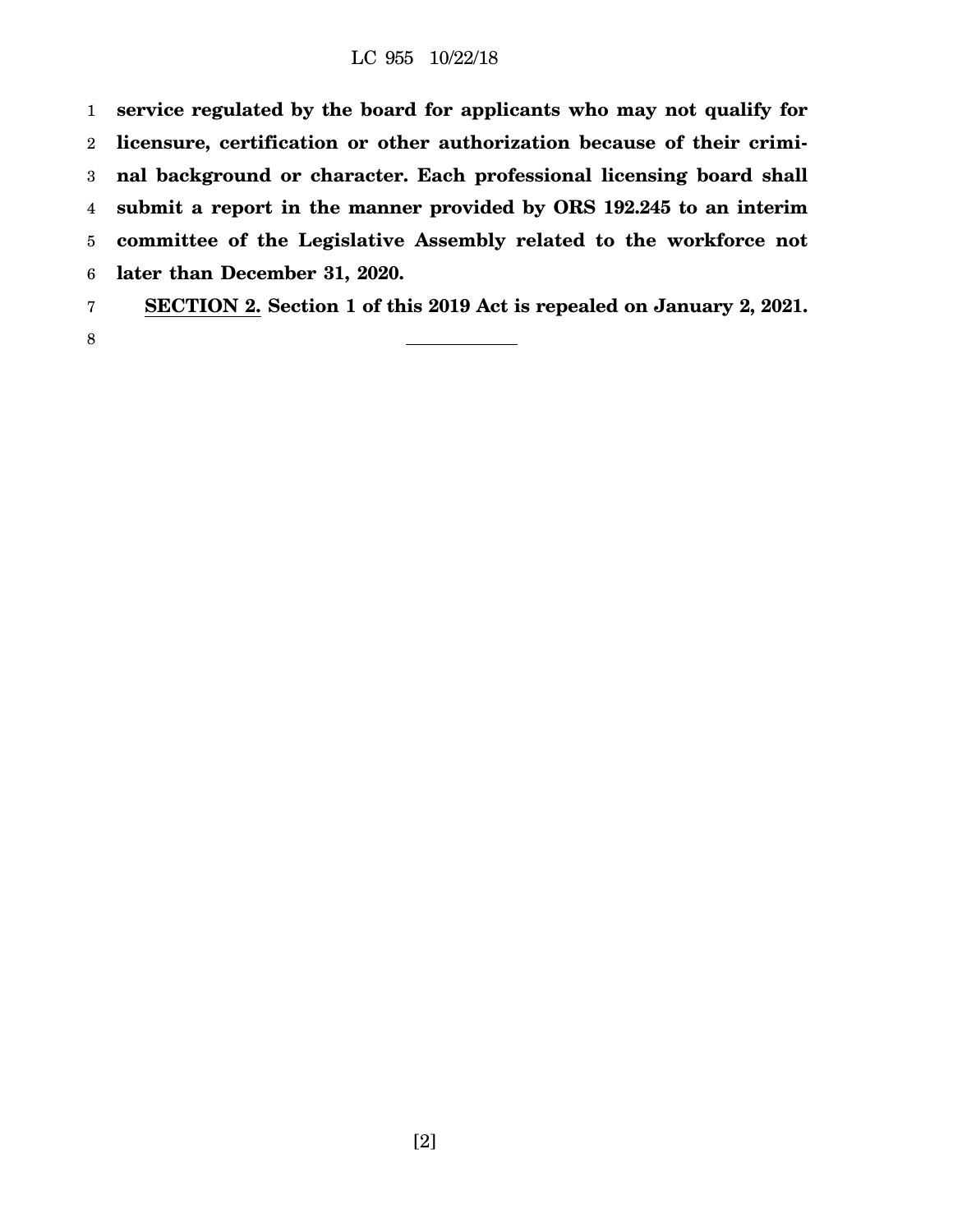LC 960 2019 Regular Session 11/30/18 (JLM/ps)

# **D R A F T**

#### **SUMMARY**

Directs Public Defense Services Commission to distribute moneys to Metropolitan Public Defender Services for establishment and administration of pilot program according to specifications, collection of certain program data and submission of data to commission. Directs commission to review data and to report on results of pilot program to interim committees of Legislative Assembly related to judiciary on or before September 15, 2021.

Appropriates moneys from General Fund to Public Defense Services Commission for pilot program.

### **A BILL FOR AN ACT**

 $\mathfrak{D}$ Relating to civil legal services for persons charged with crimes.

3 **Be It Enacted by the People of the State of Oregon:**

1

4 5 6 **SECTION 1. (1) The Public Defense Services Commission shall distribute the moneys described in section 2 of this 2019 Act to Metropolitan Public Defender Services for the following purposes:**

7 8 9 10 11 12 **(a) Establishing and administering a two-year pilot program in Multnomah County and in one rural county with the purpose of providing civil legal services to persons charged with criminal offenses. The provision of civil legal services must include but is not limited to assistance with issues related to housing, family law, public benefits, financial obligations, consumer debt and expungement.**

13 14 15 **(b) Collecting data, and submitting the data to the Public Defense Services Commission, concerning the number of participants in the pilot program who, as a result of participation:**

- 16 **(A) Experienced increased financial stability.**
- 17 **(B) Experienced increased housing stability.**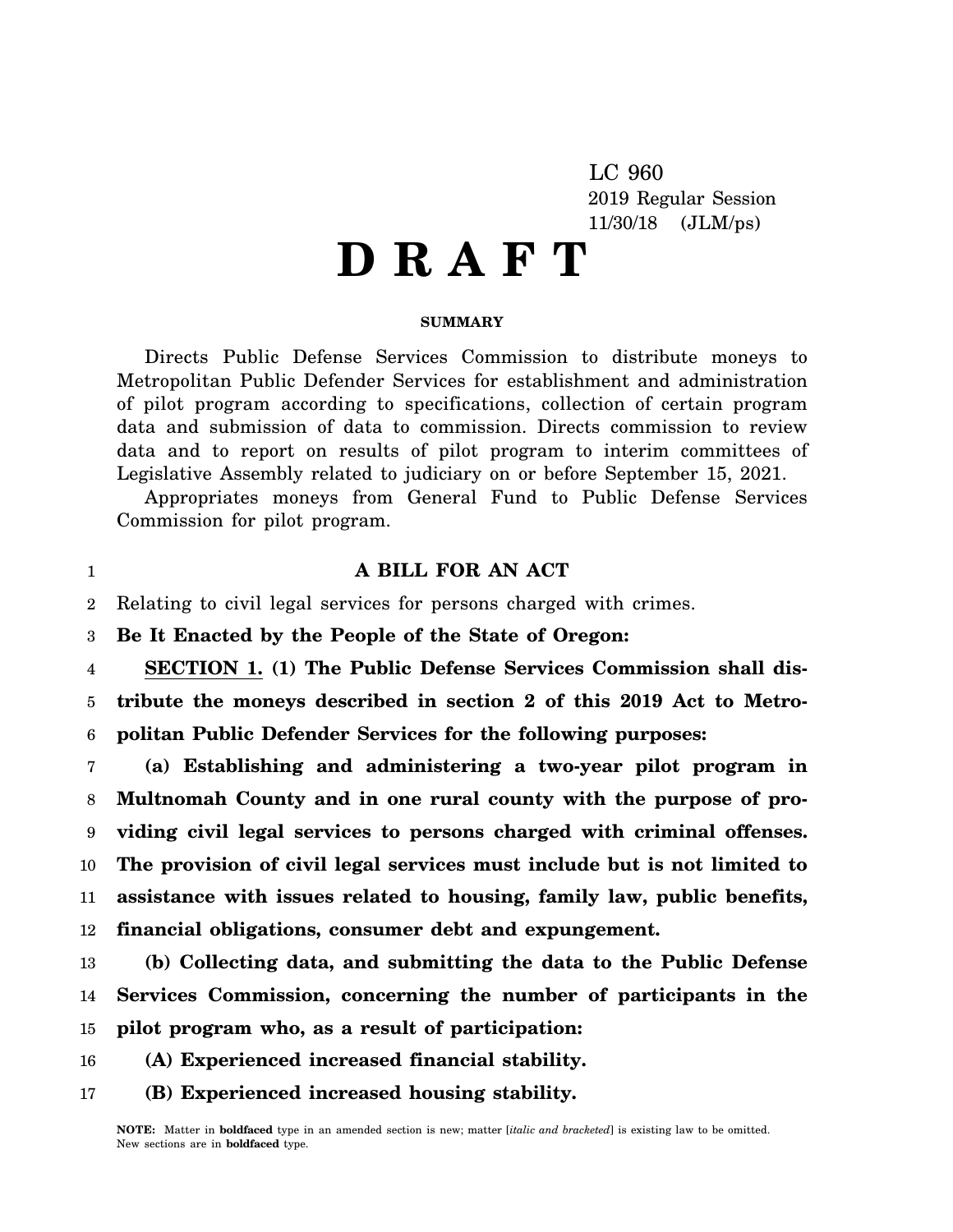1 **(C) Were able to obtain public benefits.**

2 **(D) Were able to resolve debt.**

3 4 **(E) Were able to expunge or set aside records of arrest, citation or conviction.**

5 **(F) Engaged in planning for family security.**

6 7 8 **(G) Experienced increased stability or exhibited better behavior while incarcerated, in comparison to similarly situated inmates who did not participate in the pilot program.**

9 10 11 12 13 14 **(2) Upon receipt of the data concerning the pilot program described in subsection (1) of this section, the Public Defense Services Commission shall review the data, prepare a report and submit the report to the interim committees of the Legislative Assembly related to the judiciary in the manner provided under ORS 192.245 on or before September 15, 2021.**

15 16 17 18 19 **SECTION 2. In addition to and not in lieu of any other appropriation, there is appropriated to the Public Defense Services Commission, for the biennium beginning July 1, 2019, out of the General Fund,** the amount of \$\_\_\_\_\_\_ to be expended for the purposes described in **section 1 of this 2019 Act.**

20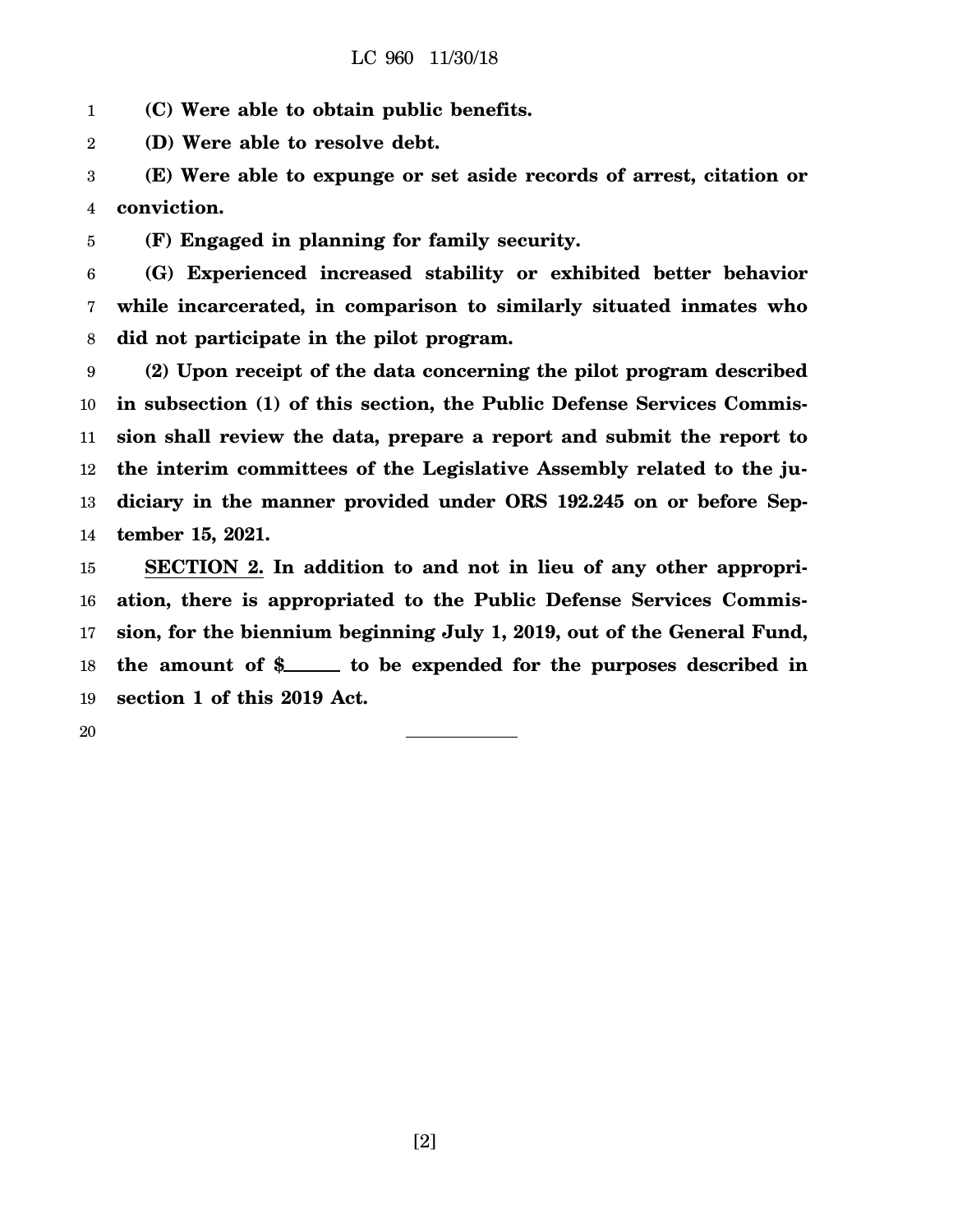LC 1255 2019 Regular Session 11/29/18 (LAS/ps)

# **D R A F T**

### **SUMMARY**

Modifies procedure for expunction of juvenile records. Directs juvenile court to automatically initiate expunction proceeding upon dismissal of juvenile case. Directs juvenile court to automatically order expunction of juvenile adjudication records if no fewer than two years have elapsed since termination, person has not been subject to subsequent delinquency adjudication or criminal conviction and no proceedings are pending against person. Exempts certain offenses from automatic mandatory expunction.

Directs juvenile court to initiate discretionary expunction proceedings for cases not eligible for automatic mandatory expunction if no fewer than two years have elapsed since most recent termination, person has not been subject to subsequent delinquency adjudication or criminal conviction and no proceedings are pending against person. Exempts certain offenses from automatic discretionary expunction.

Permits persons to apply for expunction of juvenile records related to acts that would have constituted Class A felony if committed by adult if no fewer than five years have elapsed since most recent termination, person has not been subject to subsequent delinquency adjudication or criminal conviction and no proceedings are pending against person.

Requires notice of discretionary expunction proceeding to be sent to person whose records are subject of proceeding and district attorney. Directs district attorney to provide notice to victim. Permits district attorney to object to expunction application. Requires court to hold expunction hearing on any objections.

Directs State Court Administrator to study and make recommendations on updating provisions of state law relating to records of juvenile adjudications to align Oregon law with American Bar Association's model Act governing confidentiality of juvenile delinquency records.

1

## **A BILL FOR AN ACT**

2 Relating to juvenile records; creating new provisions; and amending ORS

3 419A.250, 419A.260, 419A.262, 419A.265, 419C.370, 659A.030 and 670.290.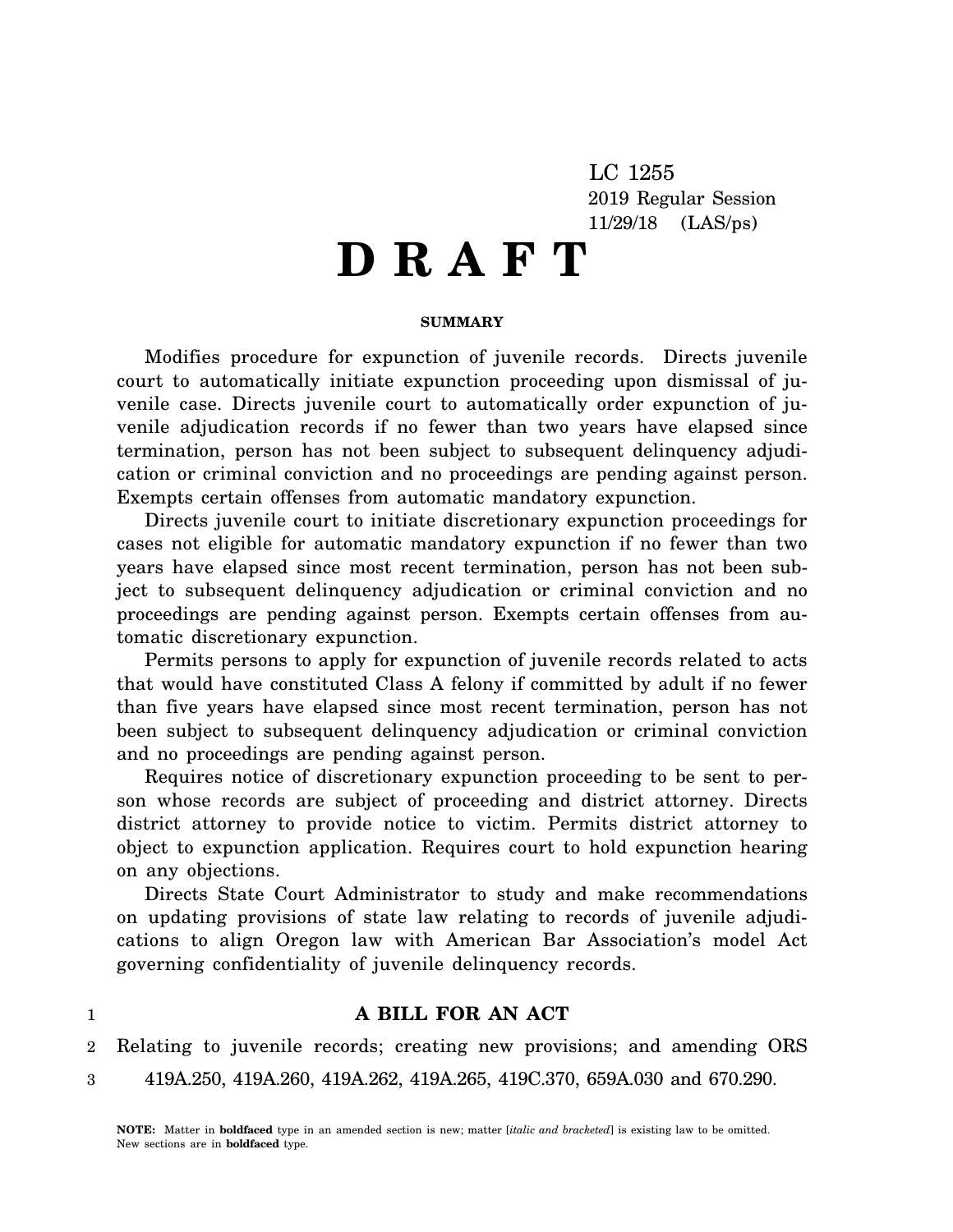| $\mathbf{1}$     | Be It Enacted by the People of the State of Oregon:                     |
|------------------|-------------------------------------------------------------------------|
| $\overline{2}$   |                                                                         |
| 3                | <b>EXPUNCTION OF JUVENILE RECORDS</b>                                   |
| 4                |                                                                         |
| 5                | SECTION 1. Sections 2 to 4 of this 2019 Act are added to and made       |
| 6                | a part of ORS 419A.260 to 419A.262.                                     |
| 7                | <b>SECTION 2. Expunction venue. An expunction proceeding under</b>      |
| 8                | ORS 419A.260 to 419A.262 shall be commenced in the county where the     |
| $\boldsymbol{9}$ | subject person resided at the time of the most recent termination.      |
| $10\,$           | SECTION 3. Mandatory expunction. $(1)(a)(A)$ For cases in which a       |
| 11               | petition was filed in juvenile court but the case was dismissed prior   |
| 12               | to adjudication, the court shall initiate expunction as provided in     |
| 13               | paragraph (b) of this subsection immediately following dismissal of the |
| 14               | case.                                                                   |
| 15               | (B) For cases resolved informally by the juvenile department, the       |
| 16               | juvenile department shall move the court for expunction immediately     |
| 17               | following termination of the case.                                      |
| 18               | (C) For cases of law enforcement or public agency investigations        |
| 19               | that never resulted in referral to the juvenile department or charges,  |
| 20               | the holder of the records shall move the court for expunction imme-     |
| 21               | diately following termination of the case.                              |
| 22               | (b) Upon its own motion or upon application of the juvenile de-         |
| າາ               | nartment or other holder of records under paracraph (a) of this sub-    |

23 24 25 26 **partment or other holder of records under paragraph (a) of this subsection, the juvenile court shall immediately order expunction if the court finds that there was no adjudication of delinquency, including in:**

27 28 **(A) Dismissed cases, if the time for the state to appeal the dismissal has lapsed;**

29 30 **(B) Diverted cases, if the person has successfully completed diversion;**

31 **(C) Cases in which the charges were not substantiated; or**

[2]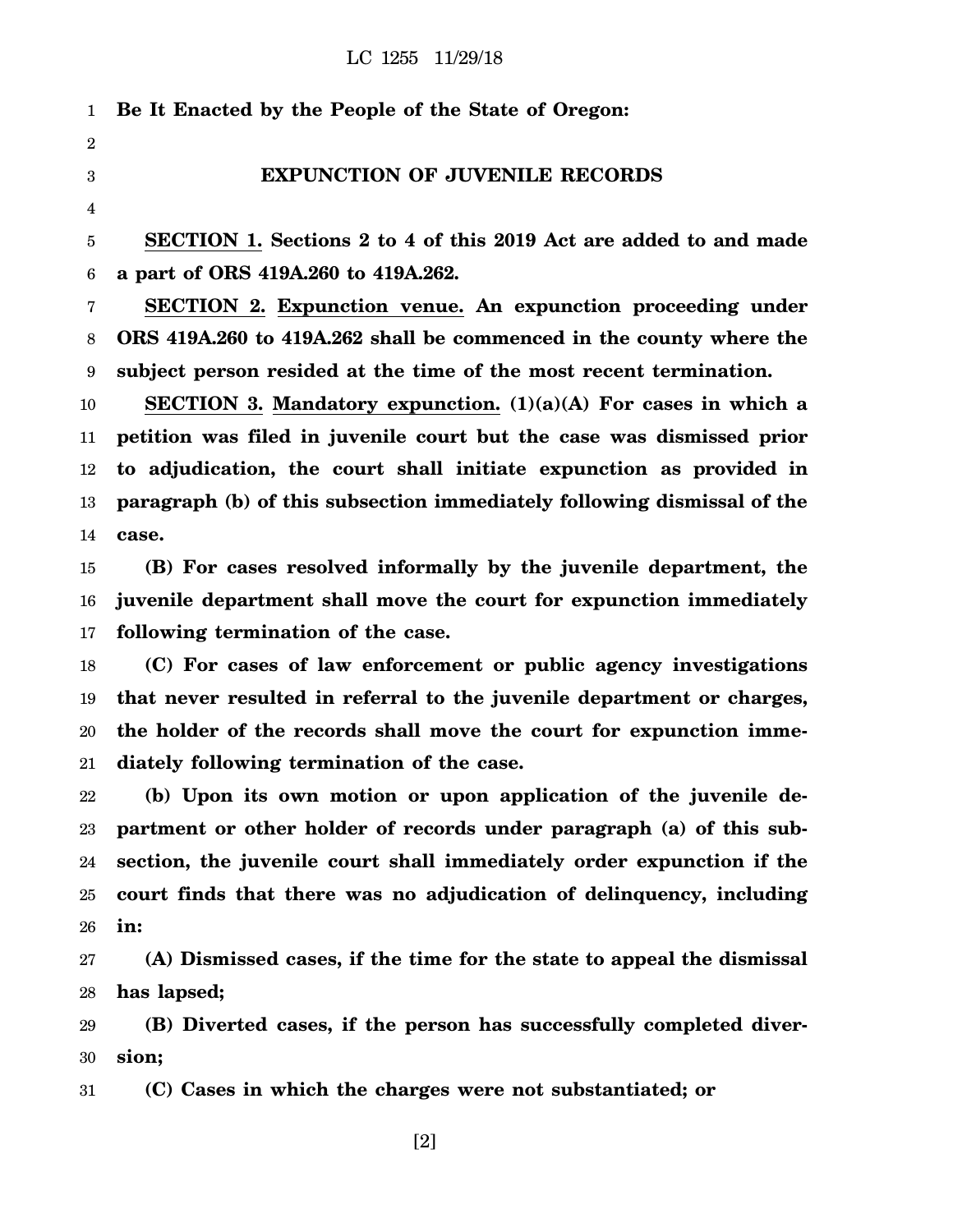1 2 **(D) Cases in which the law enforcement agency did not refer the subject to court.**

3 4 5 **(2)(a) Except as provided in paragraph (b) of this subsection, in cases in which there was an adjudication of delinquency, the juvenile court shall, on its own motion, automatically order expunction if:**

6 7 **(A) At least two years have elapsed since the date of the person's most recent termination;**

8 9 10 **(B) Since the date of the most recent termination, the person has not been subject to a subsequent delinquency adjudication or criminal conviction; and**

11 12 **(C) No proceedings seeking a criminal conviction or an adjudication in a juvenile court are pending against the person.**

13 14 **(b) The following offenses are not eligible for automatic mandatory expunction under this subsection:**

15 16 17 18 **(A) Any cases under ORS 419C.005 in which a juvenile court found a person to be within the jurisdiction of the court based upon the person's commission of an act that if done by an adult would constitute one of the following offenses:**

19 **(i) Aggravated murder under ORS 163.095;**

20 **(ii) Murder under ORS 163.115;**

21 22 **(iii) Attempt, solicitation or conspiracy to commit murder or aggravated murder;**

23 **(iv) Manslaughter in the first degree under ORS 163.118;**

24 **(v) Manslaughter in the second degree under ORS 163.125;**

25 **(vi) Criminally negligent homicide under ORS 163.145;**

- 26 **(vii) Assault in the first degree under ORS 163.185;**
- 27 **(viii) Criminal mistreatment in the first degree under ORS 163.205;**
- 28 **(ix) Kidnapping in the first degree under ORS 163.235;**
- 29 **(x) Rape in the third degree under ORS 163.355;**
- 30 **(xi) Rape in the second degree under ORS 163.365;**
- 31 **(xii) Rape in the first degree under ORS 163.375;**

[3]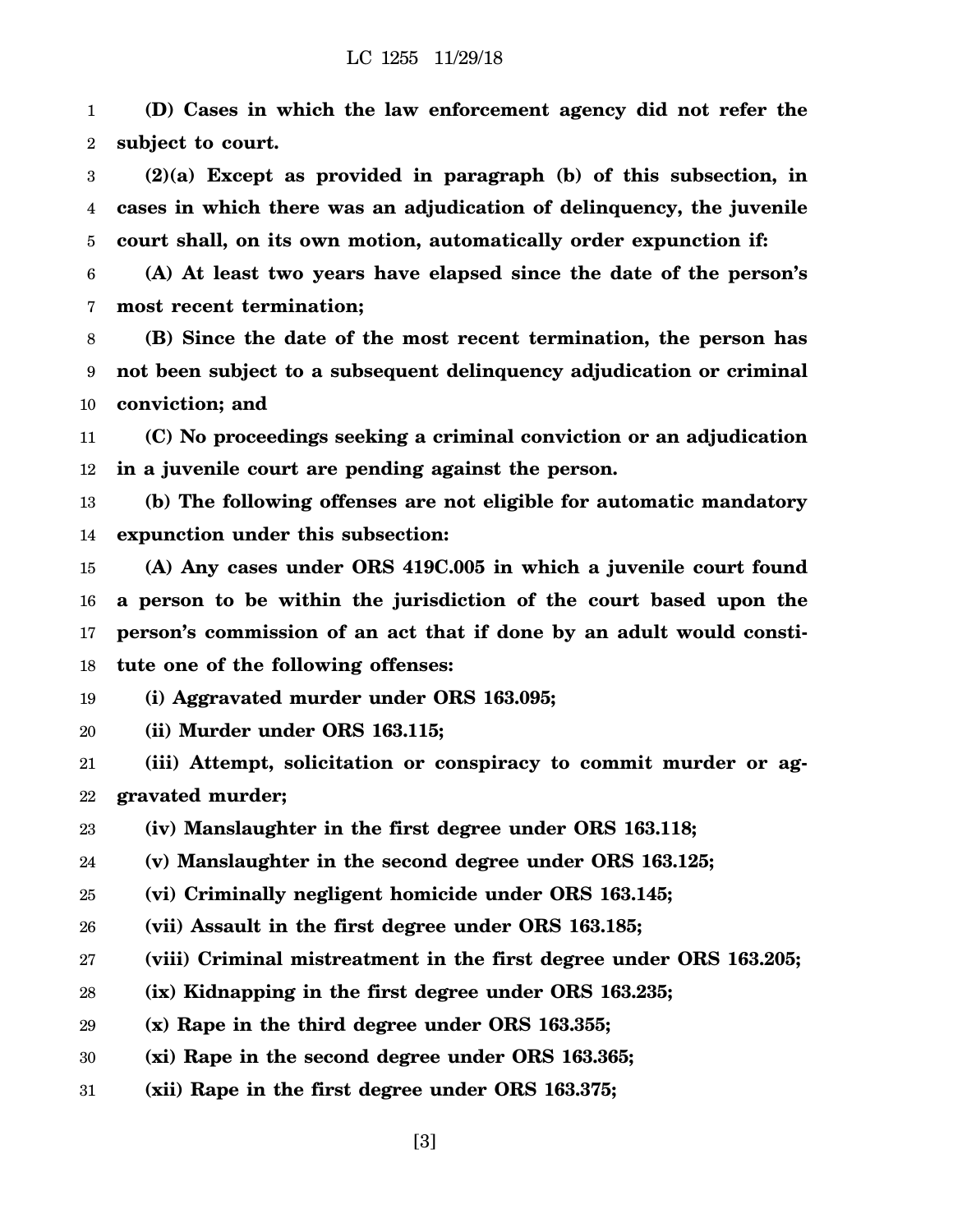1 2 3 4 5 6 7 8 9 **(xiii) Sodomy in the third degree under ORS 163.385; (xiv) Sodomy in the second degree under ORS 163.395; (xv) Sodomy in the first degree under ORS 163.405; (xvi) Unlawful sexual penetration in the second degree under ORS 163.408; (xvii) Unlawful sexual penetration in the first degree under ORS 163.411; (xviii) Sexual abuse in the third degree under ORS 163.415; (xix) Sexual abuse in the second degree under ORS 163.425;**

10 **(xx) Sexual abuse in the first degree under ORS 163.427;**

11 **(xxi) Promoting prostitution under ORS 167.012;**

12 **(xxii) Compelling prostitution under ORS 167.017;**

13 14 **(xxiii) Aggravated driving while suspended or revoked under ORS 163.196;**

15 **(xxiv) Aggravated vehicular homicide under ORS 163.149; or**

16 17 18 **(xxv) An attempt to commit a crime listed in this subparagraph other than manslaughter in the second degree and criminally negligent homicide; or**

19 20 **(B) Any offense for which the person is currently required to register as a sex offender.**

21 22 23 24 25 26 **SECTION 4. Discretionary expunction. (1)(a) In cases in which there was an adjudication of delinquency, but that are not eligible for automatic mandatory expunction under section 3 of this 2019 Act, the juvenile court shall, on its own motion, initiate an expunction proceeding as described in this section and may order expunction if, after a hearing when the matter is contested:**

27 28 **(A) At least two years have elapsed since the date of the person's most recent termination;**

29 30 31 **(B) Since the date of the most recent termination, the person has not been subject to a subsequent delinquency adjudication or criminal conviction; and**

[4]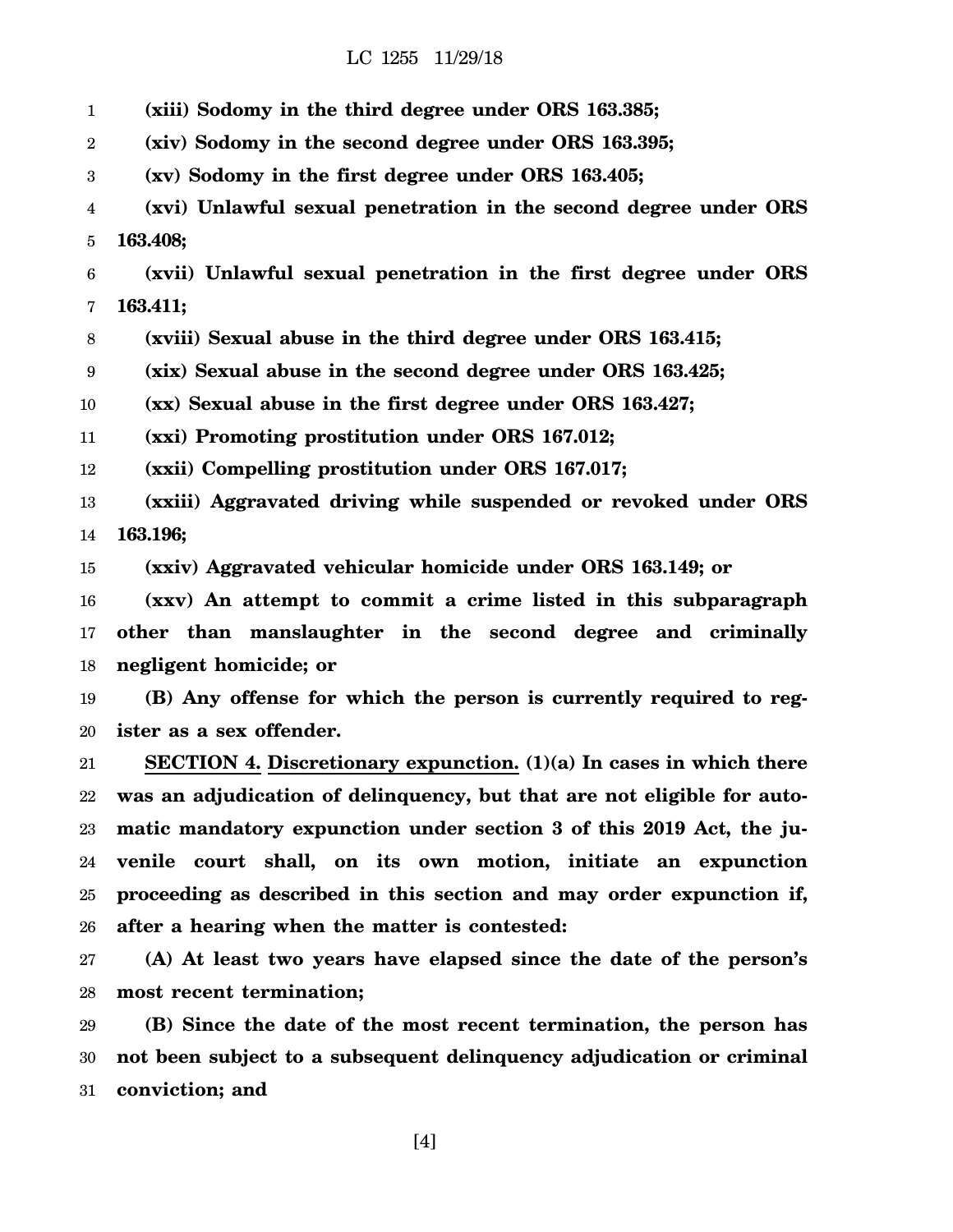1 2 **(C) No proceedings seeking a criminal conviction or an adjudication in a juvenile court are pending against the person.**

3 4 **(b) A person is not eligible for automatic discretionary expunction under this subsection if:**

5 6 **(A) The adjudication of the offense in the records to be expunged currently requires the person to register as a sex offender; or**

7 8 9 10 11 **(B) If the offense in the records to be expunged resulted from acts that would have constituted a Class A felony if committed by an adult. (2) Persons who were adjudicated delinquent for acts that would have constituted a Class A felony if committed by an adult may move the juvenile court for expunction if:**

12 13 **(a) At least five years have elapsed since the date of the person's most recent termination;**

14 15 16 **(b) Since the date of the most recent termination, the person has not been subject to a subsequent delinquency adjudication or criminal conviction; and**

17 18 **(c) No proceedings seeking a criminal conviction or an adjudication in a juvenile court are pending against the person.**

19 20 21 22 23 24 **(3)(a) When an expunction proceeding is commenced upon the juvenile court's own motion under subsection (1) of this section, the motion shall set forth the names and addresses of the juvenile courts, juvenile departments, institutions and law enforcement and other agencies that a reasonable search of juvenile court files indicates have expungible records and those provided by the subject person.**

25 26 27 28 29 30 31 **(b) When an expunction proceeding is commenced under subsection (2) of this section by application of the person whose records are to be expunged, the person shall set forth as part of the application the names of the juvenile courts, juvenile departments, institutions and law enforcement and other agencies that the person has reason to believe possess an expungible record of the person. The juvenile department shall provide the names and addresses of the juvenile courts,**

[5]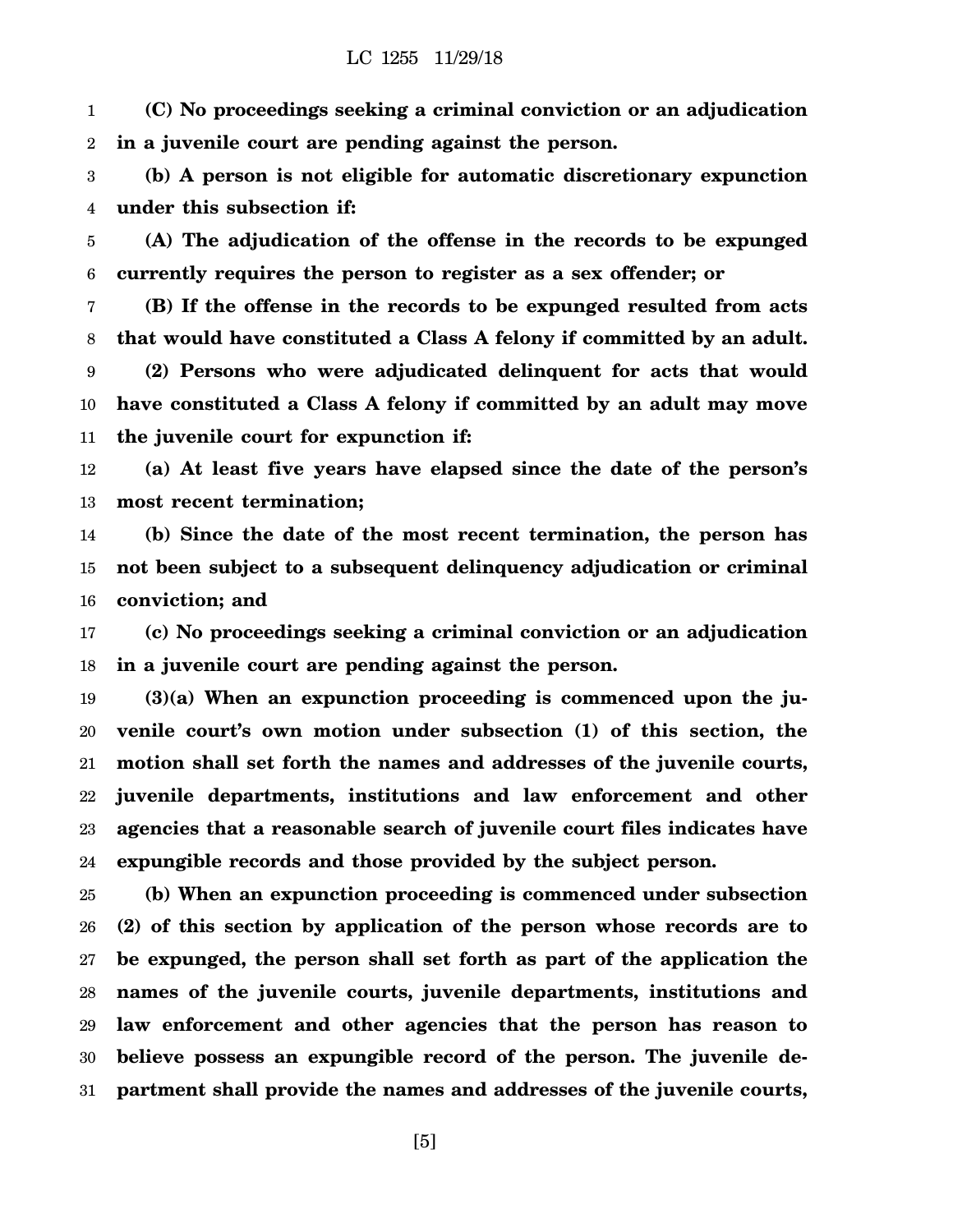1 2 3 **juvenile departments, institutions and law enforcement and other agencies that a reasonable search of juvenile department files indicates have expungible records.**

4 5 **(4)(a) Notice and a copy of an application for expunction under subsection (1) or (2) of this section shall be given to:**

6 7 8 **(A) The district attorney of the county in which the expunction proceeding is commenced and the district attorney of each county in which the record sought to be expunged is kept; and**

9 **(B) The person who is the subject of the record.**

10 11 12 13 **(b) A district attorney who receives notice under this subsection shall notify the victim of the acts that resulted in the disposition that is the subject of the application for expunction and shall mail a copy of the application for expunction to the victim's last known address.**

14 15 16 17 18 19 20 **(5)(a) Within 30 days of receiving the notice of an application for expunction under subsection (4) of this section, a district attorney shall give written notice of any objection and the grounds therefor to the person whose records are to be expunged and to the juvenile court. (b) If no objection is filed, the court may decide the issue of expunction either without a hearing or after full hearing under subsection (8) of this section.**

21 22 23 **(6) When an expunction is pending under subsection (1) or (2) of this section, the court may proceed with or without a hearing, except that:**

24 25 26 **(a) The court may not enter an expunction judgment without a hearing if a timely objection to expunction has been filed under subsection (5) of this section; and**

27 28 **(b) The court may not deny an expunction without a hearing if the proceeding is based on an application of the subject person.**

29 30 31 **(7)(a) Notice of a hearing on a pending expunction shall be served on the subject person and any district attorney filing a timely objection under subsection (5) of this section.**

[6]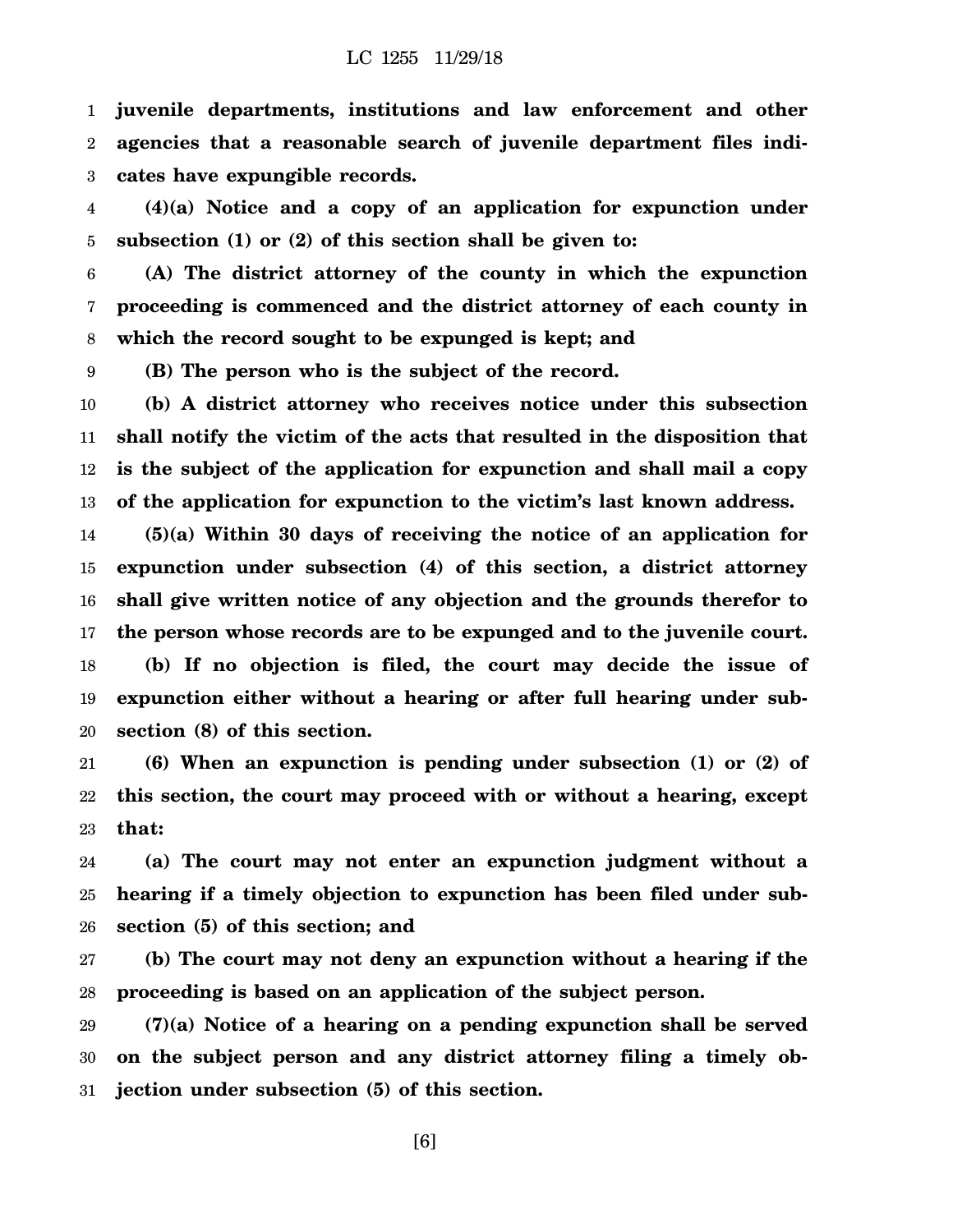1 2 3 4 5 6 **(b) When a district attorney receives notice of a hearing for expunction of a record concerning a youth or youth offender proceeding under ORS chapter 419C, if the victim of the acts that resulted in the disposition that is the subject of the application for expunction requests, the district attorney shall mail notice of the hearing to the victim's last-known address.**

7 8 9 **(8) At a hearing on a pending expunction, the court shall take into consideration the following circumstances when determining whether to allow expunction:**

10 **(a) The best interest of the person;**

11 12 **(b) The age of the person during the person's contact with the juvenile court or law enforcement agency;**

13 **(c) The nature of the offense;**

14 **(d) The disposition of the case;**

15 16 **(e) The manner in which the person participated in any courtordered rehabilitative programming or supervised services;**

17 18 **(f) Whether the person has any subsequent criminal involvement; and**

19 20 **(g) The adverse consequences the person will suffer as a result of retention of the person's record.**

21 22 23 24 25 26 **(9) The court shall conduct a hearing under subsection (8) of this section in accord with the provisions of ORS 419B.195, 419B.198, 419B.201, 419B.205, 419B.208, 419B.310, 419B.812 to 419B.839 and 419B.908. Rules of evidence shall be as in a hearing to establish juvenile court jurisdiction and as defined in ORS 419B.310 (3) and 419C.400 (2). The burden of proof shall be with the party contesting expunction.**

27 28 **(10) At the conclusion of a hearing on a pending expunction, the court shall issue judgment granting or denying expunction.**

29 **SECTION 5.** ORS 419A.262 is amended to read:

30 31 419A.262. [*(1) An expunction proceeding shall be commenced in the county where the subject person resided at the time of the most recent termination.*]

[7]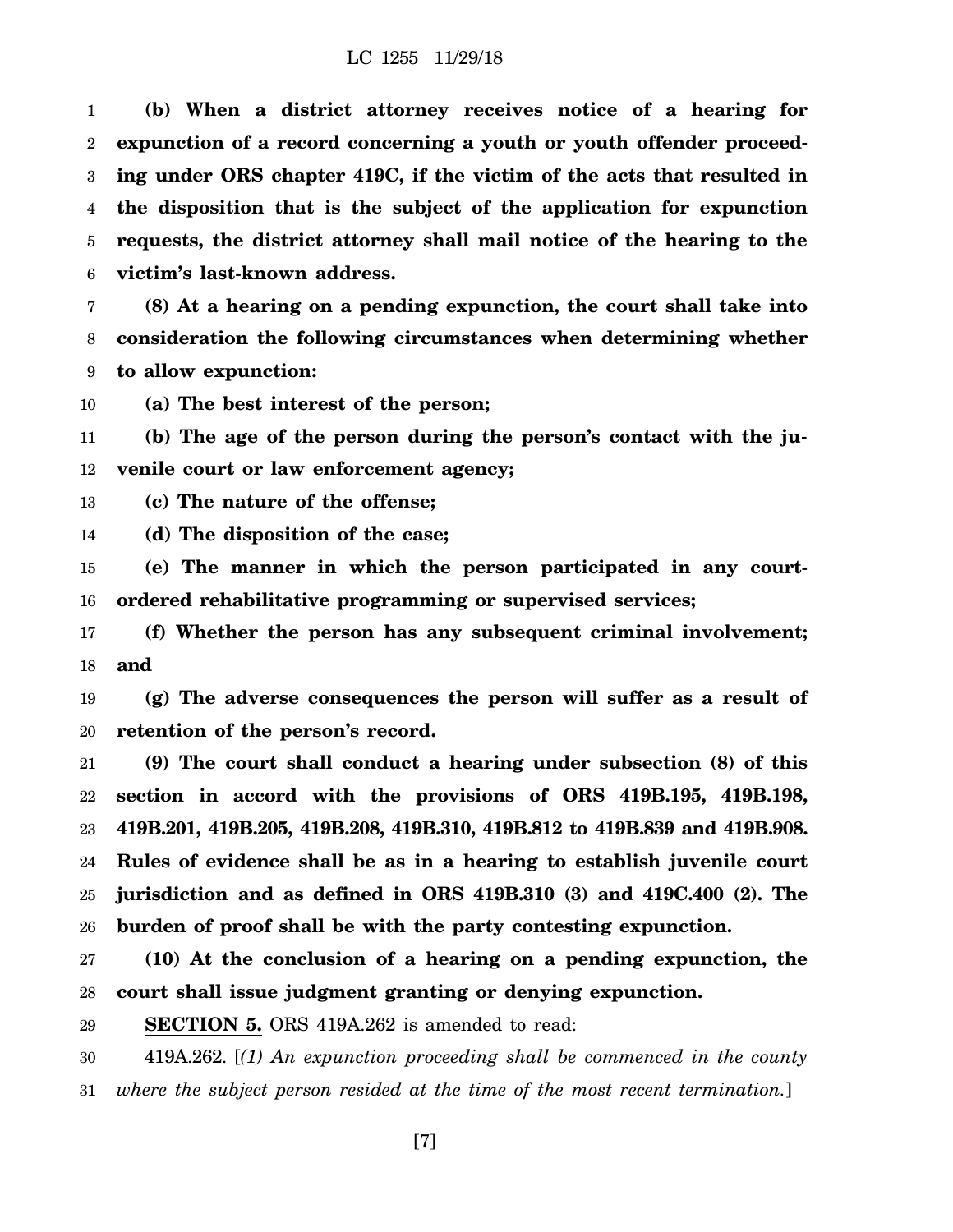1 2 3 [*(2) Upon application of either a person who is the subject of a record or a juvenile department, or upon its own motion, the juvenile court shall order expunction if, after a hearing when the matter is contested, it finds that:*]

4 5 [*(a) At least five years have elapsed since the date of the person's most recent termination;*]

6 7 [*(b) Since the date of the most recent termination, the person has not been convicted of a felony or a Class A misdemeanor;*]

8 9 [*(c) No proceedings seeking a criminal conviction or an adjudication in a juvenile court are pending against the person;*]

10 11 12 [*(d) The person is not within the jurisdiction of any juvenile court on the basis of a petition alleging an act or behavior as defined in ORS 419B.100 (1)(a) to (c) and (f) or 419C.005; and*]

13 14 [*(e) The juvenile department is not aware of any pending investigation of the conduct of the person by any law enforcement agency.*]

15 16 17 18 19 [*(3)(a) Notwithstanding subsection (2) of this section, upon application of a person who is the subject of a record kept by a juvenile court or juvenile department, upon application of the juvenile department, or upon its own motion, the juvenile court, after a hearing when the matter is contested under subsection (13) of this section, shall order expunction if it finds that:*]

20 21 22 23 [*(A) The application requests expunction of only that part of the person's record that involves a charge, allegation or adjudication based on conduct that if done by an adult would constitute the crime of prostitution under ORS 167.007; and*]

24 [*(B) The person was under 18 years of age at the time of the conduct.*]

25 26 27 [*(b) Except as provided in subsections (13) and (14) of this section, there is no waiting period required before the juvenile court orders expunction under this subsection.*]

28 29 30 31 [*(4) In the case of an application by the juvenile department or of the court acting upon its own motion, expunction shall not be ordered if actual notice of expunction has not been given to the person in accordance with subsection (12) of this section unless the person has reached 21 years of age.*]

[8]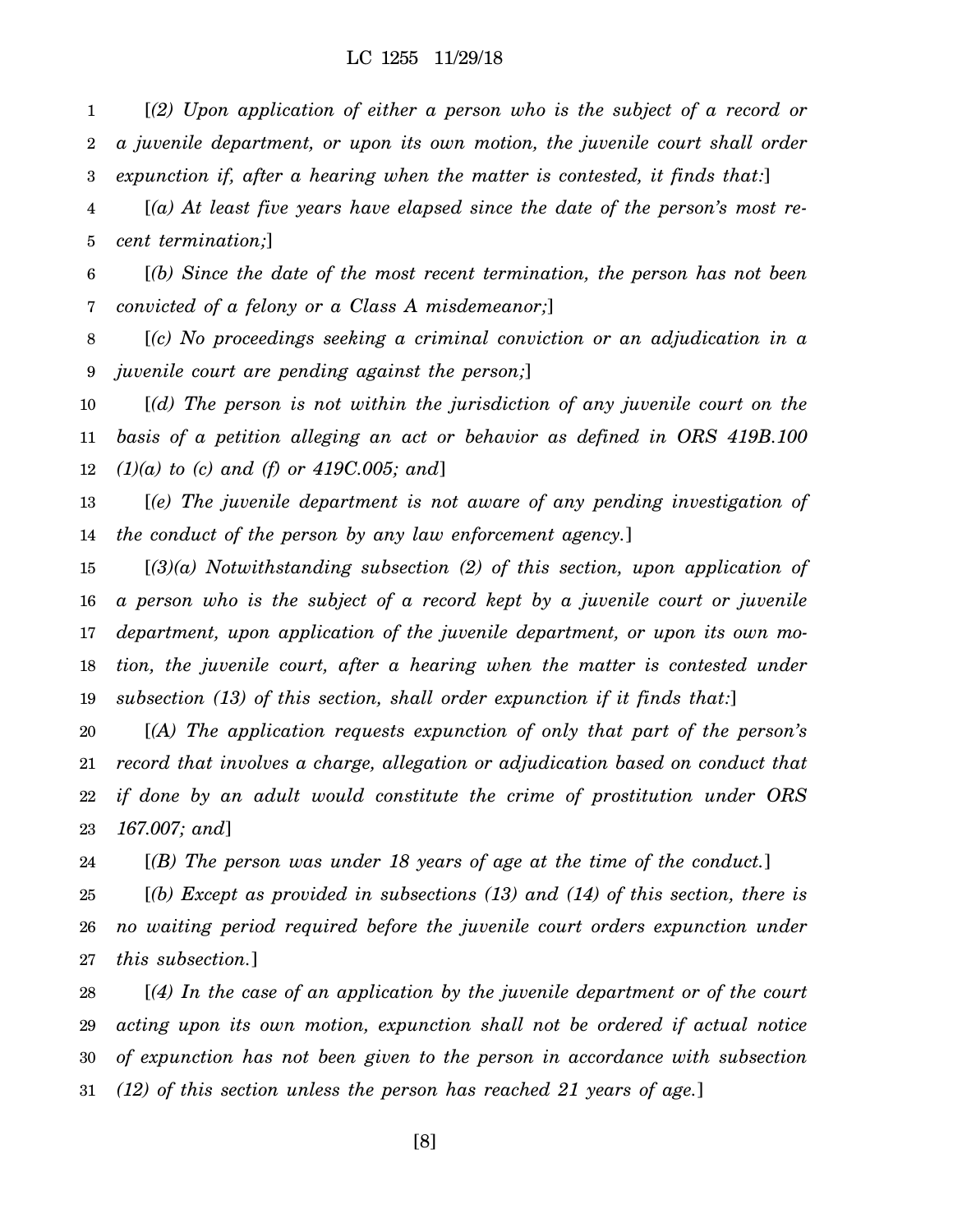1 2 3 [*(5) When a person who is the subject of a record kept by a juvenile court or juvenile department reaches 18 years of age, the juvenile court, after a hearing when the matter is contested, shall order expunction if:*]

4 5 [*(a) The person never has been found to be within the jurisdiction of the court; or*]

6 [*(b) The conditions of subsection (2) or (3) of this section have been met.*]

7 8 9 [*(6) Expunction shall not be ordered under this section if actual notice of expunction has not been given to the person in accordance with subsection (12) of this section unless the person has reached 21 years of age.*]

10 11 [*(7) Subsections (5) and (6) of this section apply only to cases resulting in termination after September 13, 1975.*]

12 13 14 15 16 17 18 19 20 21 [*(8) Notwithstanding subsections (2), (3) and (5) to (7) of this section, upon application of a person who is the subject of a record kept by a juvenile court or juvenile department, upon application of the juvenile department, or upon its own motion, the juvenile court, after a hearing when the matter is contested, may order expunction of all or any part of the person's record if it finds that to do so would be in the best interests of the person and the public. In the case of an application by the juvenile department or of the court acting upon its own motion, expunction shall not be ordered if actual notice of expunction has not been given to the person in accordance with subsection (12) of this section unless the person has reached 21 years of age.*]

22 23 24 [*(9) Notwithstanding ORS 419A.260 (1)(d)(J)(x), (xiii), (xix) or (xviii), a person who has been found to be within the jurisdiction of the juvenile court based on an act that if committed by an adult would constitute:*]

25 26 27 28 29 30 [*(a) Rape in the third degree under ORS 163.355, sodomy in the third degree under ORS 163.385 or sexual abuse in the third degree under ORS 163.415, or an attempt to commit those crimes, may apply for an order of expunction under this section. The court shall order expunction of the records in the case if, after a hearing when the matter is contested, the court finds that the person:*]

31 [*(A) Meets the requirements of subsection (2) of this section;*]

[9]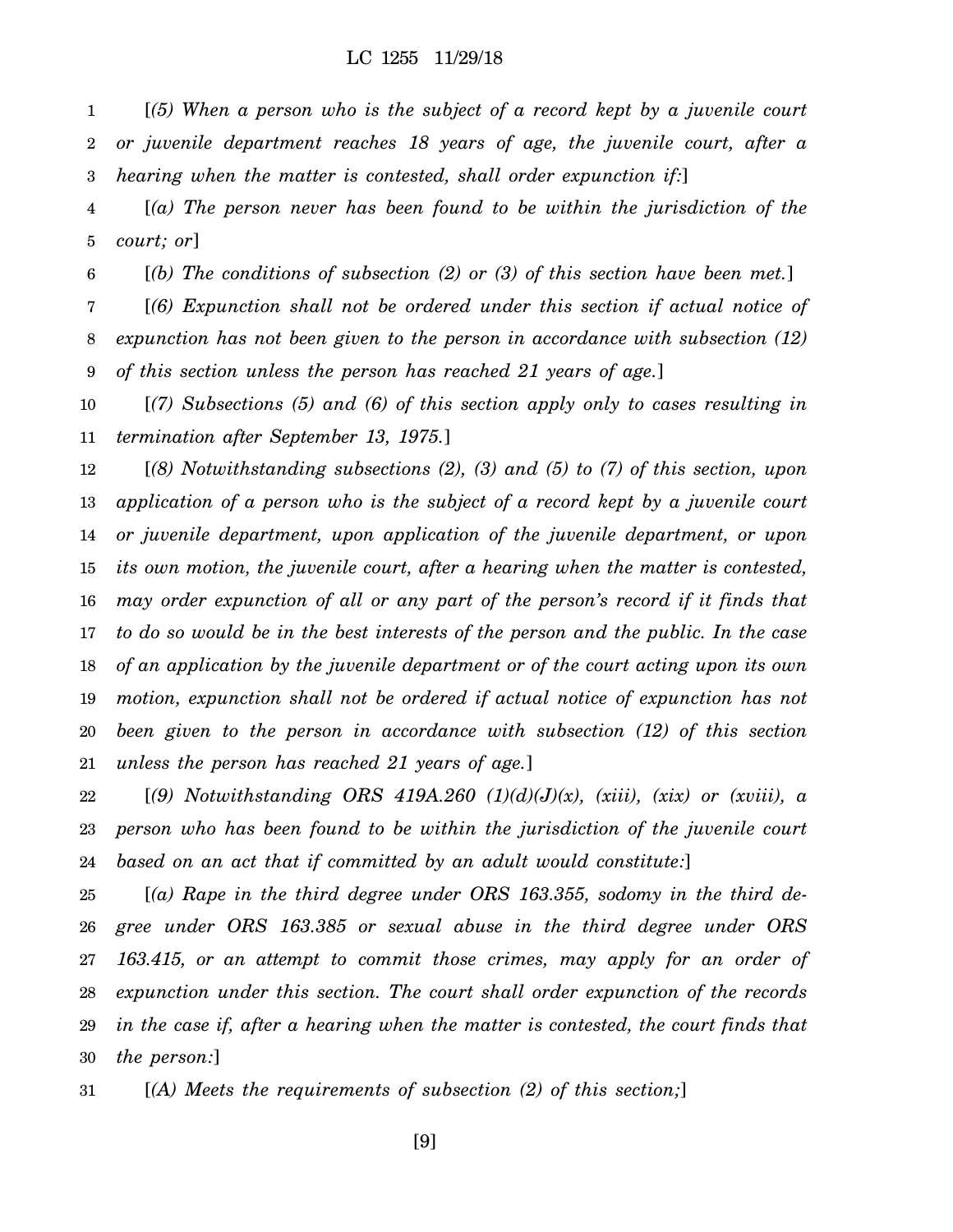1 2 [*(B) Has been relieved of the obligation to report as a sex offender pursuant to a court order entered under ORS 163A.145 or 163A.150; and*]

3 4 5 6 [*(C) Has not been convicted of, found guilty except for insanity of or found to be within the jurisdiction of the juvenile court based on a crime listed in ORS 419A.260 (1)(d)(J), other than the adjudication that is the subject of the motion.*]

7 8 9 10 [*(b) A sex crime that is a Class C felony may apply for an order of expunction under this section. The court shall order expunction of the records in the case if, after a hearing when the matter is contested, the court finds that:*]

11 [*(A) The person meets the requirements of subsection (2) of this section;*]

12 [*(B) The person was under 16 years of age at the time of the offense;*]

13 [*(C) The person is:*]

14 [*(i) Less than two years and 180 days older than the victim; or*]

15 16 17 [*(ii) At least two years and 180 days older, but less than three years and 180 days older, than the victim and the expunction is in the interests of justice and of benefit to the person and the community;*]

18 19 [*(D) The victim's lack of consent was due solely to incapacity to consent by reason of being less than a specified age;*]

20 [*(E) The victim was at least 12 years of age at the time of the offense;*]

21 22 [*(F) Each finding described in this paragraph involved the same victim; and*]

23 24 25 26 27 [*(G) The person has not been convicted of, found guilty except for insanity of or found to be within the jurisdiction of the juvenile court based on a crime listed in ORS 419A.260 (1)(d)(J) or an offense the court is prohibited from setting aside under ORS 137.225, other than the adjudication that is the subject of the motion.*]

28 29 30 31 [*(10) When an expunction proceeding is commenced by application of the person whose records are to be expunged, the person shall set forth as part of the application the names of the juvenile courts, juvenile departments, institutions and law enforcement and other agencies that the person has reason to*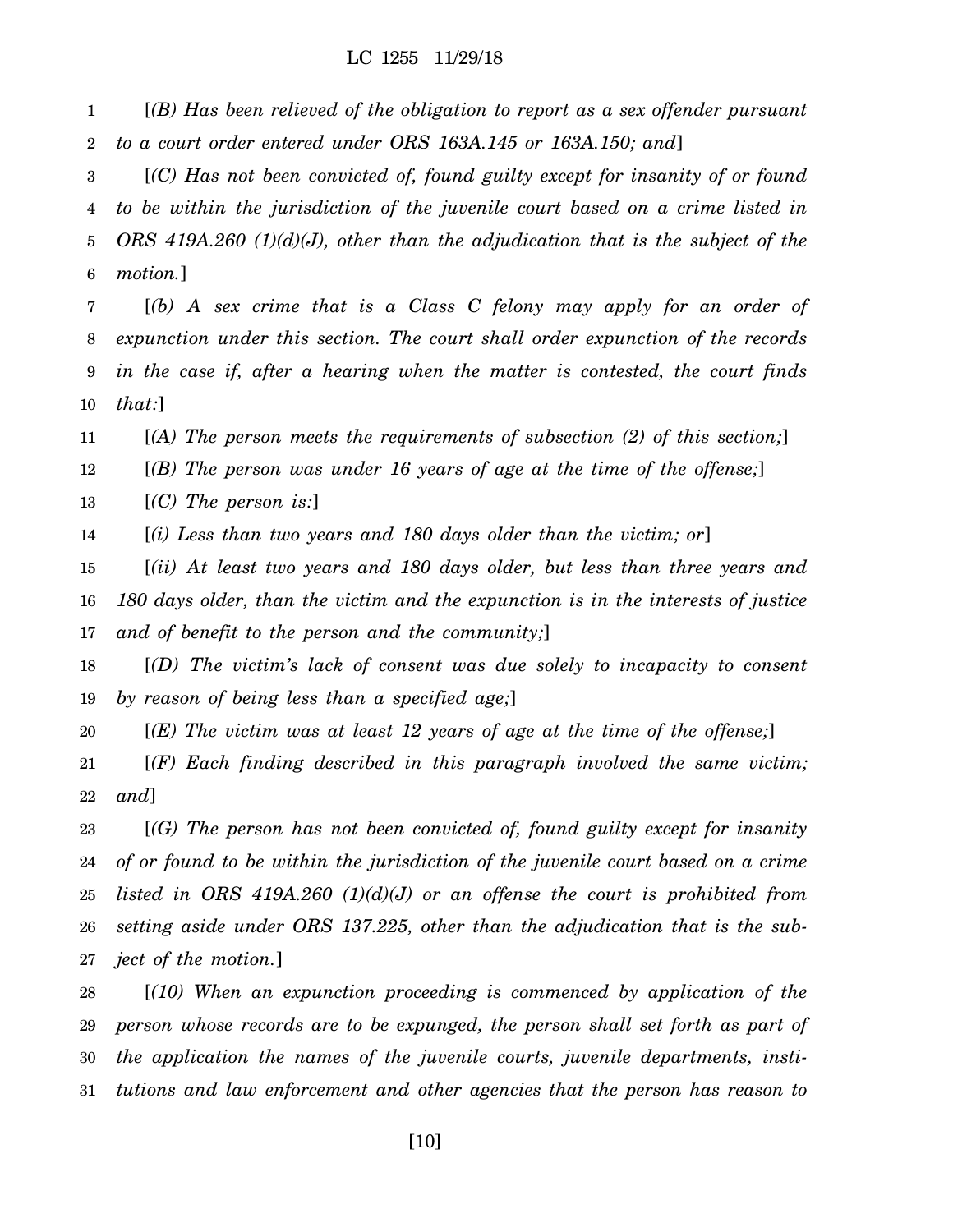1 2 3 4 *believe possess an expungible record of the person. The juvenile department shall provide the names and addresses of the juvenile courts, juvenile departments, institutions and law enforcement and other agencies that a reasonable search of department files indicates have expungible records.*]

5 6 7 8 9 10 [*(11) When an expunction proceeding is commenced by application of the juvenile department or upon the court's own motion, the application or motion shall set forth the names and addresses of the juvenile courts, juvenile departments, institutions and law enforcement and other agencies that a reasonable search of department files indicates have expungible records and those provided by the subject person.*]

11 12 [*(12)(a) Notice and a copy of an application for expunction under subsections (2) to (8) of this section shall be given to:*]

13 14 15 [*(A) The district attorney of the county in which the expunction proceeding is commenced and the district attorney of each county in which the record sought to be expunged is kept; and*]

16 17 [*(B) The person who is the subject of the record if the person has not initiated the expunction proceeding.*]

18 19 20 21 [*(b) A district attorney who receives notice under this subsection shall notify the victim of the acts that resulted in the disposition that is the subject of the application for expunction and shall mail a copy of the application for expunction to the victim's last known address.*]

22 23 24 25 [*(13)(a) Within 30 days of receiving the notice of application for expunction under subsection (12) of this section, a district attorney shall give written notice of any objection and the grounds therefor to the person whose records are to be expunged and to the juvenile court.*]

26 27 28 [*(b) Except as provided in subsection (14)(c) of this section, if no objection is filed the court may decide the issue of expunction either without a hearing or after full hearing under subsections (14) to (17) of this section.*]

29 30 [*(14) When an expunction is pending under subsections (2) to (8) of this section, the court may proceed with or without a hearing, except that:*]

31 [*(a) The court may not enter an expunction judgment without a hearing if*

[11]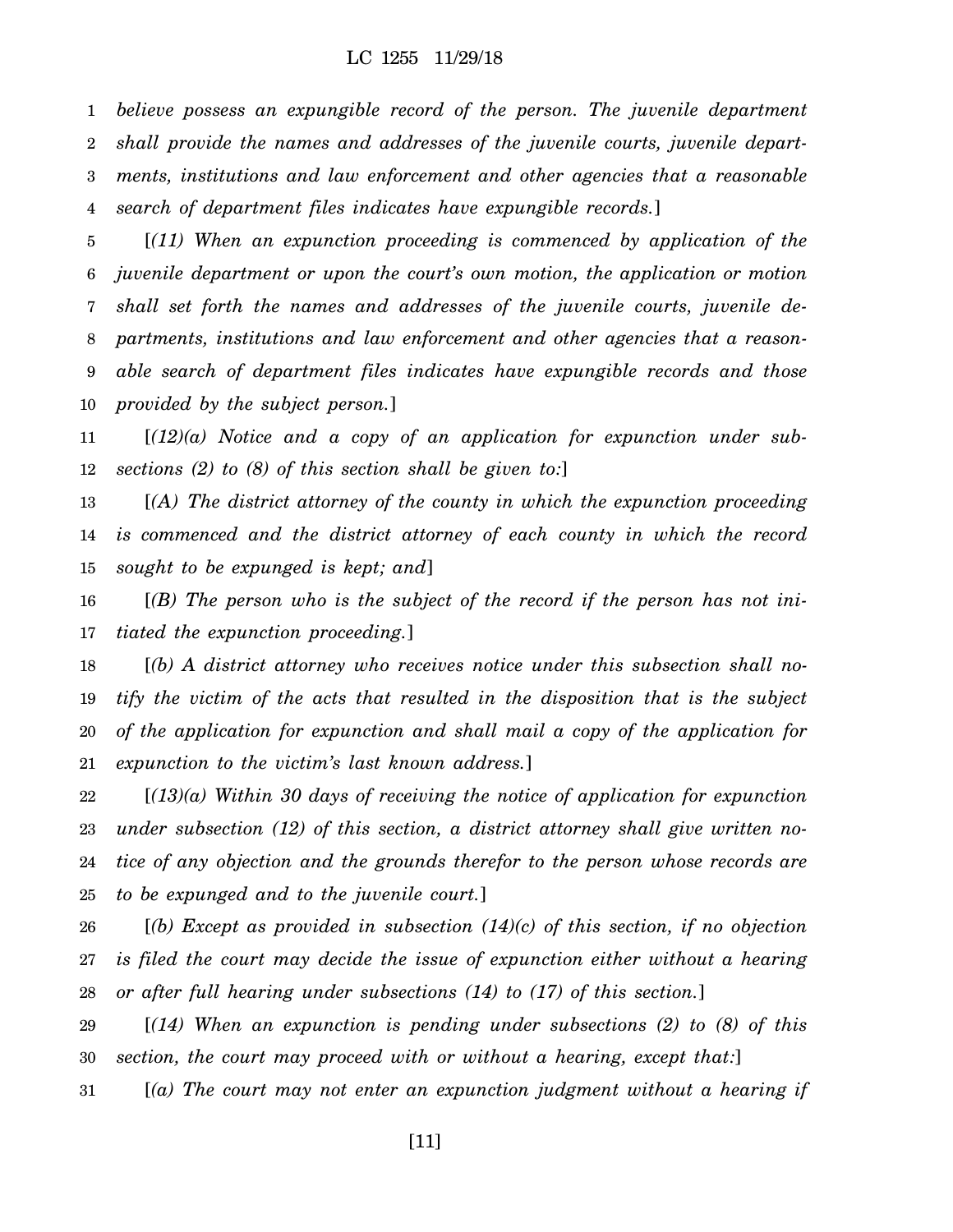1 2 *a timely objection to expunction has been filed under subsection (13) of this section;*]

3 4 [*(b) The court may not deny an expunction without a hearing if the proceeding is based on an application of the subject; and*]

5 [*(c) The court shall proceed without a hearing if:*]

6 [*(A) No objection is filed under subsection (13) of this section;*]

7 8 9 10 [*(B) The application requests expunction of only that part of the person's record that involves a charge, allegation or adjudication based on conduct that if done by an adult would constitute the crime of prostitution under ORS 167.007; and*]

11 [*(C) The person was under 18 years of age at the time of the conduct.*]

12 13 14 [*(15)(a) Notice of a hearing on a pending expunction shall be served on the subject and any district attorney filing a timely objection under subsection (13) of this section.*]

15 16 17 18 19 [*(b) When a district attorney receives notice of a hearing for expunction of a record concerning a youth or youth offender proceeding under ORS chapter 419C, if the victim of the acts that resulted in the disposition that is the subject of the application for expunction requests, the district attorney shall mail notice of the hearing to the victim's last-known address.*]

20 21 22 23 24 25 [*(16) The court shall conduct a hearing on a pending expunction in accord with the provisions of ORS 419B.195, 419B.198, 419B.201, 419B.205, 419B.208, 419B.310, 419B.812 to 419B.839 and 419B.908. Rules of evidence shall be as in a hearing to establish juvenile court jurisdiction and as defined in ORS 419B.310 (3) and 419C.400 (2). The burden of proof shall be with the party contesting expunction.*]

26 27 [*(17) At the conclusion of a hearing on a pending expunction, the court shall issue judgment granting or denying expunction.*]

28 29 30 31 [*(18)*] **(1)** The juvenile court or juvenile department shall send a copy of an expunction judgment **issued under ORS 419A.260 to 419A.262** to each agency subject to the judgment. Upon receipt of a copy of the judgment, the agency shall comply and, within 21 days of the date of receipt, return the

[12]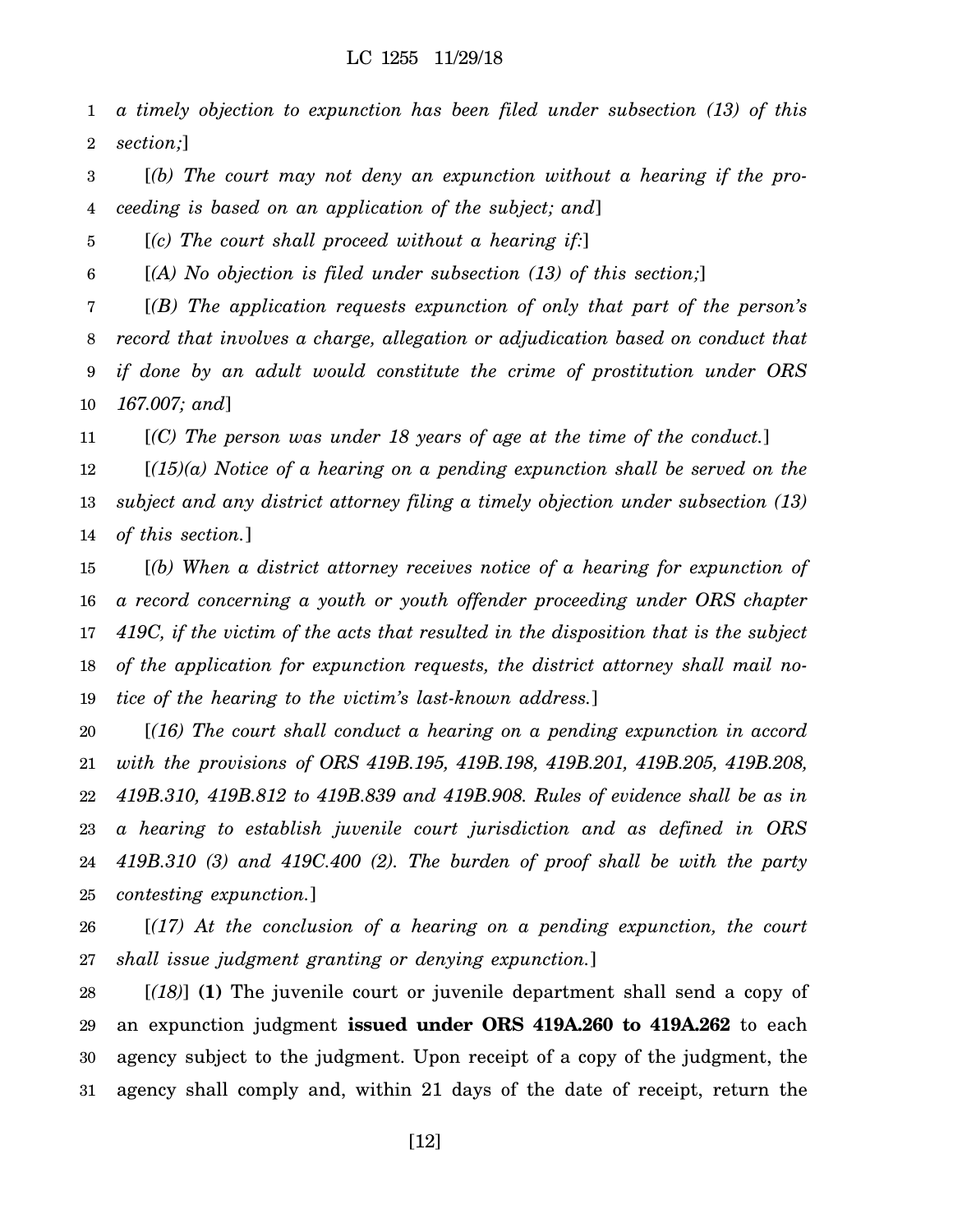1 2 copy to the juvenile court or juvenile department with an indorsement indicating compliance.

3 4 5 6 7 8 9 10 11 12 [*(19)*] **(2)** When all agencies subject to an expunction judgment have indicated their compliance or in any event no later than six weeks following the date the judgment was delivered as required by subsection [*(18)*] **(1)** of this section, the juvenile court shall provide the person who is the subject of the record with a copy of the expunction judgment, a list of complying and noncomplying agencies, and a written notice of rights and effects of expunction. The juvenile court and juvenile department then shall expunge forthwith all records which they possess and which are subject to the judgment, except the original expunction judgment and the list of complying and noncomplying agencies which must be preserved under seal.

13 14 15 16 17 [*(20)*] **(3)** In addition to those agencies identified in ORS 419A.260 (1)(d), the juvenile, circuit, municipal and justice courts, and the district and city attorneys of this state, are bound by an expunction judgment of any juvenile court of appropriate jurisdiction in this state issuing an expunction judgment.

18 19 20 21 22 [*(21)*] **(4)** Upon entry of an expunction judgment, the contact that is the subject of the expunged record shall not be disclosed by any agency. An agency that is subject to an expunction judgment shall respond to any inquiry about the contact by indicating that no record or reference concerning the contact exists.

23 24 25 26 [*(22)*] **(5)** A person who is the subject of a record that has been expunged under this section may assert that the record never existed and that the contact, which was the subject of the record, never occurred without incurring a penalty for perjury or false swearing under the laws of this state.

27 28 29 30 31 [*(23)*] **(6)** Juvenile courts, by court rule or by order related to a particular matter, may direct that records concerning a subject person be destroyed. No records shall be destroyed until at least three years have elapsed after the date of the subject's most recent termination. In the event the record has been expunged, the expunction judgment and list of complying and noncom-

[13]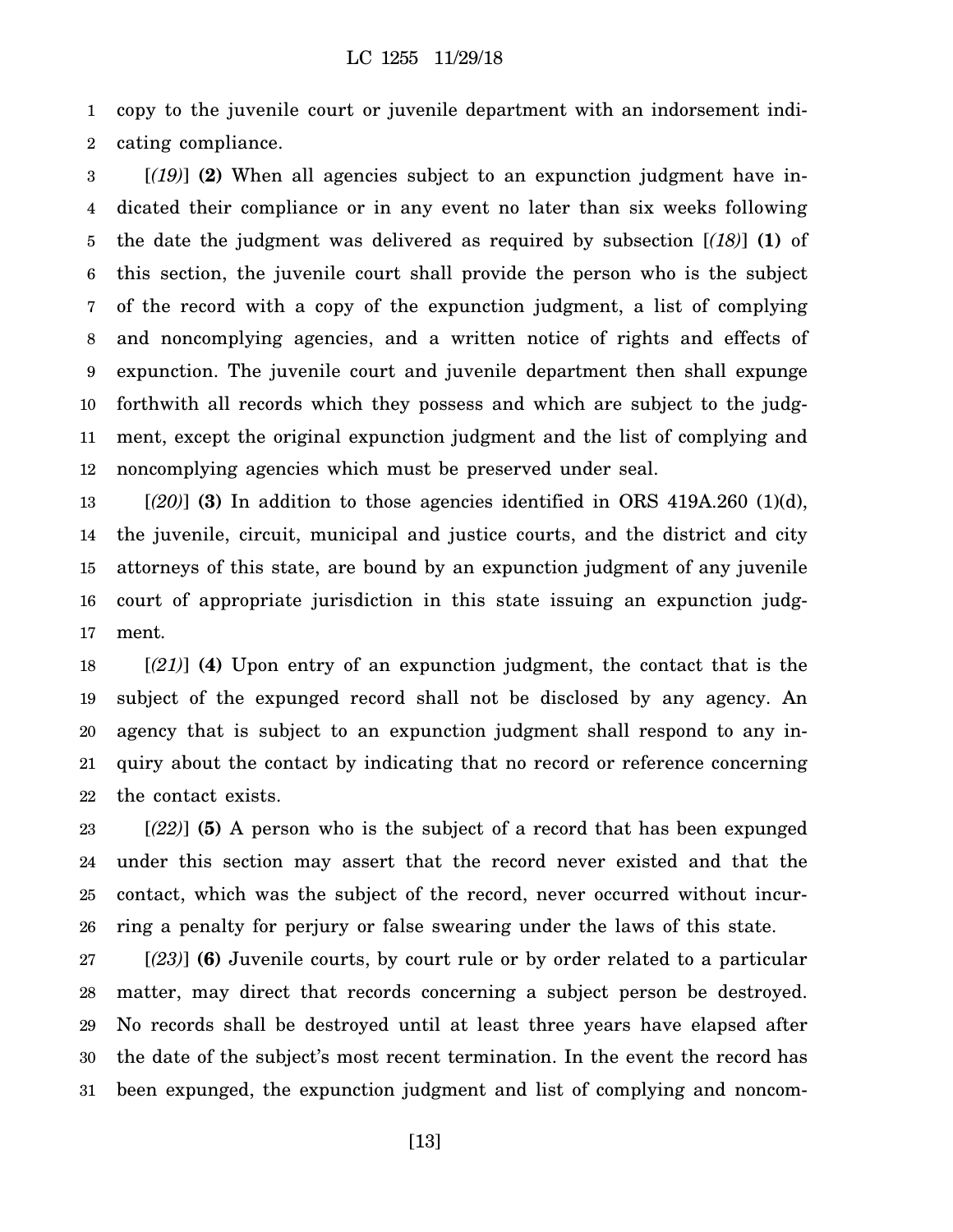1 2 plying agencies may not be destroyed, but shall be preserved under seal. The destruction of records under this subsection does not constitute expunction.

3 4 5 6 7 [*(24)*] **(7)** An expunction judgment and list of complying and noncomplying agencies shall be released from confidentiality only on order of the court originating the expunction judgment, based on a finding that review of a particular case furthers compliance with the expunction provisions of this chapter.

8 9 10 11 12 [*(25)*] **(8)** A subject has a right of action against any person who intentionally violates the confidentiality provisions of this section. In the proceeding, punitive damages up to an amount of \$1,000 may be sought in addition to any actual damages. The prevailing party shall be entitled to costs and reasonable attorney fees.

13 14 [*(26)*] **(9)** Intentional violation of the confidentiality provisions of this section by a public employee is cause for dismissal.

15 16 [*(27)*] **(10)** A person who intentionally releases all or part of an expunged record commits a Class C misdemeanor.

17 **SECTION 6.** ORS 419A.260 is amended to read:

18 19 419A.260. (1) As used in [*this section and ORS 419A.262*] **ORS 419A.260 to 419A.262**:

20 21 22 23 (a) "Contact" means any instance in which a person's act or behavior, or alleged act or behavior, which could result in a juvenile court's assumption of jurisdiction under ORS 419B.100 (1)(a) to (c) and (f) or 419C.005 comes to the attention of an agency specified in paragraph (d) of this subsection.

24 (b) "Expunction" means:

25 26 (A) The removal and destruction or sealing of a judgment or order related to a contact and all records and references; and

27 28 29 30 31 (B) Where a record is kept by the Department of Human Services or the Oregon Youth Authority, either the sealing of such record by the department or the Oregon Youth Authority or, in a multiperson file, the affixing to the front of the file, by the department or the youth authority, a stamp or statement identifying the name of the individual, the date of expunction and

[14]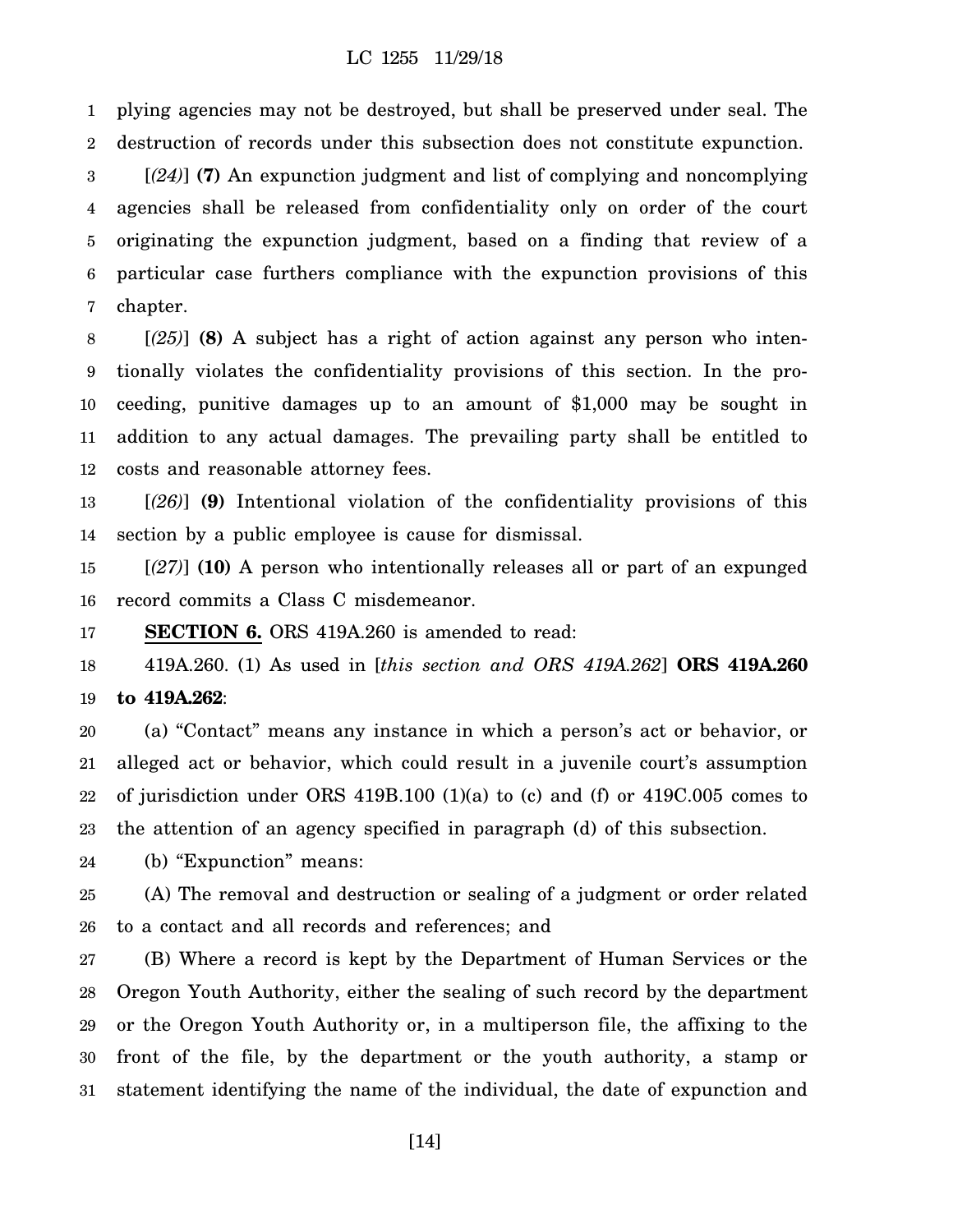1 2 3 instruction that no further reference shall be made to the material that is subject to the expunction order except upon an order of a court of competent jurisdiction.

4 (c) "Person" includes a person under 18 years of age.

5 6 7 8 9 10 11 12 (d) "Record" includes a fingerprint or photograph file, report, exhibit or other material which contains information relating to a person's contact with any law enforcement agency, juvenile court or juvenile department, the Psychiatric Security Review Board, the Department of Human Services or the Oregon Health Authority and is kept manually, through the use of electronic data processing equipment, or by any other means by a law enforcement or public investigative agency, a juvenile court or juvenile department or an agency of the State of Oregon. "Record" does not include:

13 14 (A) A transcript of a student's Youth Corrections Education Program academic record;

15 16 17 (B) Material on file with a public agency which is necessary for obtaining federal financial participation regarding financial assistance or services on behalf of a person who has had a contact;

18 19 20 (C) Records kept or disseminated by the Department of Transportation, State Marine Board and State Fish and Wildlife Commission pursuant to juvenile or adult order or recommendation;

21 22 23 (D) Police and court records related to an order of waiver where the matter is still pending in the adult court or on appeal therefrom, or to any disposition as an adult pursuant to such order;

24 (E) Records related to a support obligation;

25 26 (F) Medical records other than those related to a finding of responsible except for insanity under ORS 419C.411;

27 28 (G) Records of a proposed or adjudicated termination of parental rights and adoptions;

29 30 31 (H) Any law enforcement record of a person who currently does not qualify for expunction or of current investigations or cases waived to the adult court;

[15]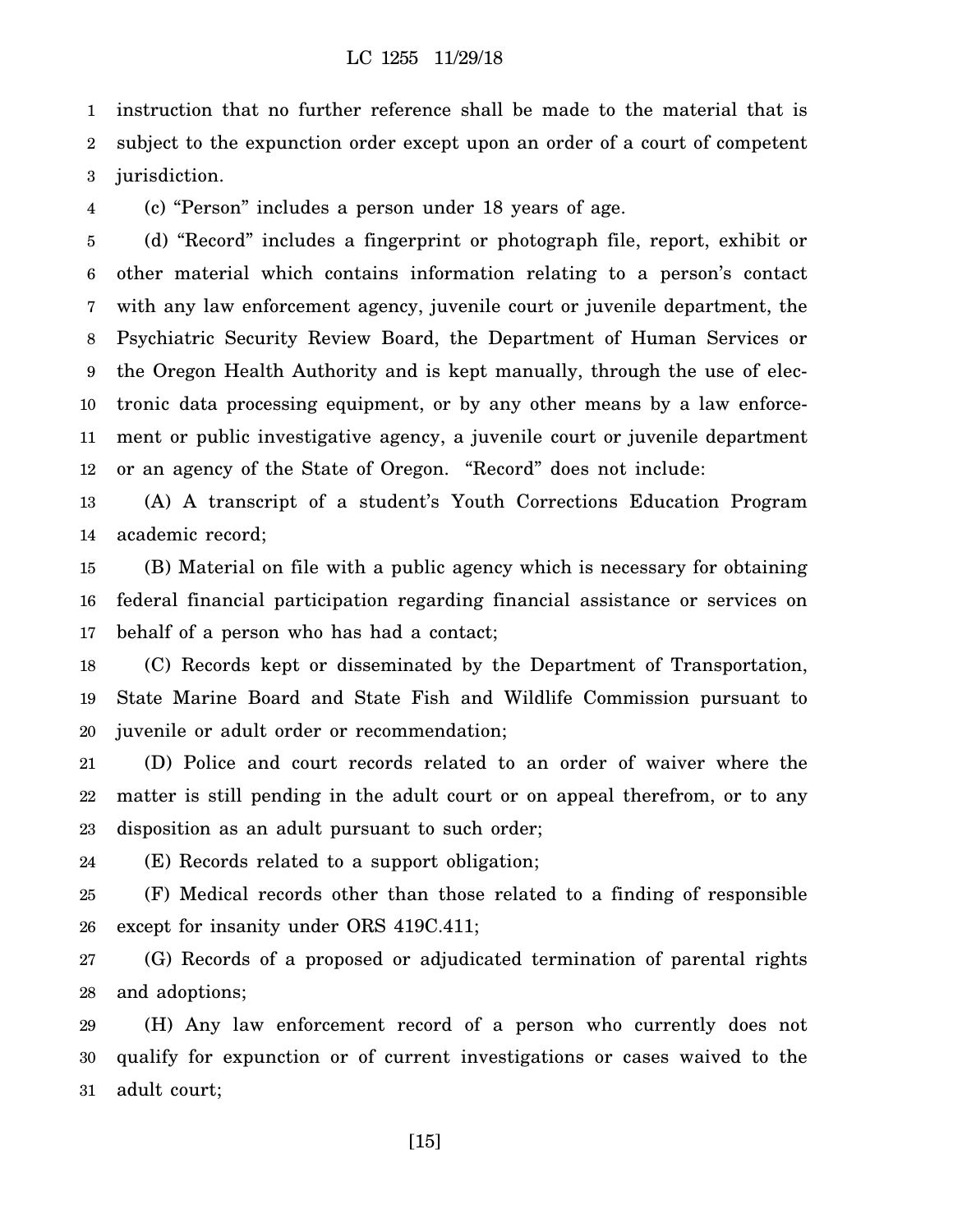1 2 (I) Records and case reports of the Oregon Supreme Court and the Oregon Court of Appeals;

3 4 5 6 [*(J) Any records in cases under ORS 419C.005 in which a juvenile court found a person to be within the jurisdiction of the court based upon the person's commission of an act which if done by an adult would constitute one of the following offenses:*]

7 [*(i) Aggravated murder under ORS 163.095;*]

8 [*(ii) Murder under ORS 163.115;*]

9 10 [*(iii) Attempt, solicitation or conspiracy to commit murder or aggravated murder;*]

11 [*(iv) Manslaughter in the first degree under ORS 163.118;*]

12 [*(v) Manslaughter in the second degree under ORS 163.125;*]

13 [*(vi) Criminally negligent homicide under ORS 163.145;*]

14 [*(vii) Assault in the first degree under ORS 163.185;*]

15 [*(viii) Criminal mistreatment in the first degree under ORS 163.205;*]

16 [*(ix) Kidnapping in the first degree under ORS 163.235;*]

17 [*(x) Rape in the third degree under ORS 163.355;*]

18 [*(xi) Rape in the second degree under ORS 163.365;*]

19 [*(xii) Rape in the first degree under ORS 163.375;*]

20 [*(xiii) Sodomy in the third degree under ORS 163.385;*]

21 [*(xiv) Sodomy in the second degree under ORS 163.395;*]

22 [*(xv) Sodomy in the first degree under ORS 163.405;*]

23 24 [*(xvi) Unlawful sexual penetration in the second degree under ORS 163.408;*]

25 26 [*(xvii) Unlawful sexual penetration in the first degree under ORS 163.411;*]

27 [*(xviii) Sexual abuse in the third degree under ORS 163.415;*]

28 [*(xix) Sexual abuse in the second degree under ORS 163.425;*]

29 [*(xx) Sexual abuse in the first degree under ORS 163.427;*]

30 [*(xxi) Promoting prostitution under ORS 167.012;*]

31 [*(xxii) Compelling prostitution under ORS 167.017;*]

[16]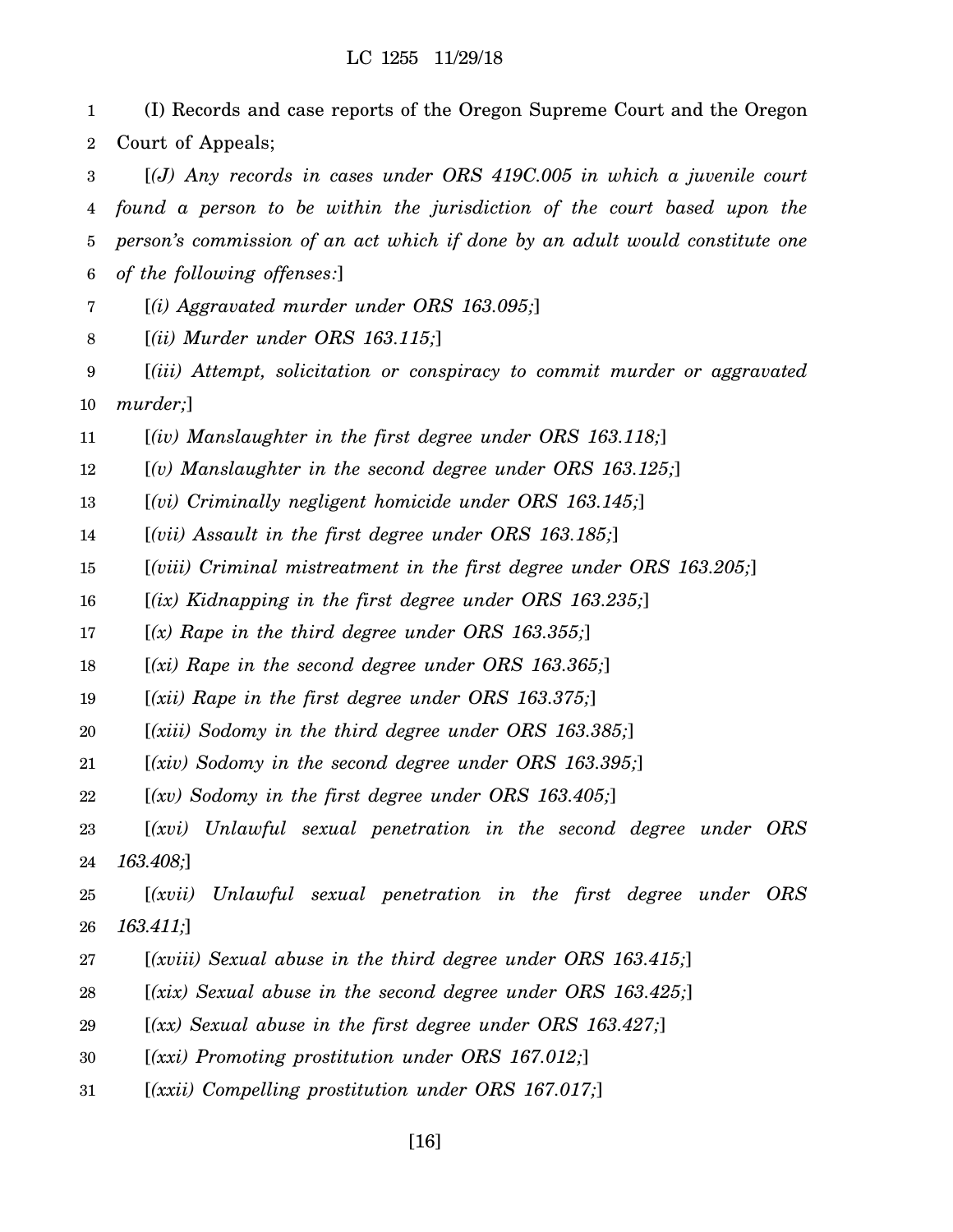1 2 [*(xxiii) Aggravated driving while suspended or revoked under ORS 163.196;*]

3 [*(xxiv) Aggravated vehicular homicide under ORS 163.149; or*]

4 5 [*(xxv) An attempt to commit a crime listed in this subparagraph other than manslaughter in the second degree and criminally negligent homicide;*]

6 7 8 [*(K)*] **(J)** Blood samples, buccal samples and other physical evidence and identification information obtained, stored or maintained by the Department of State Police under authority of ORS 137.076, 181A.155 or 419C.473; or

9 10 [*(L)*] **(K)** Records maintained in the Law Enforcement Data System under ORS 163A.035.

11 (e) "Termination" means:

12 13 14 15 16 17 18 (A) For a person who is the subject of a record kept by a juvenile court or juvenile department, the final disposition of a case by informal means, by a decision not to place the person on probation or make the person a ward of the court after the person has been found to be within the court's jurisdiction or by a discontinuance of probation, of the court's wardship or of the jurisdiction of the Psychiatric Security Review Board, the Oregon Health Authority or the Department of Human Services.

19 20 21 22 (B) For a person who is the subject of a record kept by a law enforcement or public investigative agency, a juvenile court or juvenile department or an agency of the State of Oregon, the final disposition of the person's most recent contact with a law enforcement agency.

23 24 25 26 27 28 29 30 (2) The juvenile court or juvenile department shall make reasonable effort to provide written notice to a child who is within the court's jurisdiction under ORS  $419B.100$  (1)(a) to (c) and (f) or to a youth who is within the court's jurisdiction under ORS 419C.005, and to the child's or youth's parent, of the procedures for expunction of a record, the right to counsel under this chapter, the legal effect of an expunction order and the procedures for seeking relief from the duty to report as a sex offender provided under ORS 163A.130, at the following times:

31 (a) At any dispositional hearing or at the time of entering into a formal

[17]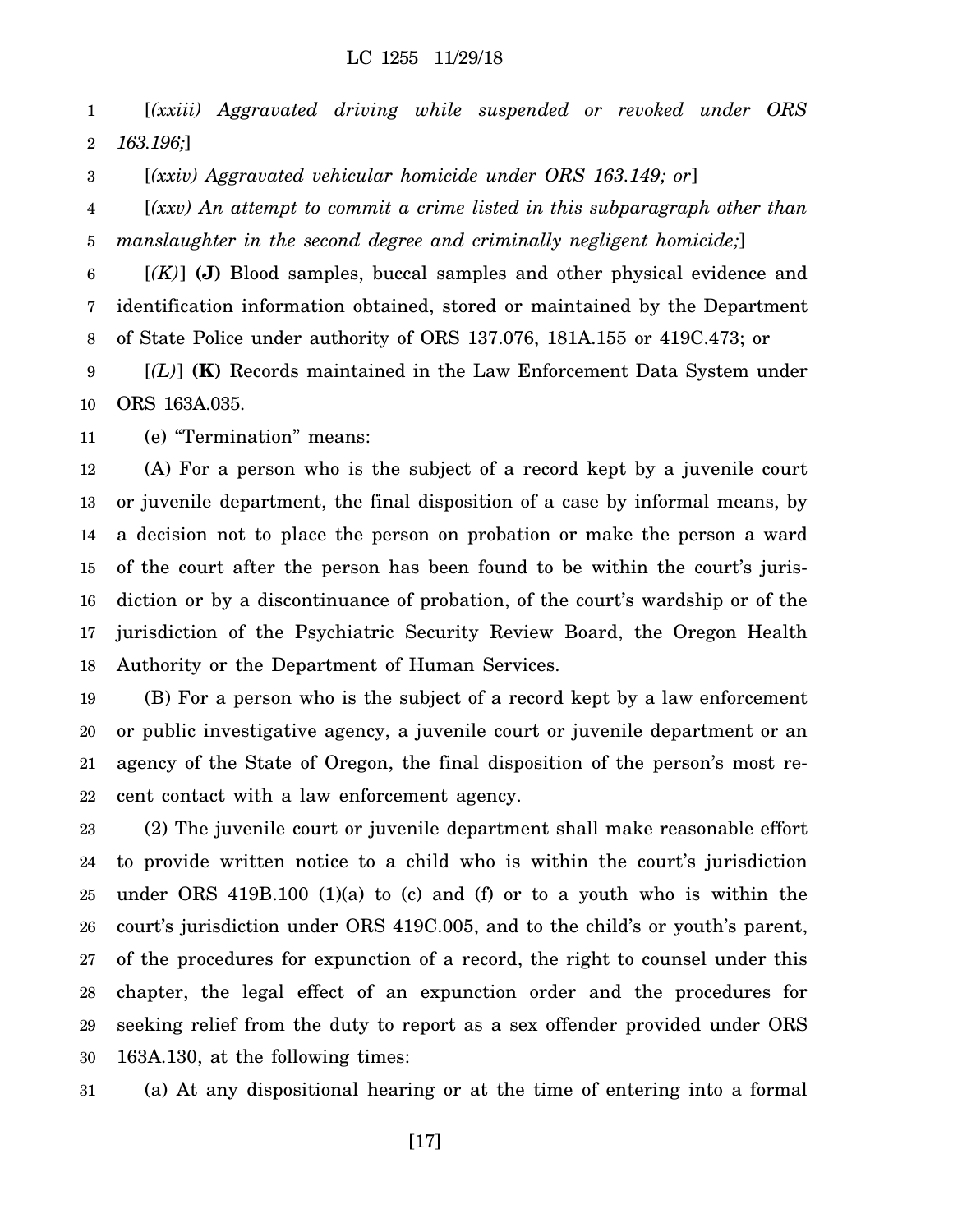| $\mathbf{1}$     | accountability agreement;                                                     |
|------------------|-------------------------------------------------------------------------------|
| $\boldsymbol{2}$ | (b) At the time of termination;                                               |
| 3                | (c) Upon notice to the subject of an expunction pending pursuant to ap-       |
| 4                | plication of a juvenile department or motion on a juvenile court; and         |
| 5                | (d) At the time of notice of execution of an expunction order.                |
| 6                |                                                                               |
| 7                | <b>CONFIDENTIALITY OF JUVENILE RECORDS</b>                                    |
| 8                |                                                                               |
| 9                | SECTION 7. (1) The State Court Administrator shall study and                  |
| 10               | make recommendations on updating provisions of state law relating             |
| 11               | to records of juvenile adjudications to align Oregon law with the             |
| 12               | principles of the American Bar Association's model Act governing the          |
| 13               | confidentiality of juvenile delinquency records.                              |
| 14               | (2) The administrator shall submit a report on its findings to an             |
| 15               | appropriate interim committee of the Legislative Assembly no later            |
| 16               | than January 1, 2021.                                                         |
| 17               |                                                                               |
| 18               | <b>CONFORMING AMENDMENTS</b>                                                  |
| 19               |                                                                               |
| 20               | <b>SECTION 8.</b> ORS 419A.250 is amended to read:                            |
| 21               | 419A.250. (1) A child, ward, youth or youth offender may be photographed      |
| 22               | or fingerprinted by a law enforcement agency:                                 |
| 23               | (a) Pursuant to a search warrant;                                             |
| 24               | (b) According to laws concerning adults if the youth has been transferred     |
| 25               | to criminal court for prosecution;                                            |
| 26               | (c) Upon consent of both the child or youth and the child or youth's          |
| 27               | parent after advice that they are not required to give such consent;          |
| 28               | (d) Upon request or consent of the child's parent alone if the child is less  |
| 29               | than 10 years of age, and if the law enforcement agency delivers the original |
| 30               | photographs or fingerprints to the parent and does not make or retain any     |
| 31               | copies thereof; or                                                            |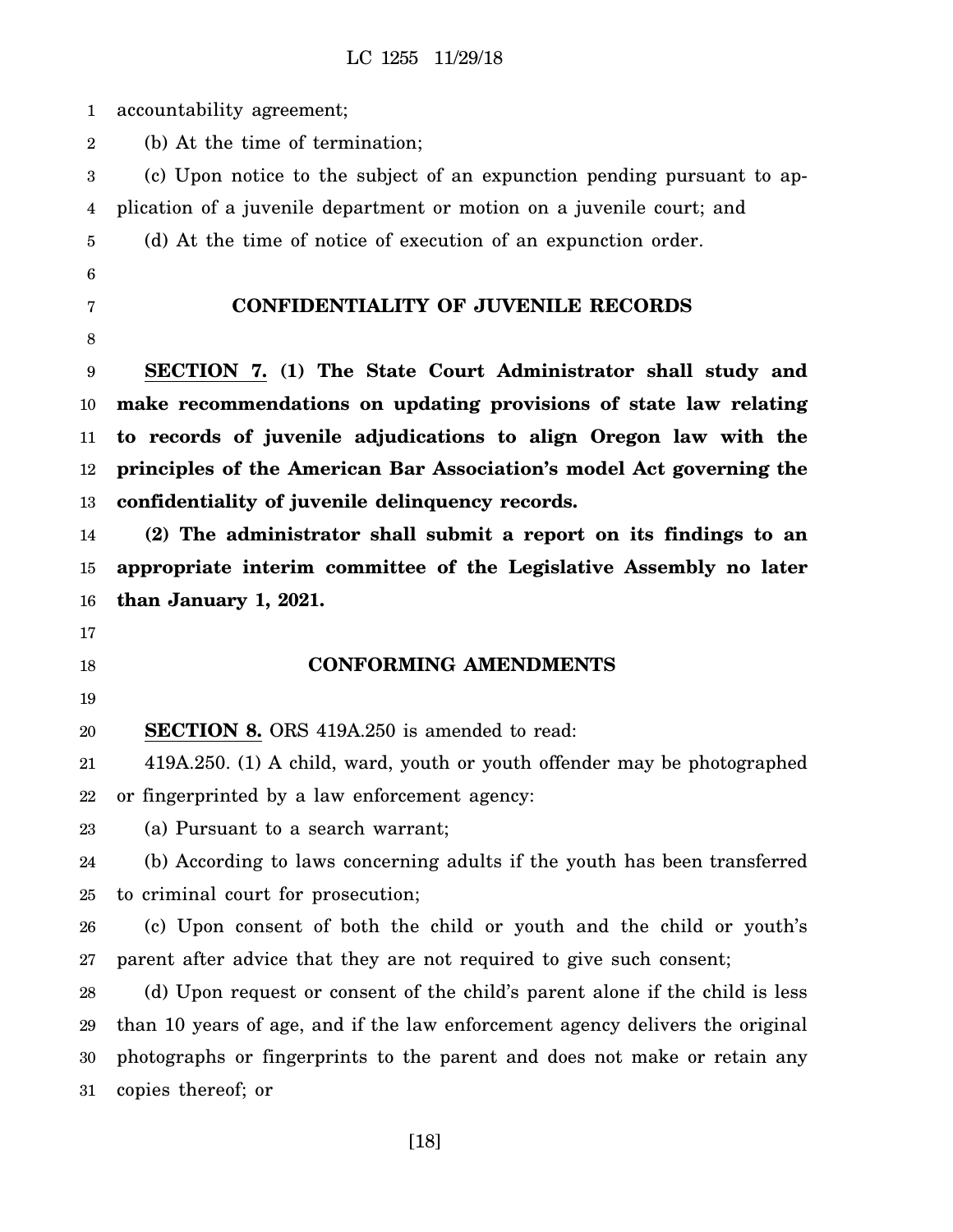1 (e) By order of the juvenile court.

2 3 4 5 6 7 8 9 10 11 (2) When a youth is taken into custody under ORS 419C.080, the law enforcement agency taking the youth into custody shall photograph and fingerprint the youth. When a youth is found within the jurisdiction of the juvenile court for the commission of an act that would constitute a crime if committed by an adult, the court shall ensure that the youth offender's fingerprints have been taken. The law enforcement agency attending upon the court is the agency responsible for obtaining the fingerprints. The law enforcement agency attending upon the court may, by agreement, arrange for another law enforcement agency to obtain the fingerprints on the attending agency's behalf.

12 13 14 15 16 (3) Fingerprint and photograph files or records of children, wards, youths and youth offenders must be kept separate from those of adults, and fingerprints and photographs known to be those of a child may be maintained on a local basis only and may not be sent to a central state or federal depository.

17 18 19 (4) Fingerprint and photograph files or records of a child, ward, youth or youth offender are open to inspection only by, or the contents disclosed only to, the following:

20 21 22 23 24 (a) Public agencies for use in investigation or prosecution of crimes and of conduct by a child, ward, youth or youth offender that if committed by an adult would be an offense, provided that a law enforcement agency may provide information to another agency only when the information is pertinent to a specific investigation by that agency;

25 26 (b) The juvenile department and the juvenile court having the child, ward, youth or youth offender before it in any proceeding;

27 28 (c) Caseworkers and counselors taking action or otherwise responsible for planning and care of the child, ward, youth or youth offender;

29 (d) The parties to the proceeding and their counsel; and

30 31 (e) The victim or a witness of an act or behavior described under ORS 419C.005 (1) or the victim's parent, guardian, personal representative or

[19]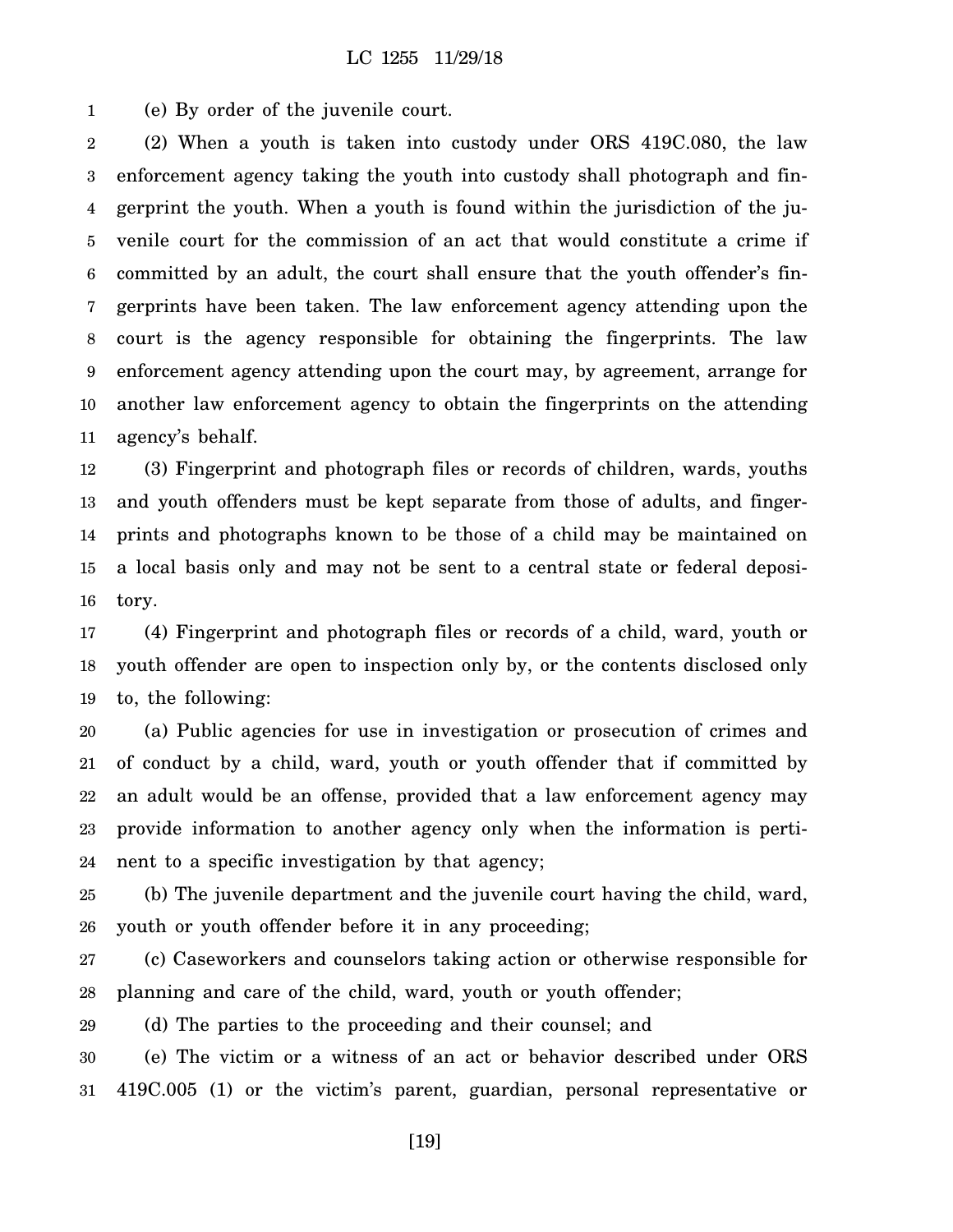1 2 3 subrogee, when necessary to identify the youth or youth offender committing the act or behavior and identifying the apparent extent of the youth or youth offender's involvement in the act or behavior.

4 5 6 7 8 9 10 (5)(a) Fingerprint and photograph files or records of youths and youth offenders must be sent to a central state depository in the same manner as fingerprint and photograph files or records of adults. The fingerprint and photograph files or records of a youth or youth offender sent to a central depository under this subsection are open to inspection in the same manner and under the same circumstances as fingerprint and photograph files or records of adults.

11 12 13 (b) A party filing a petition alleging that a youth is within the jurisdiction of the court under ORS 419C.005 shall notify the central state depository of the following:

14 15 (A) The filing of a petition alleging that a youth committed an act that if committed by an adult would constitute a crime; or

16 17 (B) The dismissal of a petition alleging that a youth committed an act that if committed by an adult would constitute a crime.

18 19 (c) The juvenile court shall notify the central state depository of the disposition of a case in which jurisdiction is based on ORS 419C.005.

20 21 22 23 (d) The Department of State Police shall delete the fingerprint and photograph files or records of a youth or youth offender from the depository and destroy the files or records relating to the conduct that caused the files or records to be sent to the depository:

24 25 (A) One year after receiving the files, if the central state depository has not received notice under paragraph (b) of this subsection;

26 27 (B) No later than one year following receipt of a notice of dismissal of a petition under paragraph (b)(B) of this subsection; or

28 29 30 (C) In all other circumstances, no later than five years and 30 days after fingerprint and photograph files or records are sent to the central state depository.

31 (6) Fingerprint and photograph files and records of a child, ward, youth

[20]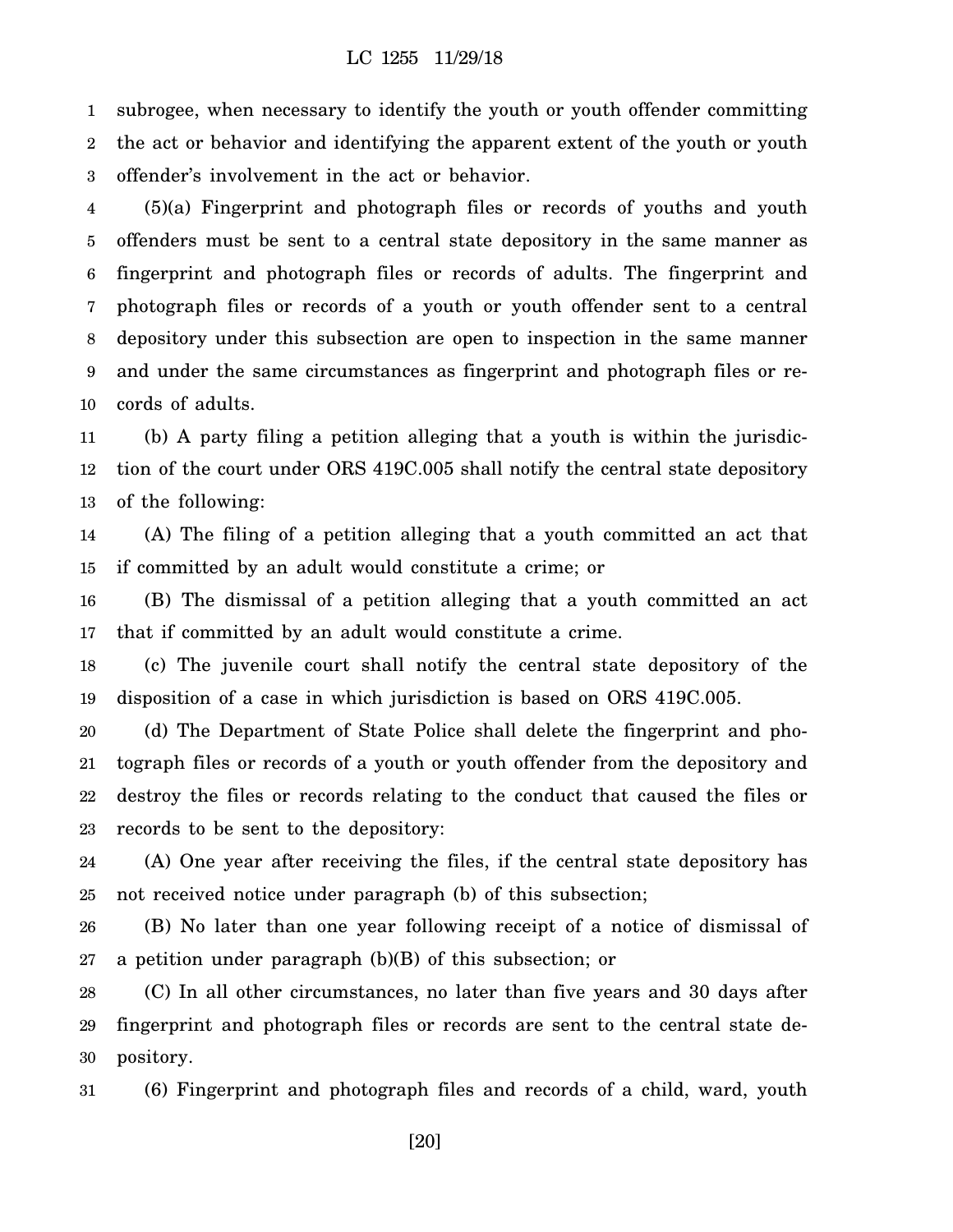1 2 3 or youth offender must be expunged when the juvenile court orders expunction of a child, ward, youth or youth offender's record pursuant to ORS 419A.260 [*and*] **to** 419A.262.

4 5 6 7 8 9 (7) The parent or guardian of a missing child may submit a fingerprint card and photograph of the child to a law enforcement agency at the time a missing person report is made. The law enforcement agency may submit the fingerprint file to the Department of State Police. The information must be entered into the Law Enforcement Data System and the Western Identification Network Automated Fingerprint Identification System.

10 11 12 13 (8) When fingerprint files or records are submitted under subsection (7) of this section, the Department of State Police shall enter in a special index in the computerized criminal history files the name of the child and the name of the county or agency that submitted the fingerprint file or record.

14 15 16 (9) Fingerprints and other information entered in any data system pursuant to subsection (7) of this section must be deleted when the child is located.

17 **SECTION 9.** ORS 419A.265 is amended to read:]]

18 19 20 21 22 23 419A.265. Notwithstanding [*ORS 419A.262 (2)(a)*] **section 3 (2)(a)(A) of this 2019 Act**, a person is eligible for an order of expunction under [*ORS 419A.262*] **section 3 (2)(a) of this 2019 Act** if the person was adjudicated for committing an act that, if committed by an adult, would constitute a criminal offense in which possession, delivery or manufacture of marijuana or a marijuana item as defined in ORS 475B.015 is an element and:

24 25 (1) The court finds that at least one year has elapsed since the date of the person's most recent termination;

26 27 (2) The applicant has not been adjudicated or convicted for any other act or offense, excluding motor vehicle violations; and

28 29 (3) The applicant has complied with and performed all conditions of the adjudication.

30 **SECTION 10.** ORS 419C.370 is amended to read:

31 419C.370. (1) The juvenile court may enter an order directing that all

[21]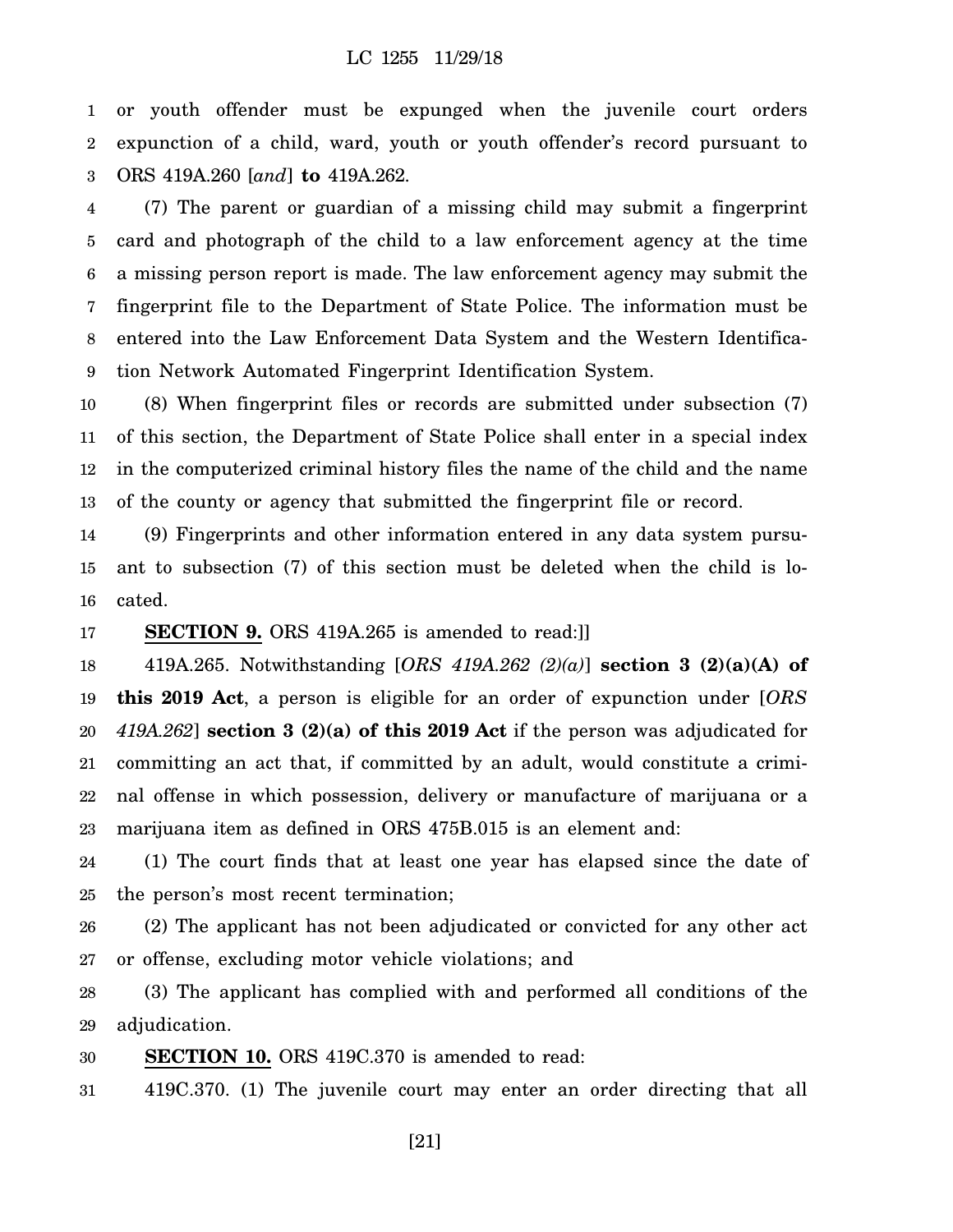1 cases involving:

2 3 4 (a) Violation of a law or ordinance relating to the use or operation of a motor vehicle, boating laws or game laws be waived to criminal or municipal court;

5 6 7 (b) An offense classified as a violation under the laws of this state or a political subdivision of this state be waived to municipal court if the municipal court has agreed to accept jurisdiction; and

8 9 10 (c) A misdemeanor that entails theft, destruction, tampering with or vandalism of property be waived to municipal court if the municipal court has agreed to accept jurisdiction.

11 12 (2) Cases waived under subsection (1) of this section are subject to the following:

13 14 15 16 17 (a) That the criminal or municipal court prior to hearing a case, other than a case involving a parking violation, in which the defendant is or appears to be under 18 years of age notify the juvenile court of that fact; and (b) That the juvenile court may direct that any such case be waived to the juvenile court for further proceedings.

18 19 20 21  $(3)(a)$  When a person who has been waived under subsection  $(1)(c)$  of this section is convicted of a property offense, the municipal court may impose any sanction authorized for the offense except for incarceration. The municipal court shall notify the juvenile court of the disposition of the case.

22 23 24 25 26 27 28 29 (b) When a person has been waived under subsection (1) of this section and fails to appear as summoned or is placed on probation and is alleged to have violated a condition of the probation, the juvenile court may recall the case to the juvenile court for further proceedings. When a person has been returned to juvenile court under this paragraph, the juvenile court may proceed as though the person had failed to appear as summoned to the juvenile court or had violated a juvenile court probation order under ORS 419C.446.

30 31 (4) Records of cases waived under subsection (1)(c) of this section are juvenile records for purposes of expunction under ORS 419A.260 **to 419A.262**.

[22]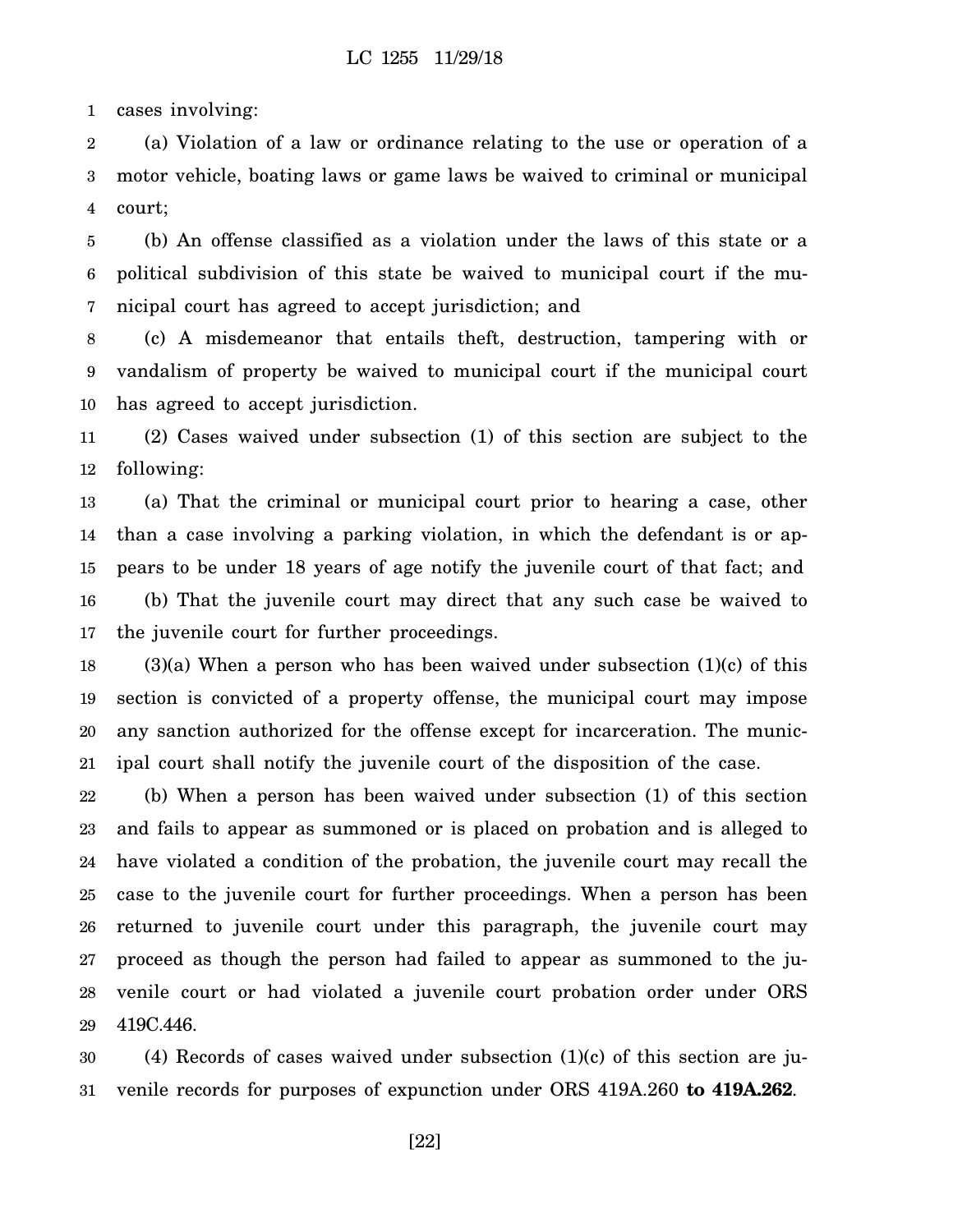#### 1 **SECTION 11.** ORS 659A.030 is amended to read:

2 659A.030. (1) It is an unlawful employment practice:

3 4 5 6 7 8 9 10 11 12 13 (a) For an employer, because of an individual's race, color, religion, sex, sexual orientation, national origin, marital status or age if the individual is 18 years of age or older, or because of the race, color, religion, sex, sexual orientation, national origin, marital status or age of any other person with whom the individual associates, or because of an individual's juvenile record that has been expunged pursuant to ORS 419A.260 [*and*] **to** 419A.262, to refuse to hire or employ the individual or to bar or discharge the individual from employment. However, discrimination is not an unlawful employment practice if the discrimination results from a bona fide occupational qualification reasonably necessary to the normal operation of the employer's business.

14 15 16 17 18 19 20 21 (b) For an employer, because of an individual's race, color, religion, sex, sexual orientation, national origin, marital status or age if the individual is 18 years of age or older, or because of the race, color, religion, sex, sexual orientation, national origin, marital status or age of any other person with whom the individual associates, or because of an individual's juvenile record that has been expunged pursuant to ORS 419A.260 [*and*] **to** 419A.262, to discriminate against the individual in compensation or in terms, conditions or privileges of employment.

22 23 24 25 26 27 (c) For a labor organization, because of an individual's race, color, religion, sex, sexual orientation, national origin, marital status or age if the individual is 18 years of age or older, or because of an individual's juvenile record that has been expunged pursuant to ORS 419A.260 [*and*] **to** 419A.262, to exclude or to expel from its membership the individual or to discriminate in any way against the individual or any other person.

28 29 30 31 (d) For any employer or employment agency to print or circulate or cause to be printed or circulated any statement, advertisement or publication, or to use any form of application for employment or to make any inquiry in connection with prospective employment that expresses directly or indirectly

[23]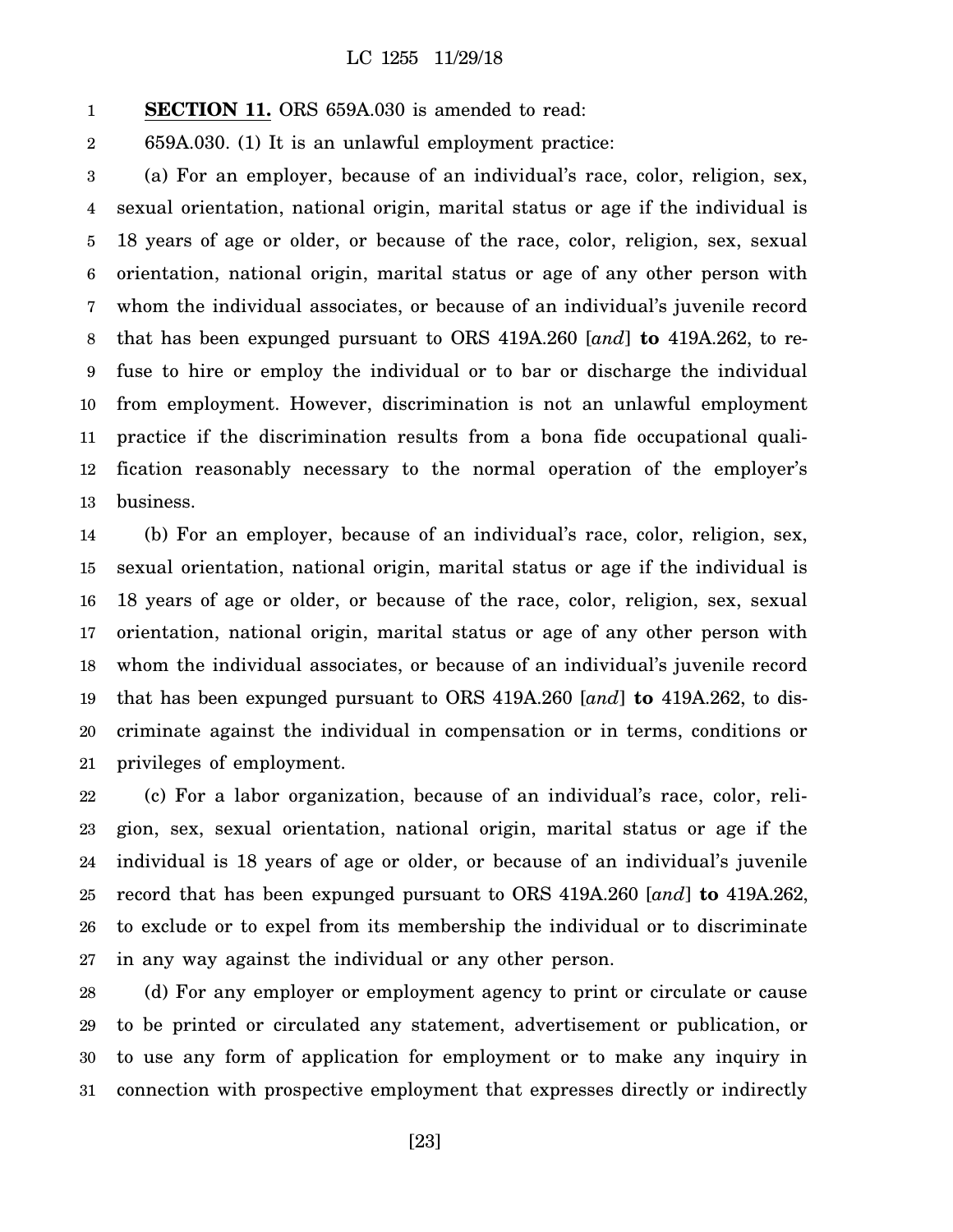1 2 3 4 5 6 7 8 9 10 11 12 any limitation, specification or discrimination as to an individual's race, color, religion, sex, sexual orientation, national origin, marital status or age if the individual is 18 years of age or older, or on the basis of an expunged juvenile record, or any intent to make any such limitation, specification or discrimination, unless based upon a bona fide occupational qualification. Identification of prospective employees according to race, color, religion, sex, sexual orientation, national origin, marital status or age does not violate this section unless the Commissioner of the Bureau of Labor and Industries, after a hearing conducted pursuant to ORS 659A.805, determines that the designation expresses an intent to limit, specify or discriminate on the basis of race, color, religion, sex, sexual orientation, national origin, marital status or age.

13 14 15 16 17 18 19 20 21 22 23 24 (e) For an employment agency, because of an individual's race, color, religion, sex, sexual orientation, national origin, marital status or age if the individual is 18 years of age or older, or because of the race, color, religion, sex, sexual orientation, national origin, marital status or age of any other person with whom the individual associates, or because of an individual's juvenile record that has been expunged pursuant to ORS 419A.260 [*and*] **to** 419A.262, to classify or refer for employment, or to fail or refuse to refer for employment, or otherwise to discriminate against the individual. However, it is not an unlawful employment practice for an employment agency to classify or refer for employment an individual when the classification or referral results from a bona fide occupational qualification reasonably necessary to the normal operation of the employer's business.

25 26 27 28 (f) For any person to discharge, expel or otherwise discriminate against any other person because that other person has opposed any unlawful practice, or because that other person has filed a complaint, testified or assisted in any proceeding under this chapter or has attempted to do so.

29 30 31 (g) For any person, whether an employer or an employee, to aid, abet, incite, compel or coerce the doing of any of the acts forbidden under this chapter or to attempt to do so.

[24]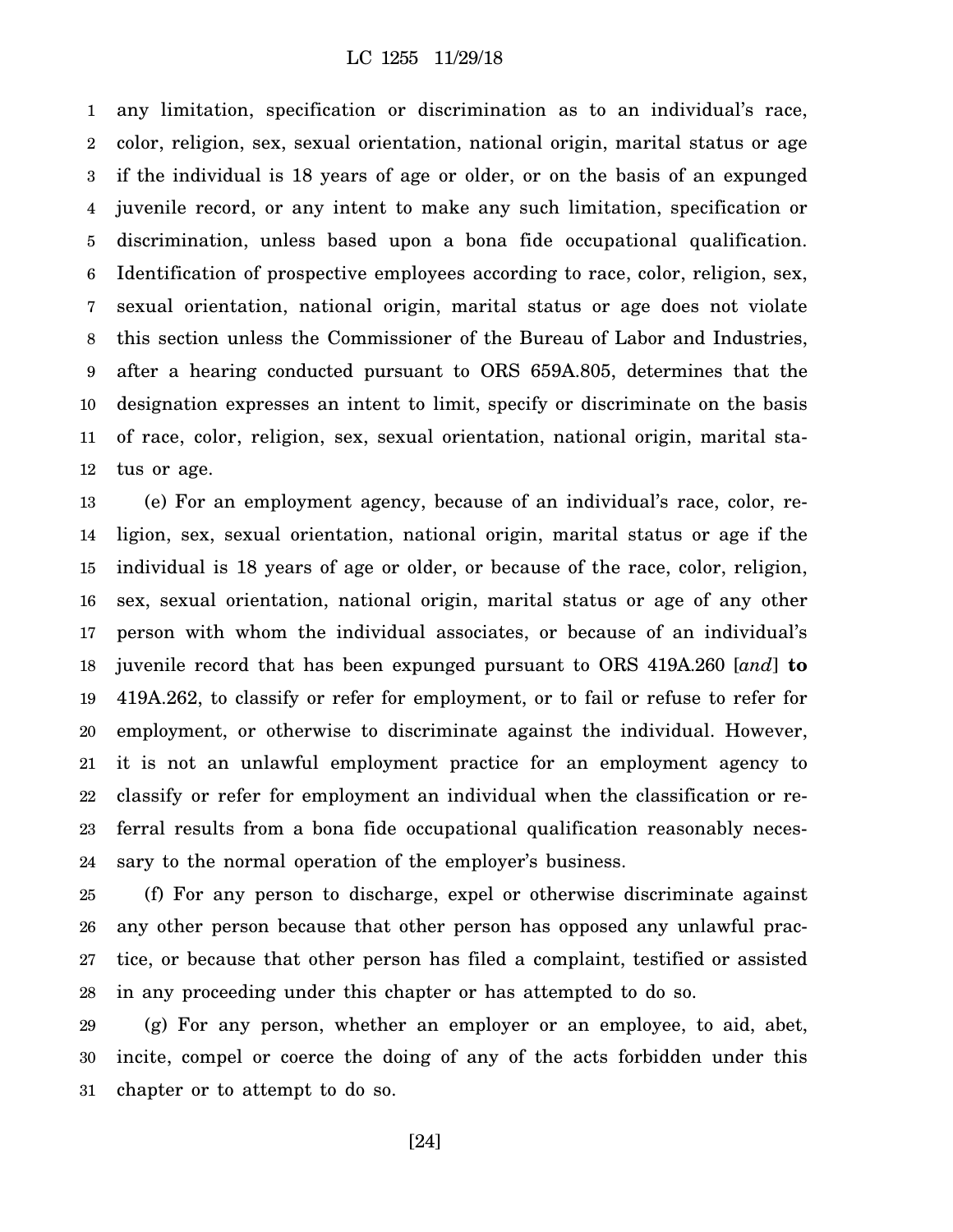1 2 3 4 5 6 (2) The provisions of this section apply to an apprentice under ORS 660.002 to 660.210, but the selection of an apprentice on the basis of the ability to complete the required apprenticeship training before attaining the age of 70 years is not an unlawful employment practice. The commissioner shall administer this section with respect to apprentices under ORS 660.002 to 660.210 equally with regard to all employees and labor organizations.

7 8 (3) The compulsory retirement of employees required by law at any age is not an unlawful employment practice if lawful under federal law.

9 10 11 12 (4)(a) It is not an unlawful employment practice for an employer or labor organization to provide or make financial provision for child care services of a custodial or other nature to its employees or members who are responsible for a minor child.

13 14 15 (b) As used in this subsection, "responsible for a minor child" means having custody or legal guardianship of a minor child or acting in loco parentis to the child.

16 17 18 19 (5) This section does not prohibit an employer from enforcing an otherwise valid dress code or policy, as long as the employer provides, on a case-by-case basis, for reasonable accommodation of an individual based on the health and safety needs of the individual.

#### 20 **SECTION 12.** ORS 670.290 is amended to read:

21 22 670.290. It shall be unlawful for any state agency or licensing board, including the Oregon State Bar, to:

23 24 25 (1) Require that an applicant for employment, licensing or admission answer any questions regarding the existence or contents of a juvenile record that has been expunged pursuant to ORS 419A.260 [*and*] **to** 419A.262;

26 27 28 (2) Bar or discharge from employment or refuse to hire or employ such individual because of the existence or contents of a juvenile record that has been expunged pursuant to ORS 419A.260 [*and*] **to** 419A.262; or

29 30 31 (3) Deny, revoke or suspend a license because of the existence or contents of a juvenile record that has been expunged pursuant to ORS 419A.260 [*and*] **to** 419A.262.

[25]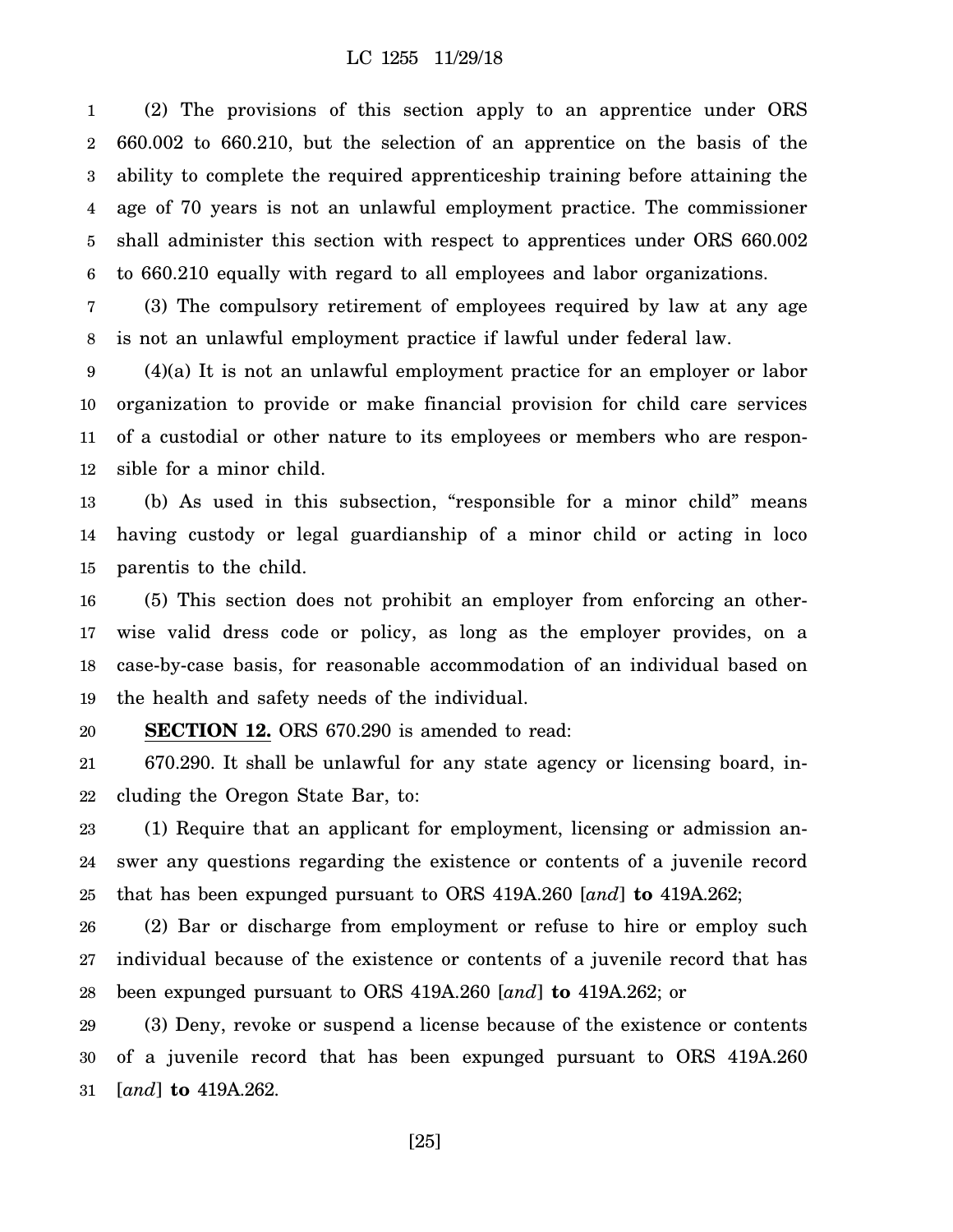| 1            | <b>MISCELLANEOUS</b>                                                      |
|--------------|---------------------------------------------------------------------------|
| $\mathbf{2}$ |                                                                           |
| 3            | SECTION 13. (1) Sections 1 to 4 of this 2019 Act and the amend-           |
| 4            | ments to ORS 419A.250, 419A.260, 419A.262, 419A.265, 419C.370, 659A.030   |
| 5            | and 670.290 by sections 5, 6 and 8 to 12 of this 2019 Act apply to        |
| 6            | expunction of juvenile records related to juvenile cases terminated on    |
| 7            | or after the effective date of this 2019 Act.                             |
| 8            | (2) Expunction of records related to juvenile cases terminated be-        |
| 9            | fore the effective date of this 2019 Act shall continue to be governed    |
| 10           | by the law in effect prior to the effective date of this 2019 Act.        |
| 11           | SECTION 14. The unit and section captions used in this 2019 Act           |
| 12           | are provided only for the convenience of the reader and do not become     |
| 13           | part of the statutory law of this state or express any legislative intent |
| 14           | in the enactment of this 2019 Act.                                        |
| 15           |                                                                           |

[26]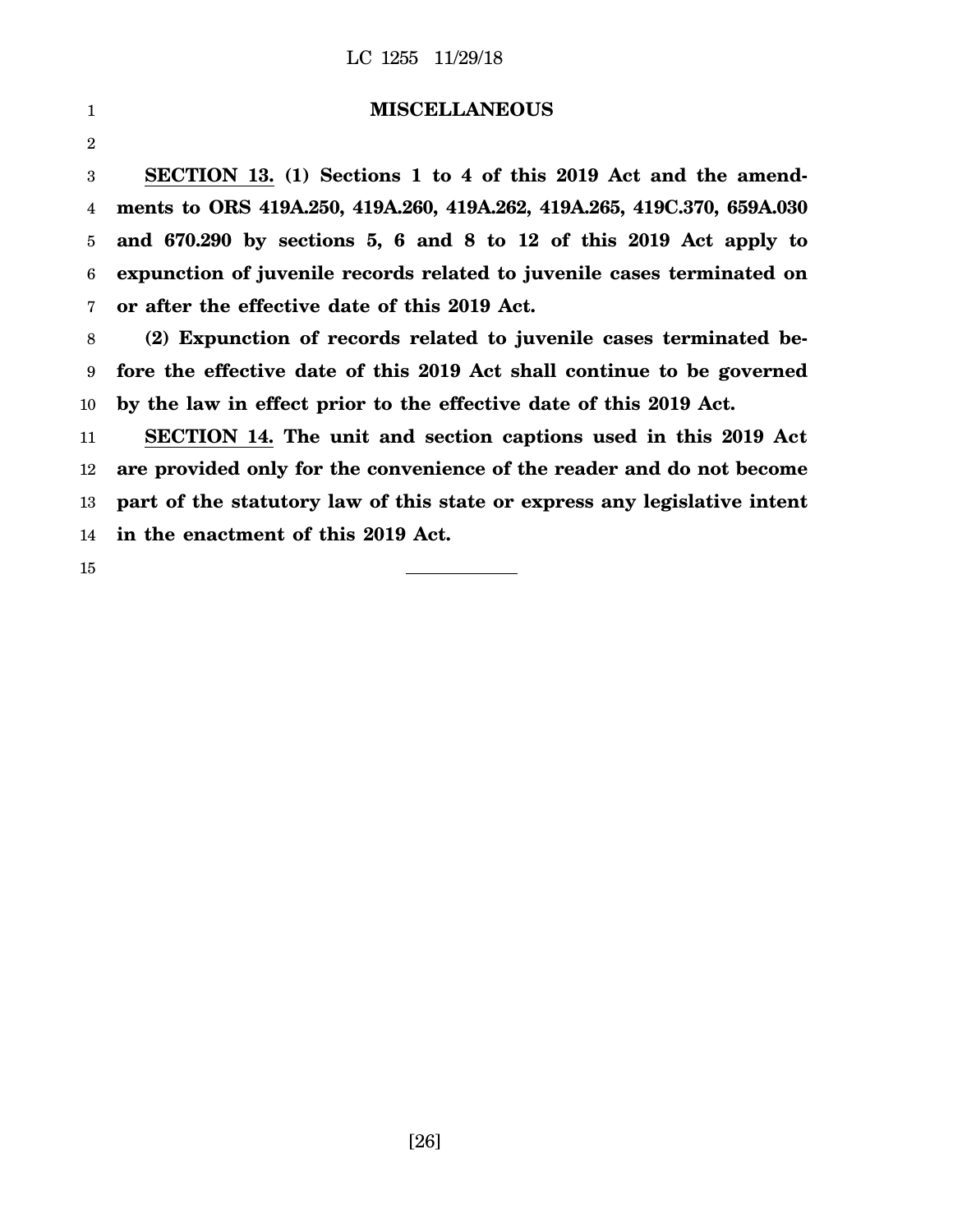LC 1646 2019 Regular Session 11/9/18 (MNJ/ps)

# **D R A F T**

### **SUMMARY**

Requires public bodies to use Department of State Police for purposes of requesting criminal records checks relating to employment by public body.

In claim for negligence based on defendant's failure to conduct adequate criminal records check, establishes rebuttable presumption that defendant was not negligent if defendant requested and received criminal records check from Department of State Police.

### **A BILL FOR AN ACT**

2 Relating to criminal records checks.

3 **Be It Enacted by the People of the State of Oregon:**

4 5 6 7 **SECTION 1. If a public body conducts a criminal records check of a person for the purposes of employment by the public body, the public body shall request the criminal records check from the Department of State Police.**

8 9 10 11 12 **SECTION 2. In a claim for negligence based on the defendant's failure to conduct an adequate criminal records check of a person, there is a rebuttable presumption that the defendant was not negligent if the defendant requested and received the criminal records check from the Department of State Police.**

13

1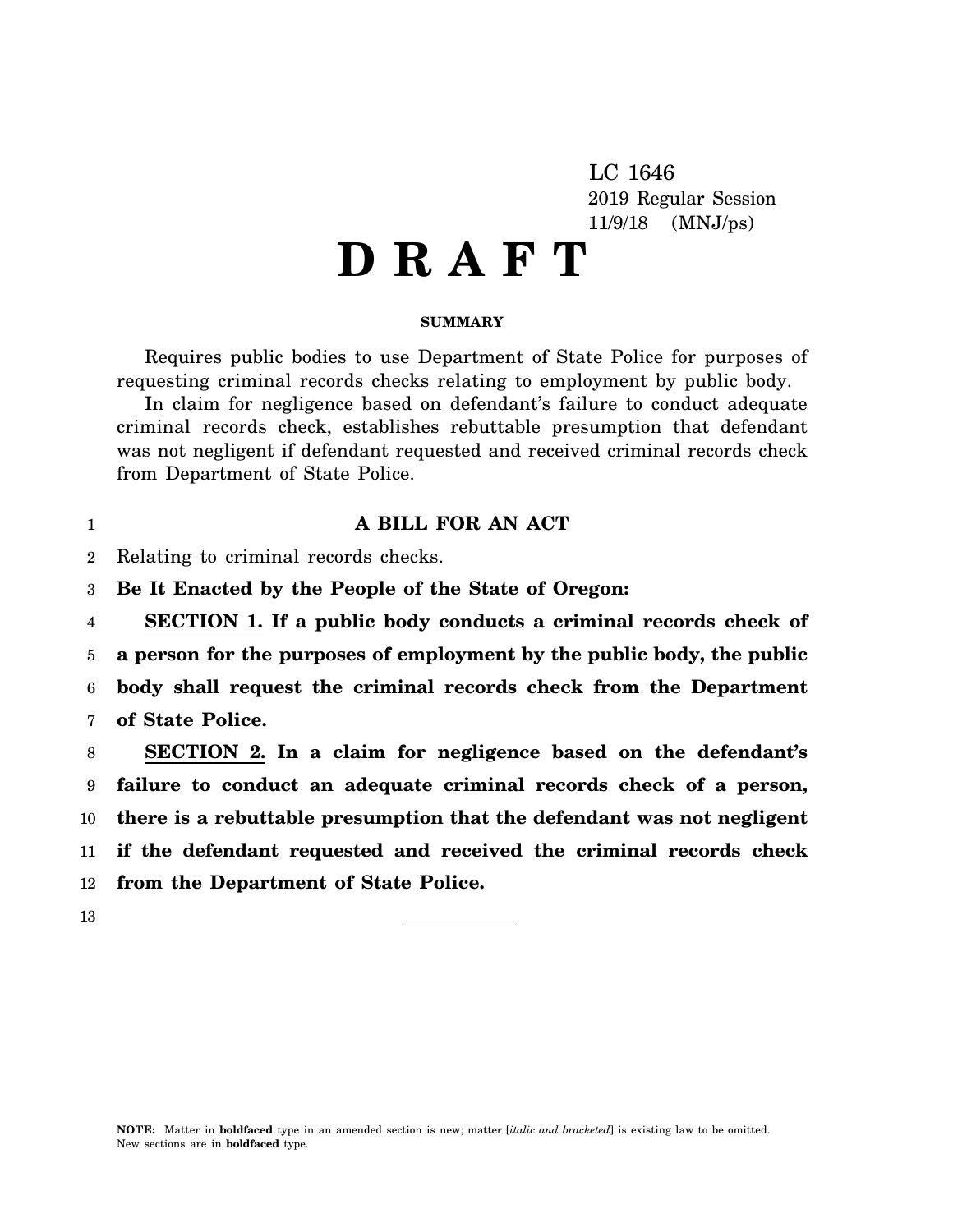LC 2315 2019 Regular Session 11/6/18 (MNJ/ps)

# **D R A F T**

### **SUMMARY**

Directs Oregon State Bar to study methods for providing legal representation for indigent persons in civil matters and report to appropriate committee or interim committee of Legislative Assembly no later than September 15, 2020.

## **A BILL FOR AN ACT**

- $\mathfrak{D}$ Relating to legal representation.
- 3 **Be It Enacted by the People of the State of Oregon:**
- 4 **SECTION 1. The Oregon State Bar shall study methods for provid-**

5 **ing legal representation for indigent persons in civil matters and re-**

6 **port to an appropriate committee or interim committee of the**

7 **Legislative Assembly no later than September 15, 2020.**

8

1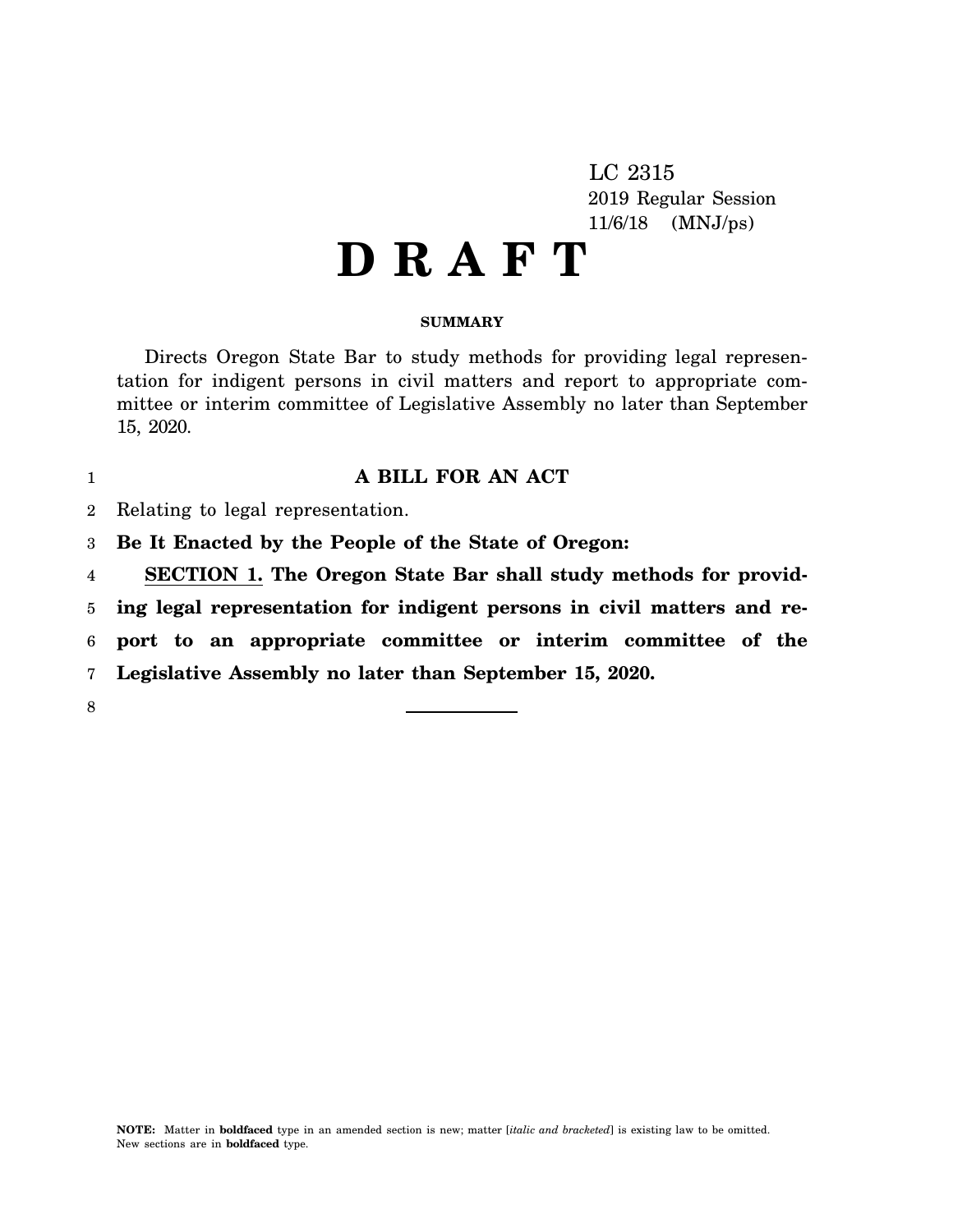LC 2355 2019 Regular Session 11/13/18 (HE/ps)

# **D R A F T**

### **SUMMARY**

Eliminates driving suspension for failure to appear on citation for traffic offense.

Repeals driving privilege suspension for failure to pay traffic fines and eliminates imposition of driving privilege restrictions for failure to pay fine.

### **A BILL FOR AN ACT**

 $\mathfrak{D}$ Relating to driving privileges; creating new provisions; amending ORS

3 153.061, 153.073, 153.772, 419C.306, 807.010, 807.120, 809.220, 809.280, 809.380,

4 809.415, 809.416 and 809.515; and repealing ORS 809.210.

#### 5 **Be It Enacted by the People of the State of Oregon:**

6 **SECTION 1.** ORS 809.220 is amended to read:

1

7 8 9 10 809.220. This section establishes procedures that are applicable if a person [*fails to appear on a citation for a traffic offense or*] fails to appear on a citation for a violation of ORS 471.430 or 475B.316. All of the following apply to this section:

11 12 13 (1) If a defendant fails to make any appearance required by the court or by law in a proceeding charging the defendant with [*a traffic offense or*] with a violation of ORS 471.430 or 475B.316, the court[*:*]

14 15 16 17 18 [*(a)*] shall issue notice to the Department of Transportation to suspend for failure to appear if the defendant is charged with [*a traffic crime or with*] a violation of ORS 471.430 or 475B.316. If a court issues notice under this [*paragraph*] **subsection**, the department shall suspend the driving privileges of the person as provided under ORS 809.280.

19 20 [*(b) Shall issue notice to the department to implement procedures under ORS 809.416 if the defendant is charged with a traffic violation. If a court*

**NOTE:** Matter in **boldfaced** type in an amended section is new; matter [*italic and bracketed*] is existing law to be omitted. New sections are in **boldfaced** type.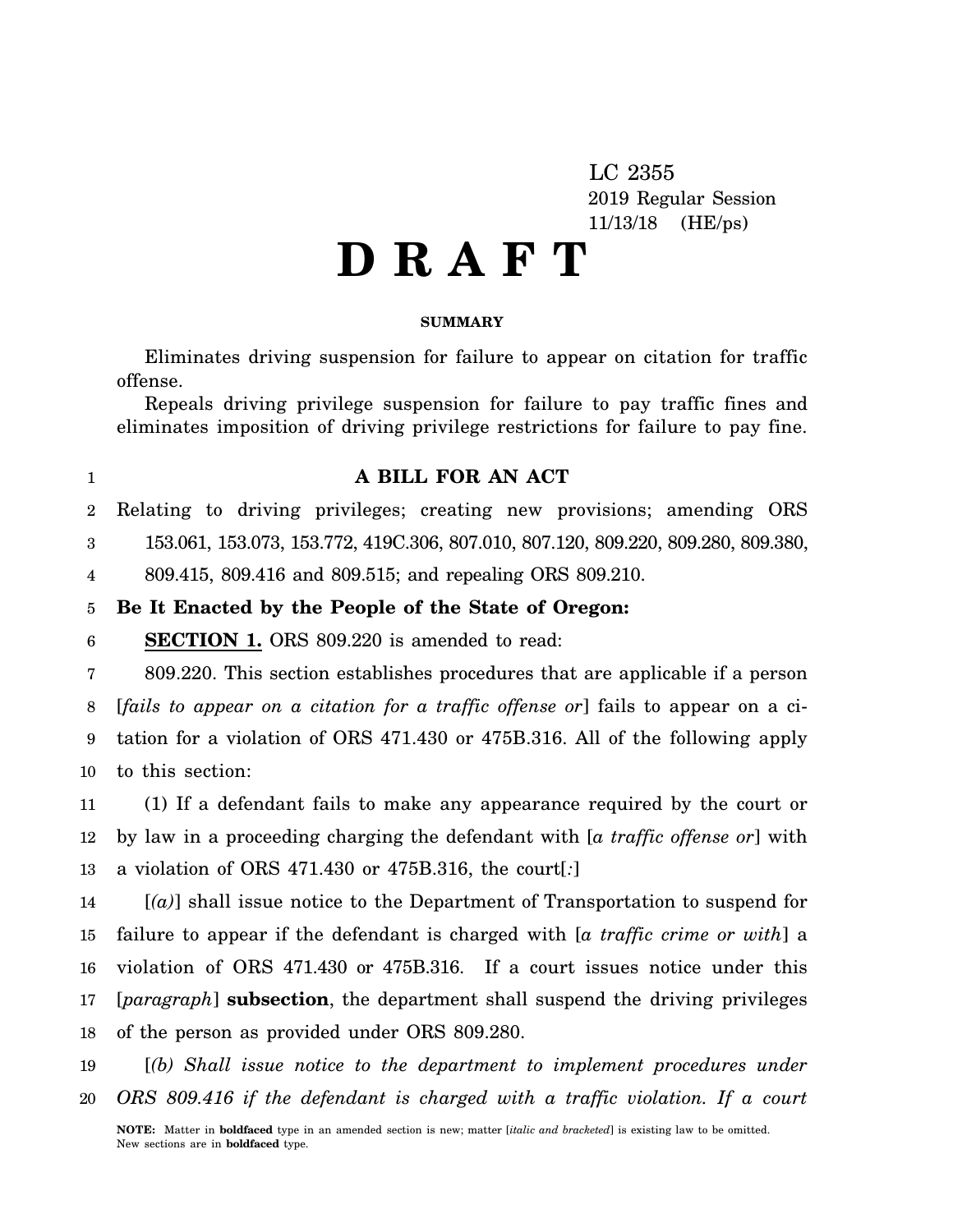1 2 *issues notice under this paragraph, the department shall implement procedures under ORS 809.416.*]

3 4 5 (2) In any notice to the department under this section, a court shall certify that the defendant failed to appear in the proceedings in the manner required by the court or by law.

6 7 8 9 (3) At any time within 10 years from the date the [*traffic offense or*] violation of ORS 471.430 or 475B.316 occurred, a court shall give a second notice to the department to reinstate the person's suspended driving privileges resulting from the original notice if any of the following occur:

10 11 (a) The fine for the offense is paid or the defendant has begun making payments.

12 13 (b) The court finds the defendant not guilty or orders a dismissal of the case.

14 15 (c) The court determines that the person's suspended driving privileges should be reinstated for good cause.

16 17 18 (4) The court may reissue a notice of suspension if the person ceases making payments before the fine is paid in full. The reissuance does not extend the original period of suspension.

19 20 (5) Notifications by a court to the department under this section shall be in a form prescribed by the department.

21 22 [*(6) A court may not notify the department under this section for failure to appear on any parking, pedestrian or bicyclist offense.*]

23 **SECTION 2.** ORS 153.061 is amended to read:

24 25 153.061. (1) Except as provided in subsection (2) of this section, a defendant who has been issued a violation citation must either:

26 27 (a) Make a first appearance by personally appearing in court at the time indicated in the summons; or

28 29 (b) Make a first appearance in the manner provided in subsection (3) of this section before the time indicated in the summons.

30 31 (2) If a defendant is issued a violation citation for careless driving under ORS 811.135 on which a police officer noted that the offense contributed to

[2]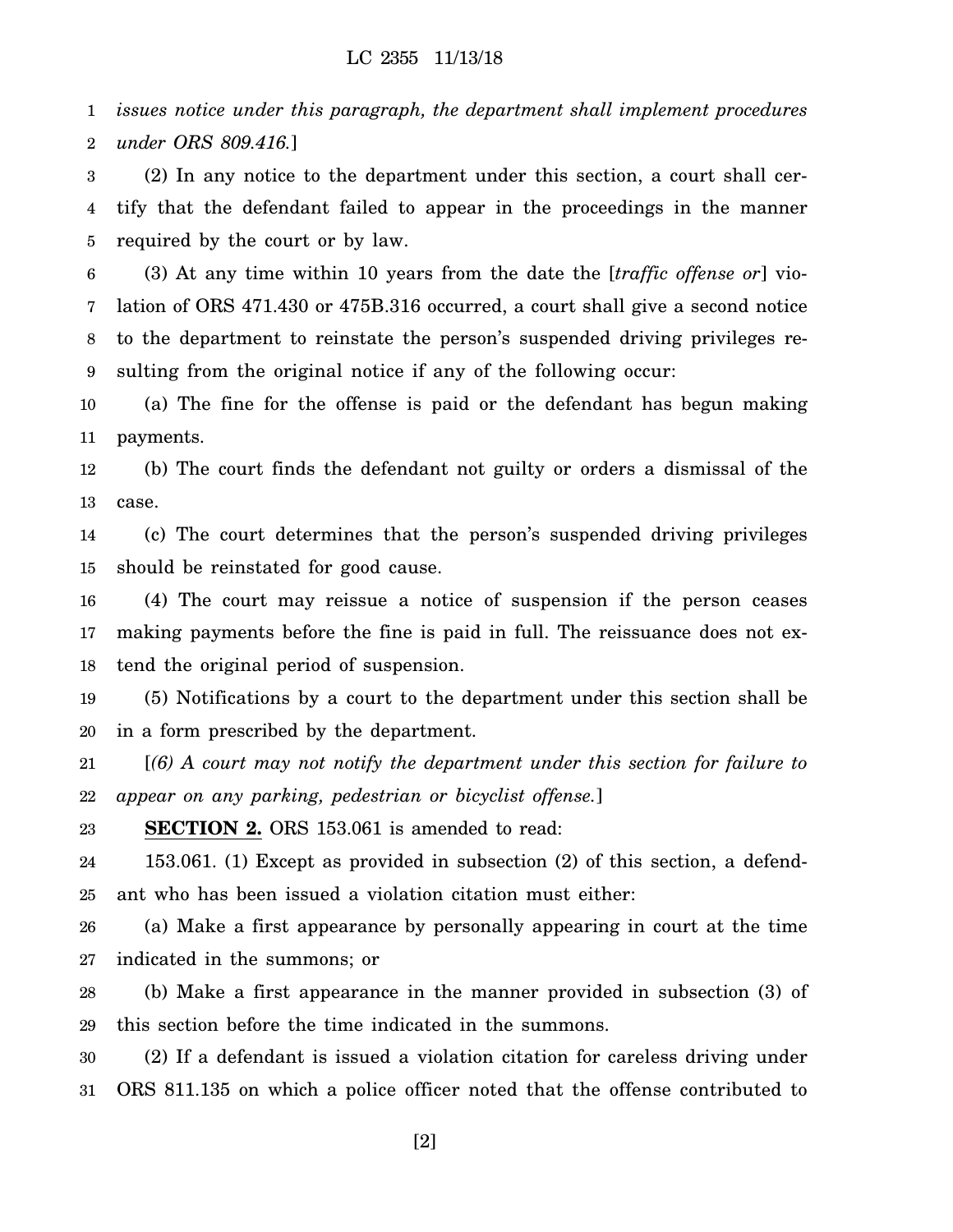1 2 3 4 5 an accident and that the cited offense appears to have contributed to the serious physical injury or death of a vulnerable user of a public way, the officer may not enter the amount of the presumptive fine on the summons and the defendant must make a first appearance by personally appearing in court at the time indicated in the summons.

6 7 8 (3) Except as provided in this section, a defendant who has been issued a violation citation may make a first appearance in the matter before the time indicated in the summons by one of the following means:

9 10 (a) The defendant may submit to the court a written or oral request for a trial.

11 12 13 14 15 16 17 18 (b) The defendant may enter a plea of no contest by delivering to the court the summons and a check or money order in the amount of the presumptive fine set forth in the summons. The entry of a plea under the provisions of this paragraph constitutes a waiver of trial and consent to the entry of a judgment forfeiting the presumptive fine. A no contest plea under this section is not subject to the requirements of ORS chapter 135 relating to the entry of pleas and, upon receipt of the plea, the court may enter judgment against the defendant without taking further evidence.

19 20 21 22 23 24 25 26 27 28 (4) The court may require that a defendant requesting a trial under subsection (3) of this section deposit an amount equal to the presumptive fine established under ORS 153.019 and 153.020 or such other amount as the court determines appropriate if the defendant has failed to appear in any court on one or more other charges in the past. If the defendant does not deposit the amount specified by the court, the defendant must personally appear in court at the time indicated in the summons. The amount deposited by the defendant may be applied against any fine imposed by the court, and any amount not so applied shall be refunded to the defendant at the conclusion of the proceedings.

29 30 (5) The court may require a defendant to appear personally in any case, or may require that all defendants appear in specified categories of cases.

31 (6) If a defendant has entered a no contest plea in the manner provided

[3]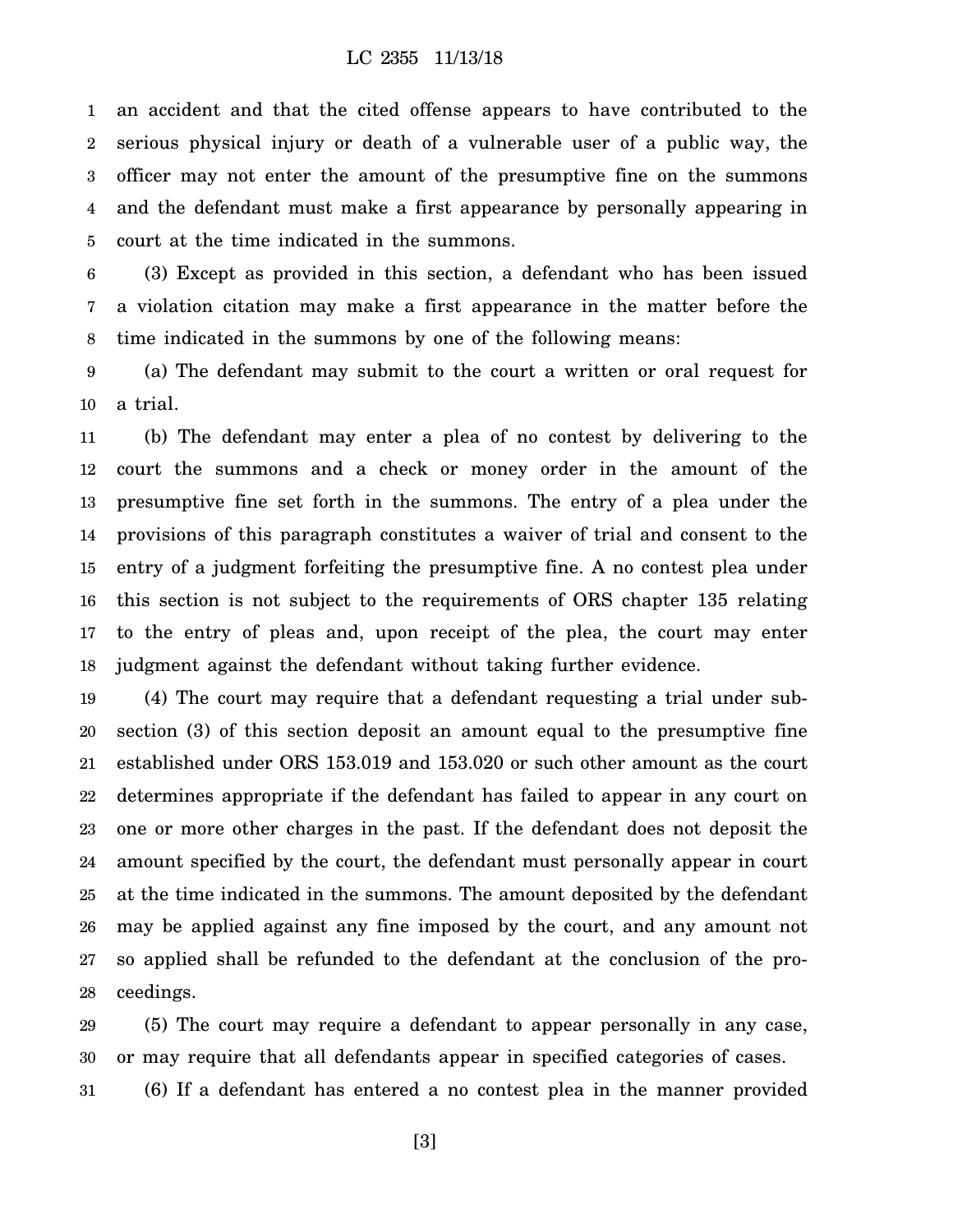1 2 3 4 5 6 7 8 in subsection (3) of this section, and the court determines that the presumptive fine is not adequate by reason of previous convictions of the defendant, the nature of the offense charged or other circumstances, the court may require that a trial be held unless an additional fine amount is paid by the defendant before a specified date. Notice of an additional fine amount under this subsection may be given to the defendant by mail. In no event may the court require a total fine amount in excess of the maximum fine established for the violation by statute.

9 10 11 12 13 14 15 (7) If a defendant [*fails to make a first appearance on a citation for a traffic violation, as defined by ORS 801.557,*] fails to make a first appearance **or fails to appear at any other subsequent time set for trial or other appearance** on a citation for a violation of ORS 471.430 **or 475B.316**[*, or fails to appear at any other subsequent time set for trial or other appearance*], the driving privileges of the defendant are subject to suspension under ORS 809.220.

#### 16 **SECTION 3.** ORS 153.073 is amended to read:

17 18 19 20 21 22 23 153.073. Unless notice is waived by the defendant, the court shall mail or otherwise provide to the defendant notice of the date, time and place at least five days before the date set for trial under ORS 153.070. If the citation is for [*a traffic violation, or is for*] a violation of ORS 471.430 **or 475B.316**, the notice must contain a warning to the defendant that if the defendant fails to appear at the trial **or other appearance**, the driving privileges of the defendant are subject to suspension under ORS 809.220.

24 **SECTION 4.** ORS 153.772 is amended to read:

25 26 27 28 153.772. When the court issues a notice under ORS 809.220 to suspend the driving privileges of a person for failure to appear on a citation for a violation of ORS 471.430 **or 475B.316**, the district attorney may not file an accusatory instrument charging the person with violating ORS 153.992.

29 **SECTION 5.** ORS 419C.306 is amended to read:

30 31 419C.306. (1) The summons shall require the person or persons who have physical custody of the youth to appear and bring the youth before the court

[4]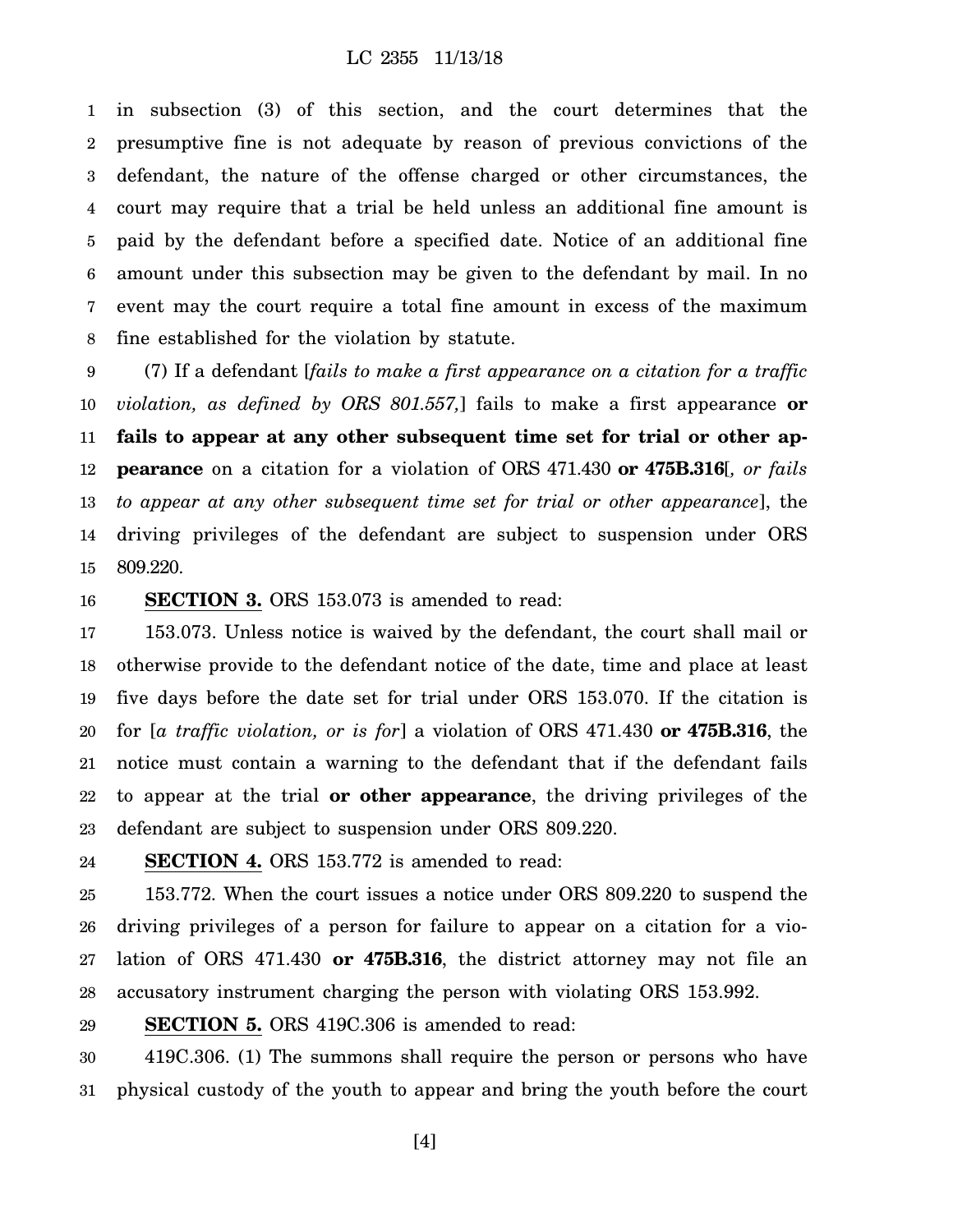1 2 3 4 5 6 at the time and place stated in the summons. The time for the hearing on the petition shall be fixed at a reasonable time, not less than 24 hours, after the issuance of the summons. If it appears to the court that the welfare of the youth or of the public requires that the youth immediately be taken into custody, the court may indorse an order on the summons as provided in ORS 419C.080 (2) directing the officer serving it to take the youth into custody.

7 8 9 (2)(a) Summons shall be issued to the legal parents of the youth, without regard to who has legal or physical custody of the youth, and to the legal guardians, if any, of the youth.

10 11 12 13 (b) Parents or guardians summoned pursuant to paragraph (a) of this subsection shall appear personally pursuant to the summons. Following the initial appearance, parents or guardians shall appear as directed by the court.

14 15 16 (c) An employer may not discharge, threaten to discharge, intimidate or coerce any employee by reason of the employee's attendance at a juvenile court hearing as required under paragraph (a) of this subsection.

17 18 19 20 (d) This subsection may not be construed to alter or affect an employer's policies or agreements with employees concerning employees' wages during times when an employee attends a juvenile court hearing under paragraph (a) of this subsection.

21 22 23 24 25 26 (3) If the youth is 12 years of age or older, a certified copy of the summons shall be served upon the youth. If the petition alleges that the youth is within the jurisdiction of the court for having violated ORS 471.430 **or 475B.316**, the summons must contain a statement that, if the youth fails to appear as required in the summons, the driving privileges of the youth are subject to suspension under ORS 419C.472.

27 28 29 30 31 (4) Summons may be issued requiring the appearance of any person whose presence the court deems necessary. When a summons is issued to a youth pursuant to a petition alleging jurisdiction under ORS 419C.005, a copy of the summons shall be mailed to all victims whose names appear on the petition pursuant to ORS 419C.255 (2). The copy of the summons shall be ac-

[5]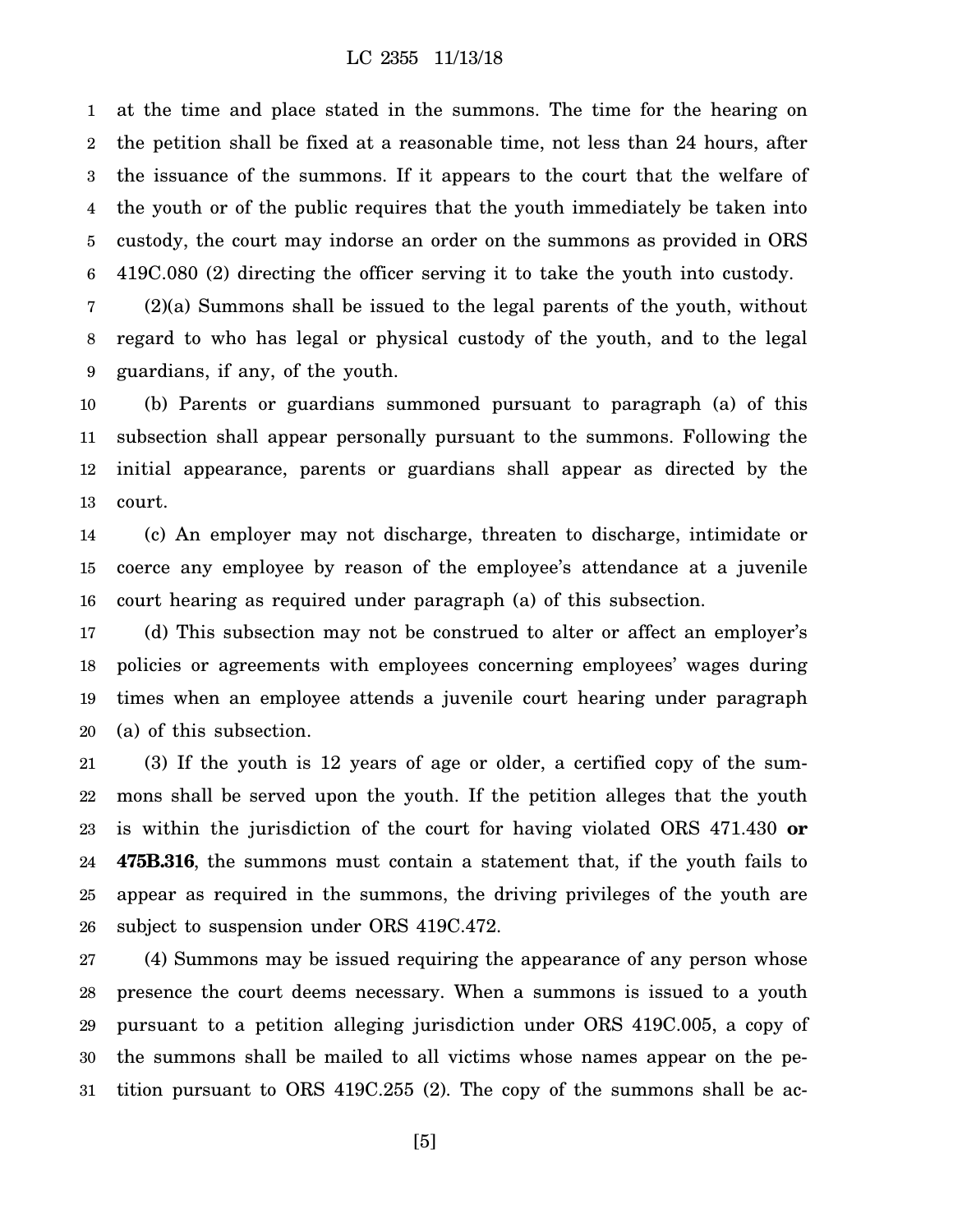1 2 3 4 5 companied by a notice that the victim may be present for the youth's appearance before the court and is entitled to request and receive notification of future hearings before the court in regard to the particular case. The copy of the summons shall also be accompanied by a notice informing the victim of the provisions of ORS 30.765.

### 6

**SECTION 6.** ORS 807.010 is amended to read:

7 8 9 10 11 12 807.010. (1) A person commits the offense of operating a vehicle without driving privileges if the person operates a motor vehicle upon a highway or premises open to the public in this state and the person does not have an appropriate grant of driving privileges from this state in the form of a license, driver permit, endorsement or statutory grant of driving privileges allowing the person to engage in the particular type of operation.

13 14 15 16 17 18 19 20 21 22 (2) A person to whom a license or driver permit is issued commits the offense of violating license restrictions if the person operates a motor vehicle in any manner that violates restrictions that are placed upon the person's driving privileges by the Department of Transportation under ORS 807.120 or 807.122, by a court under ORS [*809.210 or*] 809.270, or by the vehicle code. (3) Nothing in this section is applicable to a person who is driving while suspended or revoked in violation of ORS 811.175 or 811.182. Persons who violate ORS 811.175 or 811.182 are subject to the provisions and penalties provided therein and are not subject to the penalties and provisions of this section.

23 24 25 (4) Except as provided in subsection (5) of this section, the offense described in subsection (1) of this section, operating a vehicle without driving privileges, is a Class B traffic violation.

26 27 28 29 30 31 (5) The offense described in subsection (1) of this section, operating a vehicle without driving privileges, that results from a person operating a motorcycle without a motorcycle endorsement, is a Class A traffic violation.  $(6)(a)$  The court shall suspend a fine imposed under subsection  $(5)$  of this section on the condition that the person, within 120 days of the date of sentencing:

[6]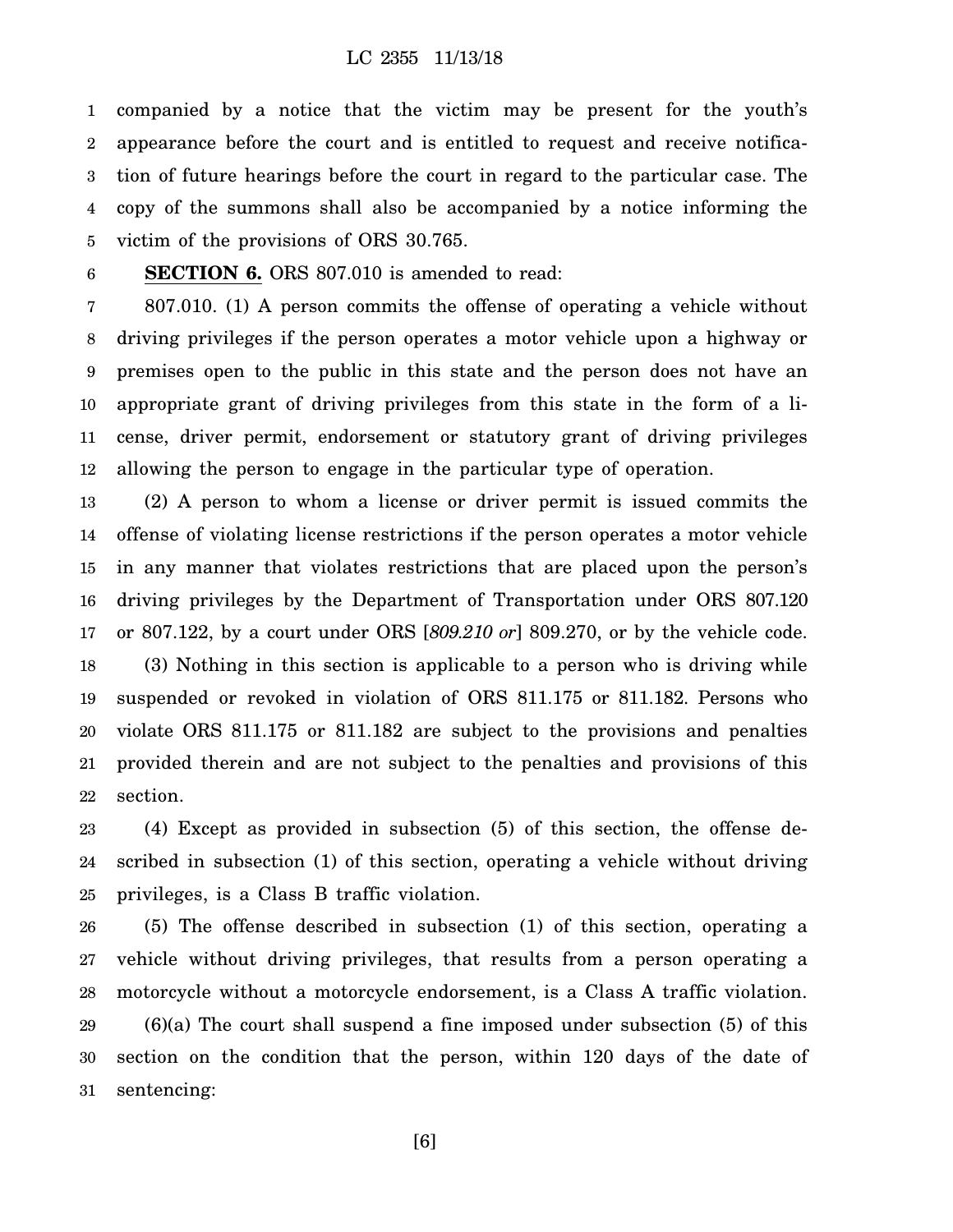1 2 (A) Complete a motorcycle education course established by the department under ORS 802.320; and

3 (B) Obtain a motorcycle endorsement issued under ORS 807.170.

4 5 (b) The court shall set a hearing date for 120 days from the date of sentencing. At the hearing the court shall:

6 7 8 (A) If the person has successfully completed the requirements described in paragraph (a)(A) and (B) of this subsection, [*dismiss the fine imposed under subsection (5) of this section*] **enter a sentence of discharge**; or

9 10 (B) If the person has not successfully completed the requirements described in paragraph  $(a)(A)$  and  $(B)$  of this subsection:

11 (i) Grant the person an extension based on good cause shown; or

12 (ii) Impose the fine under subsection (5) of this section.

13 14 (7) The offense described in subsection (2) of this section, operating in violation of license restrictions, is a Class B traffic violation.

15 **SECTION 7.** ORS 807.120 is amended to read:

16 17 18 19 807.120. (1) The Department of Transportation may place restrictions on any driving privileges granted a person if the department determines that there is good cause to restrict the driving privileges of the person in order to ensure the safe operation of a motor vehicle by the person.

20 21 22 (2) Restrictions placed on a driver license or driver permit by the department under this section shall be suitable to the driving ability of the person whose driving privileges are restricted. The restrictions may include:

23 (a) Restrictions on the type of motor vehicle the person may operate;

24 25 (b) Requirements for special mechanical control devices on motor vehicles operated by the person; or

26 27 (c) Any other restrictions the department determines appropriate to ensure the safe operation of a motor vehicle by the person.

28 29 30 (3) The department shall place a restriction on the commercial driver license of a person who performs the skill demonstration required under ORS 807.070 for issuance of a commercial driver license in a vehicle that:

31 (a) Is not equipped with air brakes. A restriction imposed under this

[7]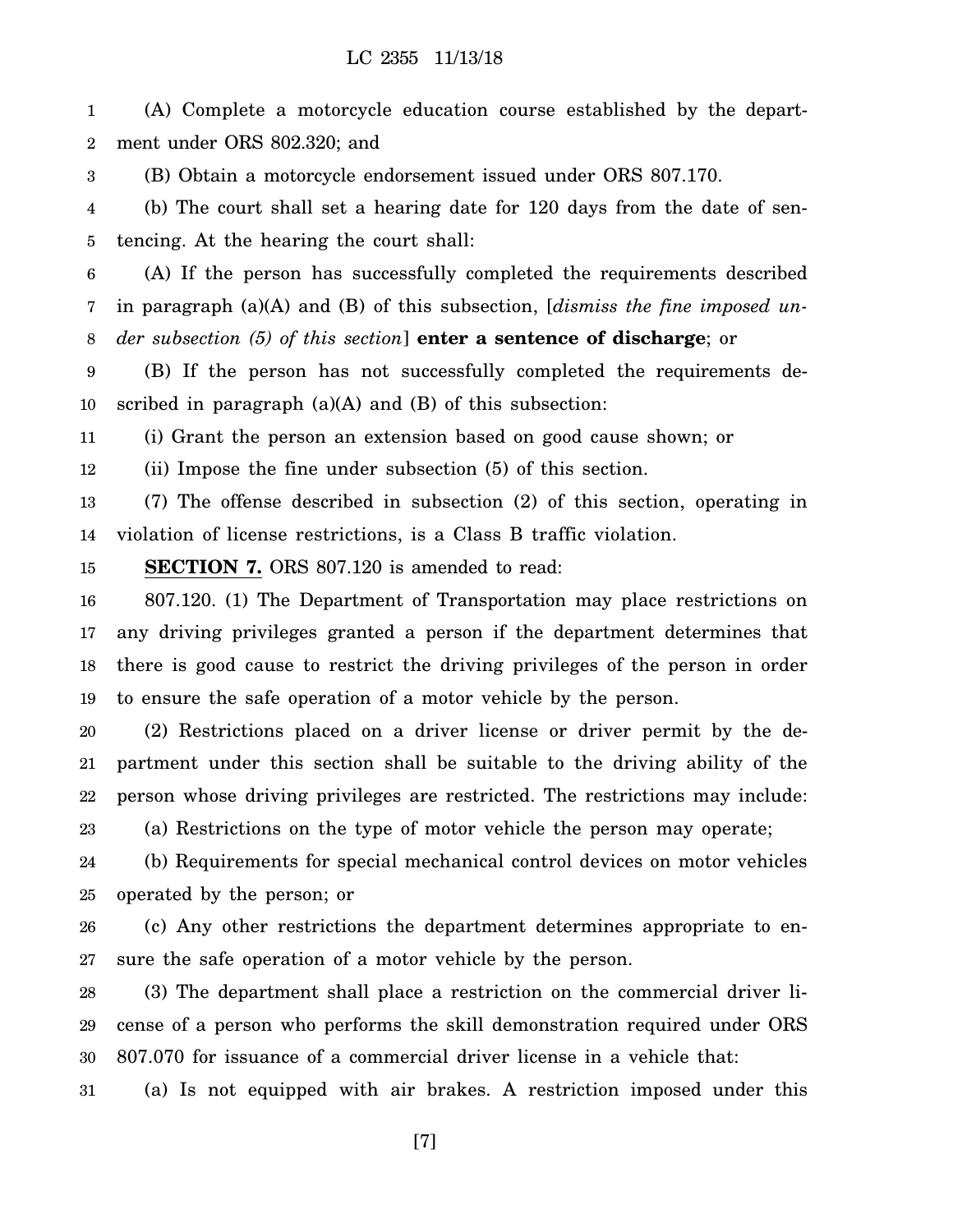1 2 paragraph prohibits the person from operating commercial motor vehicles equipped with service brakes that operate fully or partially by air pressure.

3 4 5 6 7 (b) Is equipped with air over hydraulic brakes. Air over hydraulic brakes includes any braking system operating partially by air pressure and partially by hydraulic pressure. A restriction imposed under this paragraph prohibits the person from operating commercial motor vehicles equipped with service brakes that operate solely by air pressure.

8 9 10 (c) Is equipped with an automatic transmission. A restriction imposed under this paragraph prohibits the person from operating commercial motor vehicles equipped with manual transmissions.

11 12 13 14 15 (d) Uses any connection other than a fifth wheel hitch between the power unit and a vehicle towed in combination with the power unit. A restriction under this paragraph prohibits the person from operating a commercial motor vehicle in combination with any other vehicle using a fifth wheel hitch between the power unit and first towed unit.

16 17 18 19 20 (4) The department shall place a restriction on the commercial driver license and the commercial learner driver permit of a person who does not pass an air brakes knowledge test administered under ORS 807.070. The restriction shall prohibit the person from operating a commercial motor vehicle with service brakes that operate fully or partially by air pressure.

21 22 23 (5) The department may impose restrictions under this section by setting forth the restrictions on the regular license form or by issuing a special form for licenses with restrictions.

24 25 26 27 28 (6) The department shall place restrictions on driving privileges under this section when ordered by a court under ORS [*809.210 or*] 809.270. Any restriction imposed under this subsection shall be made a part of the person's driving record and shall remain in effect until the court notifies the department in writing that the restrictions are removed.

29 30 31 (7) The department may impose restrictions under this section on driving privileges that are restored after having been suspended or revoked. The restrictions imposed under this subsection may include any restrictions that

[8]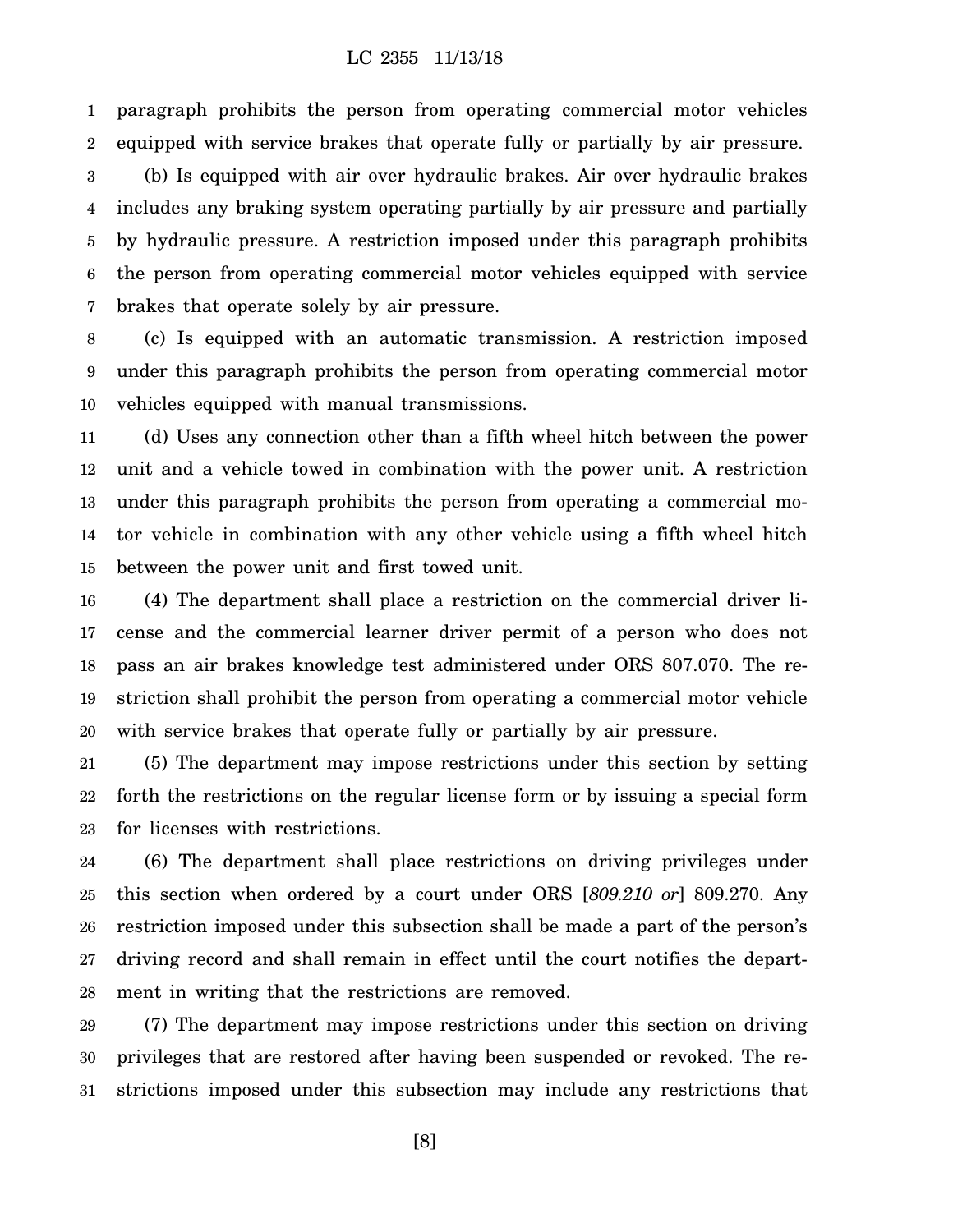1 have been recommended by a convicting magistrate.

2 3 (8) The use of the term "restrictions" in this section includes any restrictions, conditions or requirements.

4 5 (9) Violation of any restrictions placed on driving privileges under this section is punishable as provided under ORS 807.010.

6 7 **SECTION 8.** ORS 809.280, as amended by section 28, chapter 76, Oregon Laws 2018, is amended to read:

8 9 10 11 12 13 14 809.280. (1) Upon receipt of a court order under ORS 809.270, the Department of Transportation shall suspend the person's driving privileges. The suspension shall remain in effect until the department is notified by the court that the suspension is ended, except that, if the department is ordered to automatically reinstate the driving privileges upon the successful completion of a program, the department shall do so and shall notify the judge that the person has complied with the order of the judge.

15 16 17 18 (2) Upon receipt of a court order under ORS 809.120, the department shall suspend the person's driving privileges. The suspension shall be for the period ordered by the court. The court may only order suspension for a period not to exceed 90 days.

19 20 21 22 23 24 (3) Upon receipt of a court notice under ORS 809.130 of an unsettled judgment, the department shall suspend the person's driving privileges and, subject to any other requirements of law, reinstate the driving privileges upon appropriate notification from the court under ORS 809.130, except that the department shall only impose the suspension after the department has determined that:

25 (a) The judgment was rendered against the person;

26 27 (b) The judgment has remained unsettled as described in ORS 809.470 for 60 days; and

28 (c) The judgment continues to be unsettled as described in ORS 809.470.

29 30 31 (4) Upon receipt of a court notice under ORS 419C.472 or 809.220, the department shall suspend the person's driving privileges for an indefinite period. The department shall reinstate driving privileges that have been

[9]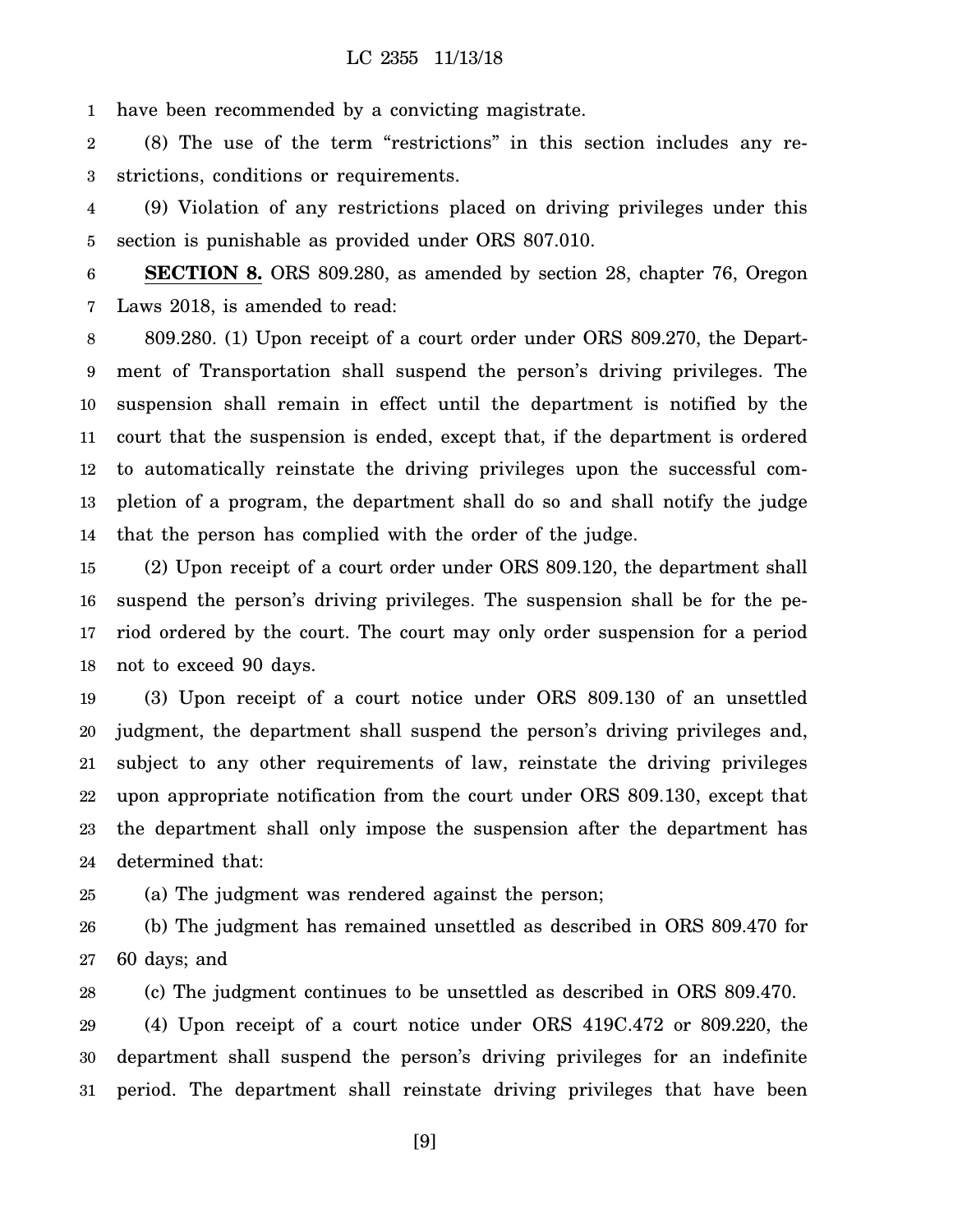1 2 3 4 5 suspended under this subsection upon notification by the court or upon the elapse of 10 years from the date the [*traffic offense or*] violation of ORS 471.430 **or 475B.316** occurred, whichever comes first. [*The department may not suspend any driving privileges under this subsection for a person's failure to appear on a parking, pedestrian or bicyclist offense.*]

6 7 8 9 10 (5) Upon receipt of a court notice under ORS 810.310, the department shall suspend the person's driving privileges for an indefinite period. The department shall reinstate driving privileges that have been suspended under this subsection upon notification by the court or upon the lapse of 10 years from the date of suspension, whichever comes first.

11 12 (6) Upon receipt of a court order under ORS 809.260, the department shall suspend the person's driving privileges as follows:

13 14 15 (a) Upon receipt of the first order suspending driving privileges, the department shall suspend the person's driving privileges for one year, or until the person reaches 17 years of age, whichever is longer.

16 17 18 (b) Upon receipt of a second or subsequent order suspending driving privileges, the department shall suspend the person's driving privileges for one year or until the person reaches 18 years of age, whichever is longer.

19 20 21 22 (7) If the department receives notice from a court that it has withdrawn an order issued under ORS 809.260, the department shall immediately reinstate any driving privileges that have been suspended under subsection (6) of this section because of the issuance of the order.

23 24 25 26 (8) Upon receipt of a court order under ORS 165.805 or 471.430, the department shall suspend the person's driving privileges. The suspension shall be for the period ordered by the court. The court may only order suspension for a period not to exceed one year.

27 28 29 30 (9) Upon receipt of a court order under ORS 809.235, the department shall permanently revoke the person's driving privileges. The revocation shall remain in effect until the department is notified by a court that the person's driving privileges have been ordered restored.

31 (10) When a court orders suspension of driving privileges under ORS

[10]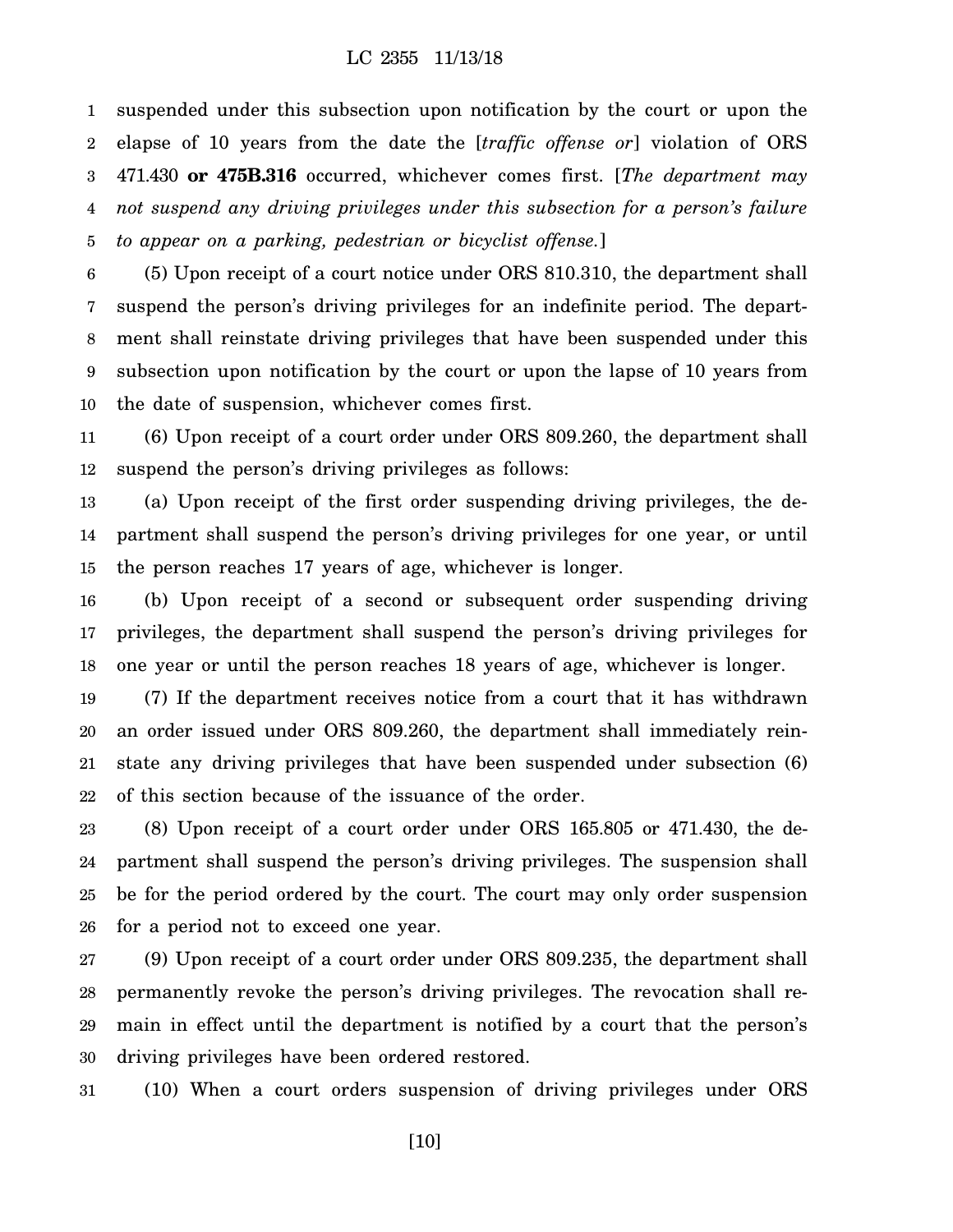1 2 3 811.109 (4), the department shall suspend the person's driving privileges. The suspension shall be for the period ordered by the court. The court may only order suspension for a period not to exceed 30 days.

4 5 6 7 (11) When a court orders suspension of driving privileges under ORS 811.109 (5), the department shall suspend the person's driving privileges. The suspension shall be for the period ordered by the court. The court may only order suspension for not less than 30 days and not more than 90 days.

8 9 (12) Upon receipt of a court order under ORS 811.135, the department shall suspend the person's driving privileges for one year.

10 11 **SECTION 9.** ORS 809.380, as amended by section 30, chapter 76, Oregon Laws 2018, is amended to read:

12 13 809.380. All of the following apply to a person whose driving privileges have been suspended:

14 15 (1) The period of suspension shall last as long as provided for that particular suspension by law.

16 17 18 19 20 21 (2) During the period of suspension, the person is not entitled to exercise any driving privileges in this state except as provided under this subsection. Unless otherwise specifically provided by law, a person whose driving privileges are suspended may obtain, if the person qualifies, a hardship driver permit under ORS 807.240, and exercise driving privileges under the driver permit.

22 23 24 25 26 27 28 (3) Upon expiration of the suspension, the Department of Transportation shall reissue, upon request of the person, the suspended driving privileges and any license or driver permit that evidences the driving privileges. The reissuance shall be without requalification by the person except that the department may require the person to furnish evidence satisfactory to the department that the person is qualified to continue to exercise driving privileges in this state before the department reissues the driving privileges.

29 30 (4) The department may not issue any driving privileges in contradiction to this section.

31 (5) If the person fails to surrender to the department any license or driver

[11]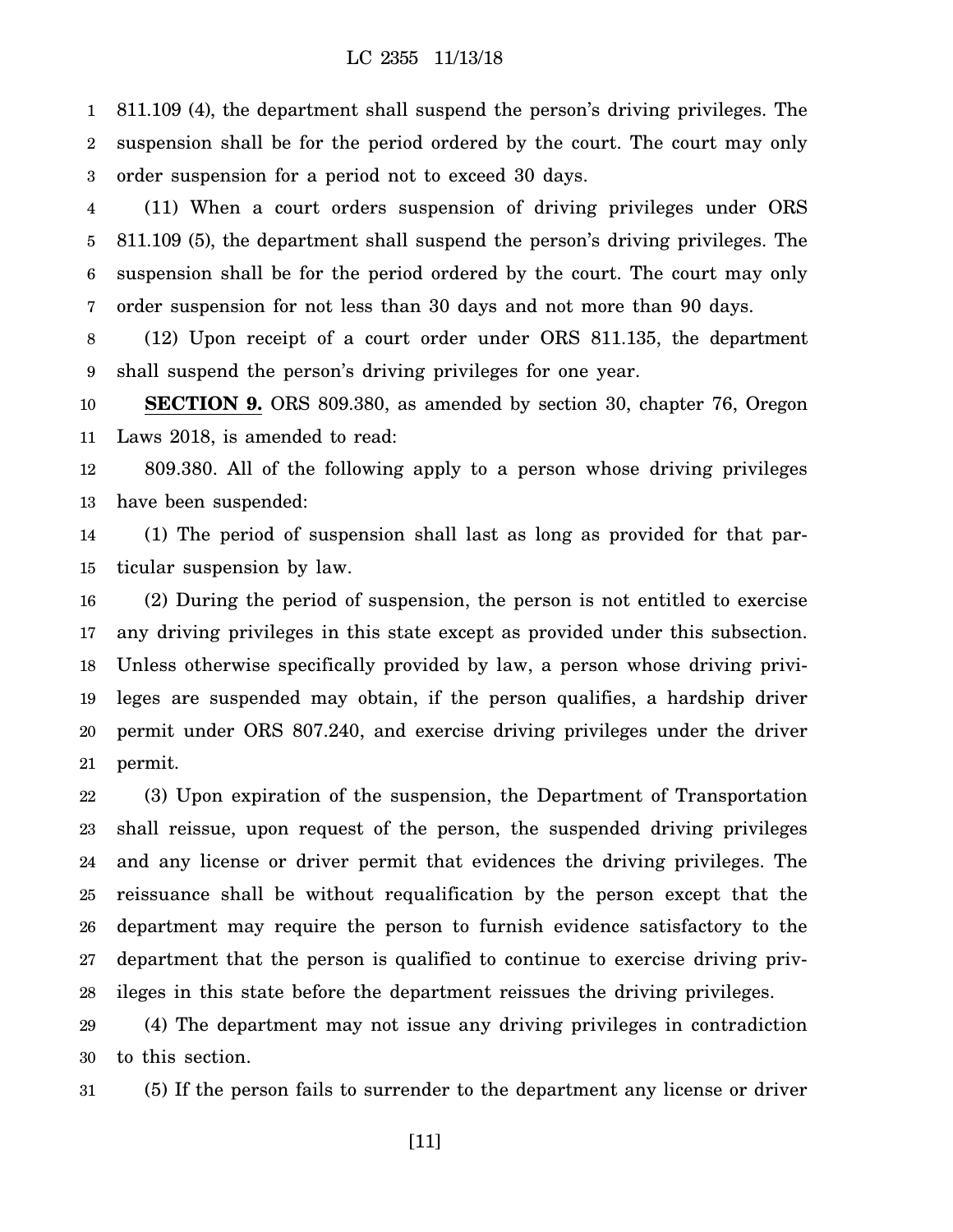1 2 permit issued as evidence of driving privileges that are suspended, the person is subject to the penalties under ORS 809.500.

3 4 5 6 7 (6) No reinstatement of suspended driving privileges will be made by the department until the fee for reinstatement of suspended driving privileges established under ORS 807.370 is paid to or waived by the department. The department may waive the reinstatement fee for any of the following reasons: (a) The suspension occurred under ORS 809.419 for failure to take an ex-

8 amination upon request of the department under ORS 807.340.

9 10 11 (b) The suspension occurred under ORS 809.419 for failure to obtain required medical clearance upon request of the department under ORS 807.070 or 807.090.

12 13 14 (c) The suspension occurred under ORS 809.419 for incompetence to drive a motor vehicle or having a mental or physical condition or impairment that affects the person's ability to safely operate a motor vehicle.

15 16 17 (d) The suspension occurred under ORS 809.419 upon notification by the superintendent of a hospital under ORS 807.700 that a person should not drive.

18 19 20 (e) The suspension occurred under ORS 809.419 upon notification by a court under ORS 810.375 that a person charged with a traffic offense has been found guilty except for insanity.

21 (f) The department committed an error in issuing the suspension.

22 23 24 25 (g) The suspension was the result of an error committed by an insurance company in issuing or failing to issue a certification of insurance or in canceling a certification of insurance filed with the department under ORS 806.270.

26 27 28 29 30 31 (h) The department issued the suspension without error because the person failed to respond as required under ORS 806.160 or to furnish proof of exemption under ORS 806.210 from the filing requirement of ORS 806.200, but the department later determines that the person in fact was in compliance with financial responsibility requirements as of the date of the department's letter of verification under ORS 806.150 or at the time of an accident de-

[12]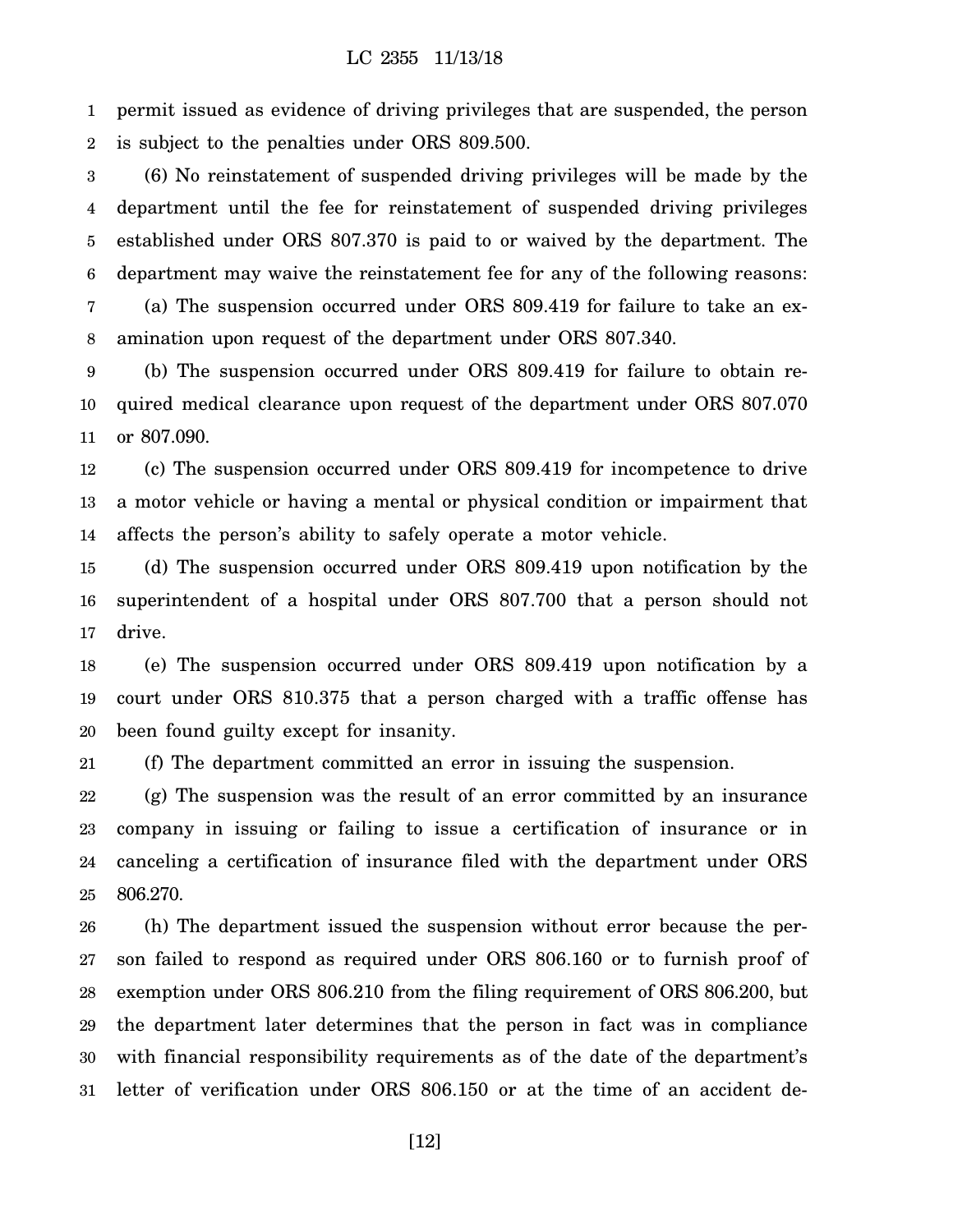1 scribed in ORS 806.200.

2 3 4 5 6 7 8 (i) The department issued the suspension without error because the person was not in compliance with financial responsibility requirements as of the date of the department's letter of verification under ORS 806.150 or at the time of an accident described in ORS 806.200, but the department later determines that the person reasonably and in good faith believed that the person was in compliance with financial responsibility requirements on the date of the department's letter of verification or at the time of the accident.

9 10 11 (j) The suspension was the result of an error committed by an insurance company in notifying the department regarding the correctness of a certification under ORS 806.150.

12 13 14 15 16 17 18 (k) The suspension occurred because the person failed to make future responsibility filings but the department later determines that the reason for the failure was that the person was a military reservist or a member of a national guard unit that was ordered to active military duty to a location outside of the United States. The effective date of the military orders must be prior to the effective date of a suspension issued by the department for failure to make a future responsibility filing.

19 20 21 22 23 (L) The department issued the suspension without error because the department received a notice to suspend from a court under ORS [*809.210 or*] 809.220, but the department later determines that the person in fact was in compliance with the requirements of the court prior to the effective date of the suspension.

24 25 **SECTION 10.** ORS 809.415, as amended by section 33, chapter 76, Oregon Laws 2018, is amended to read:

26 27 28 29 809.415. (1)(a) The Department of Transportation shall suspend the driving privileges of a person who has a judgment of the type described under ORS 806.040 rendered against the person if the person does not settle the judgment in the manner described under ORS 809.470 within 60 days after its entry.

30 31 (b) A suspension under this subsection shall continue until the person does one of the following:

[13]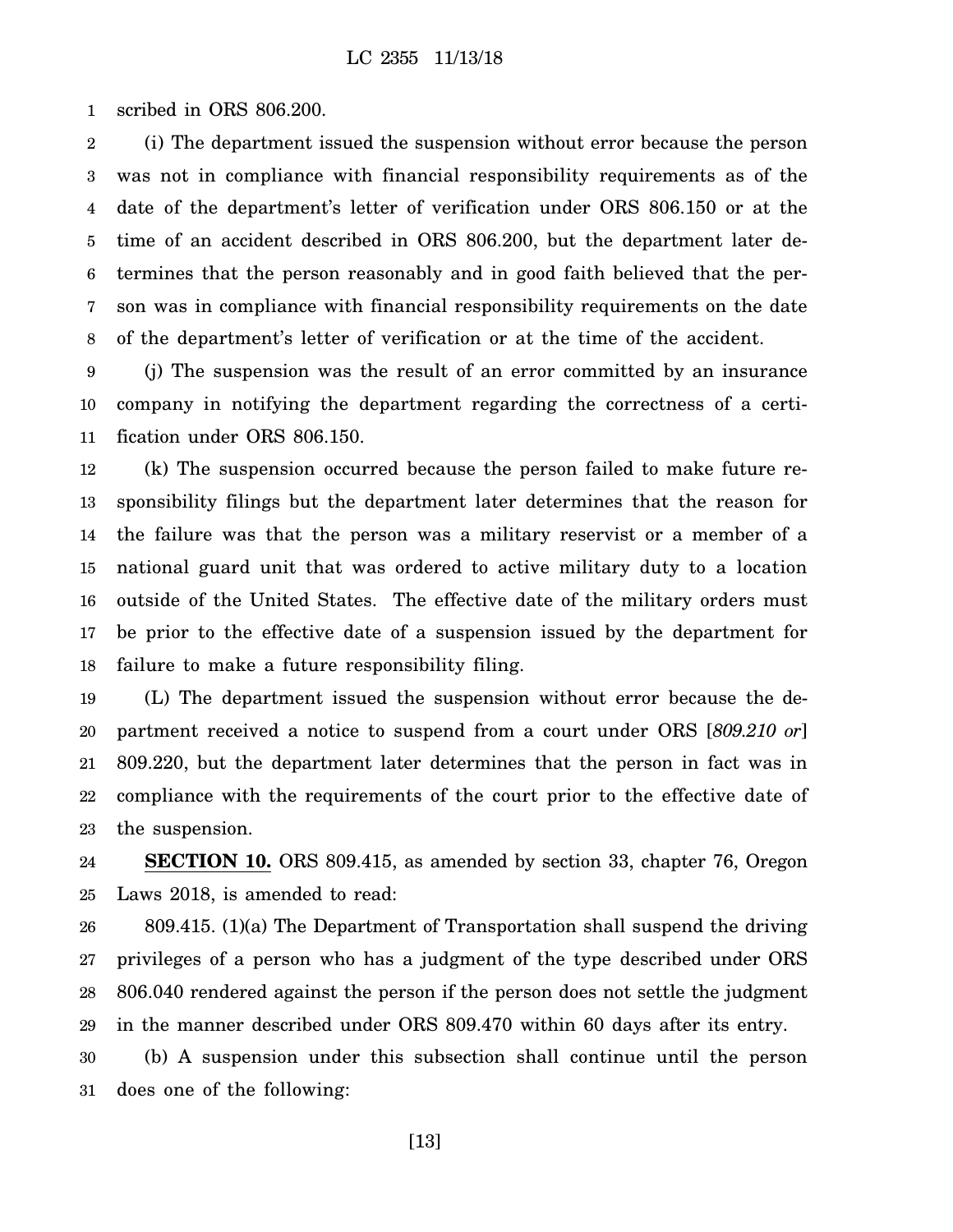1 (A) Settles the judgment in the manner described in ORS 809.470.

2 3 4 (B) Has an insurer that has been found by the department to be obligated to pay the judgment, provided that there has been no final adjudication by a court that the insurer has no such obligation.

5 6 (C) Gives evidence to the department that a period of seven years has elapsed since the entry of the judgment.

7 8 (D) Receives from the court that rendered the judgment an order permitting the payment of the judgment in installments.

9 10 (c) A person is entitled to administrative review under ORS 809.440 of a suspension under this subsection.

11 12 13 14 15 16 17 (2)(a) The department shall suspend the driving privileges of a person who falsely certifies the existence of a motor vehicle liability insurance policy or the existence of some other means of satisfying financial responsibility requirements or of a person who, after certifying the existence of a motor vehicle liability insurance policy or other means of satisfying the requirements, allows the policy to lapse or be canceled or otherwise fails to remain in compliance with financial responsibility requirements.

18 19 20 21 22 (b) Notwithstanding paragraph (a) of this subsection, the department may suspend under this subsection only if proof of compliance with financial responsibility requirements as of the date of the letter of verification from the department under ORS 806.150 is not submitted within 30 days after the date of the mailing of the department's demand under ORS 806.160.

23 24 (c) A suspension under this subsection shall continue until the person complies with future responsibility filings.

25 26 27 28 (3)(a) The department shall suspend the driving privileges of a person who fails to comply with future responsibility filings whenever required under the vehicle code or fails to provide new proof for future responsibility filings when requested by the department.

29 30 (b) A suspension under this subsection shall continue until the person complies with future responsibility filings.

31 (c) A person whose initial obligation to make future responsibility filings

[14]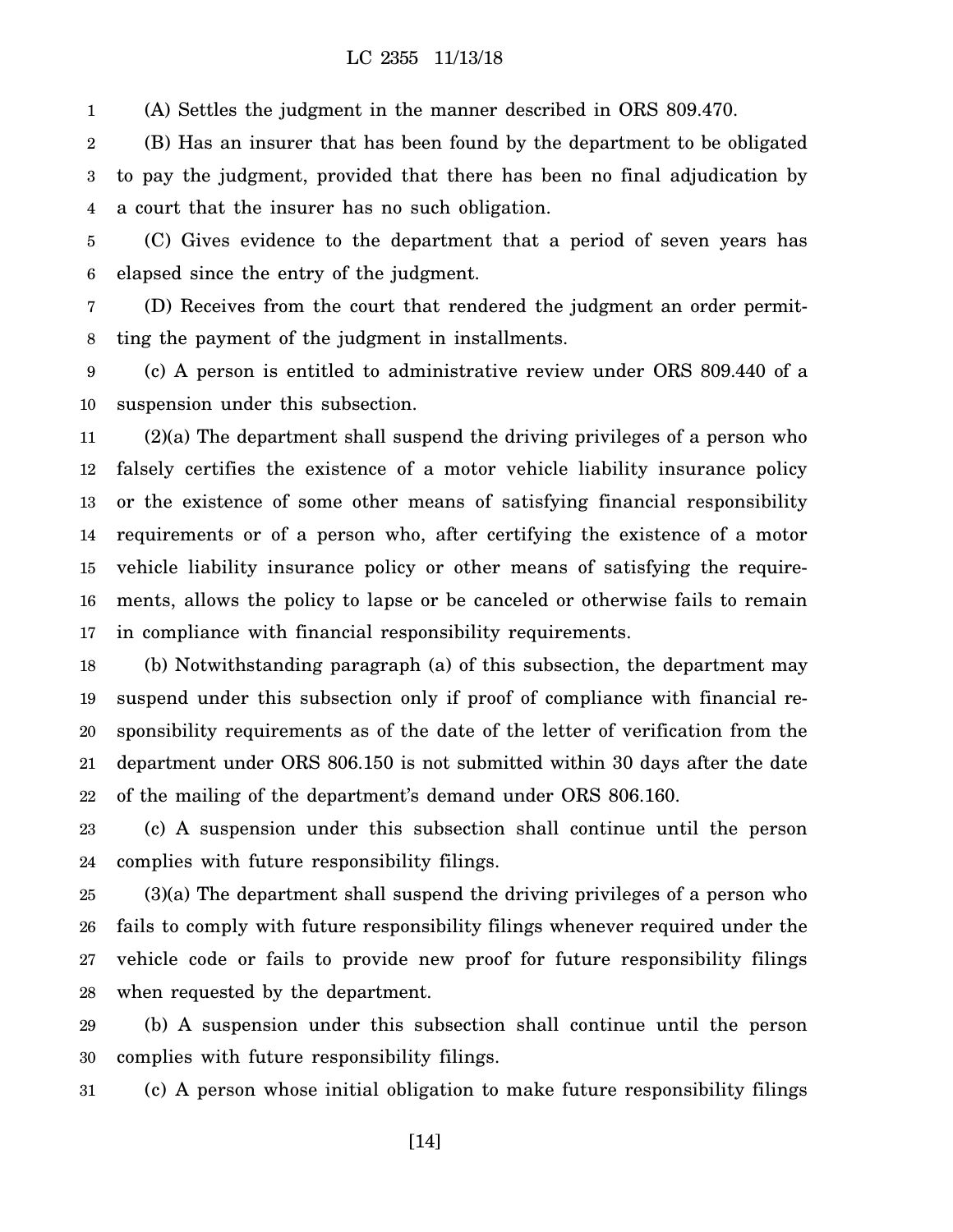1 2 3 4 5 6 7 8 is not based upon a conviction or other action by a court is entitled to a hearing under ORS 809.440 prior to a suspension under this subsection. A person whose obligation to make future responsibility filings is based upon a conviction or other action by a court is entitled to administrative review under ORS 809.440 of a suspension under this subsection. A person whose suspension under this subsection is based on lapses in filing after the initial filing has been made is entitled to administrative review under ORS 809.440. (4)(a) The department shall suspend driving privileges when provided un-

9 10 der ORS 809.416. The suspension shall continue until the earlier of the following:

11 12 13 (A) The person establishes to the satisfaction of the department that the person has performed all acts necessary under ORS 809.416 to make the person not subject to suspension.

14 15 16 17 (B) Ten years from the date the traffic offense or violation of ORS 471.430 occurred if the suspension is imposed for a reason described in ORS 809.416 [*(1) or 20 years from the date the traffic offense occurred if the suspension is imposed for a reason described in ORS 809.416 (2)*].

18 19 (b) A person is entitled to administrative review under ORS 809.440 of a suspension under this subsection.

20 21 22 23 24 (5) Upon determination by the department that a person has committed an act that constitutes an offense described in ORS 809.310, the department may suspend any driving privileges or any identification card of the person determined to have committed the act. A suspension under this subsection shall continue for a period of one year.

25 26 27 28 29 30 (6) Upon determination by the department that a person has submitted false information to the department for the purpose of establishing or maintaining qualification to operate a commercial motor vehicle or hold commercial driving privileges, the department shall suspend the commercial driving privileges or the person's right to apply for commercial driving privileges for a period of one year.

31 **SECTION 11.** ORS 809.416, as amended by section 34, chapter 76, Oregon

[15]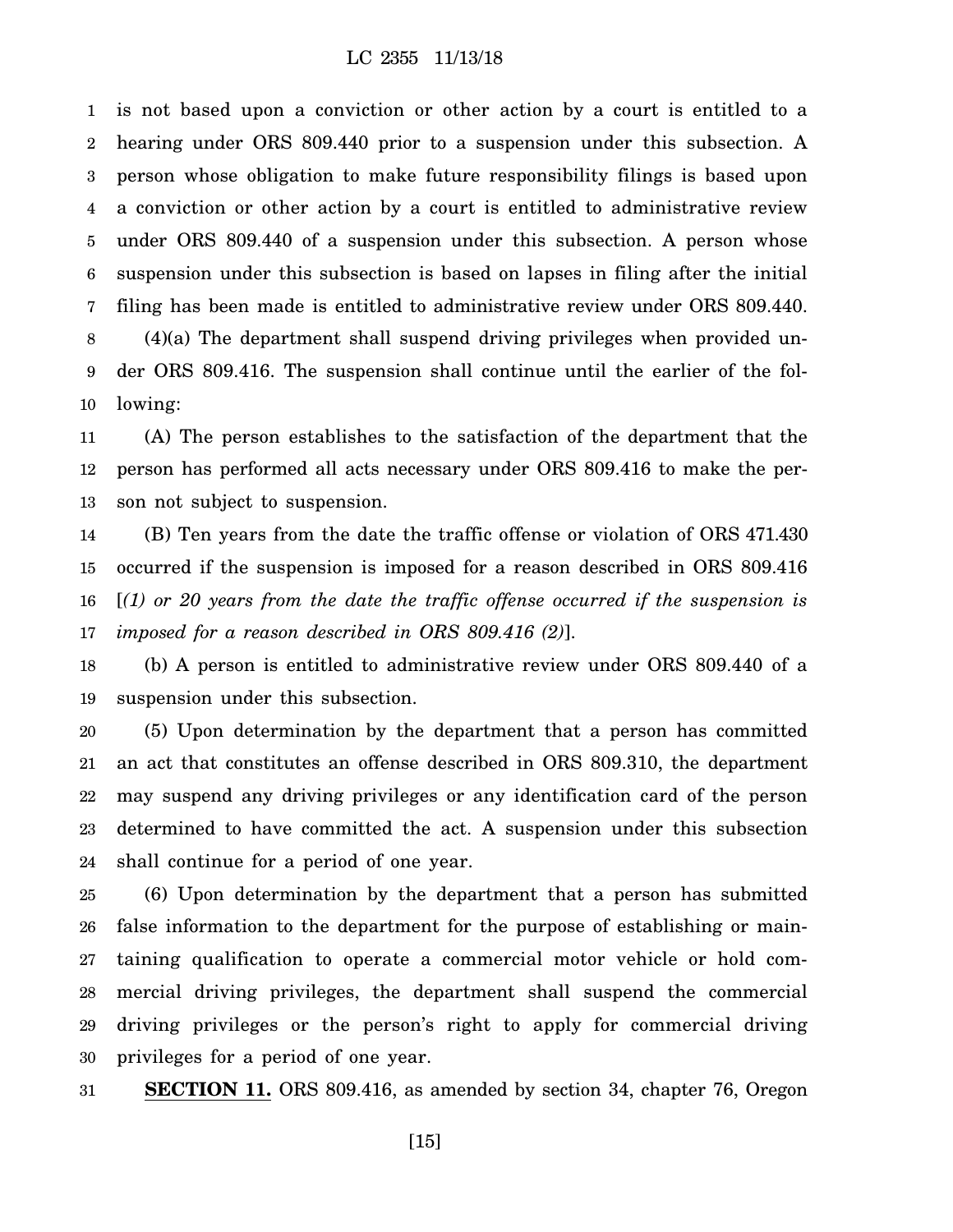1 Laws 2018, is amended to read:

2 3 4 5 809.416. [*This section establishes circumstances that will make a person subject to suspension under ORS 809.415 (4) and what a person is required to do to make the person no longer subject to suspension. The following apply as described:*]

6 7 8 9 10 11 12 13 14 15 16 17 [*(1)*] A person is subject to suspension under ORS 809.415 (4) if the Department of Transportation receives notice from a court to apply this section under ORS 809.220. A person who is subject under this subsection remains subject until the person presents the department with notice issued by the court showing that the person is no longer subject to this section or until 10 years have elapsed from the date the [*traffic offense or*] violation of ORS 471.430 **or 475B.316** occurred, whichever is earlier. [*This subsection shall not subject a person to ORS 809.415 (4) for any pedestrian offense, bicycling offense or parking offense.*] Upon receipt of notice from a court, the department shall send a letter by first class mail advising the person that the suspension will commence 60 days from the date of the letter unless the person presents the department with the notice required by this subsection.

18 19 20 21 22 [*(2) A person is subject to suspension under ORS 809.415 (4) if the department receives a notice of suspension from a court under ORS 809.210 indicating that the person has failed or refused to pay a fine or obey an order of the court. A person who is subject under this subsection remains subject until the earlier of the following:*]

23 24 [*(a) The person presents the department with a notice of reinstatement issued by the court showing that the person:*]

25 26 [*(A) Is making payments, has paid the fine or has obeyed the order of the court; or*]

27 28 [*(B) Has enrolled in a preapprenticeship program, as defined in ORS 660.010, or is a registered apprentice under ORS 660.020; or*]

29 30 31 [*(b) Twenty years have elapsed from the date the traffic offense occurred.*] [*(3) Subsection (2) of this section does not subject a person to ORS 809.415 (4) for failure or refusal to pay a fine relating to any pedestrian offense, bicy-*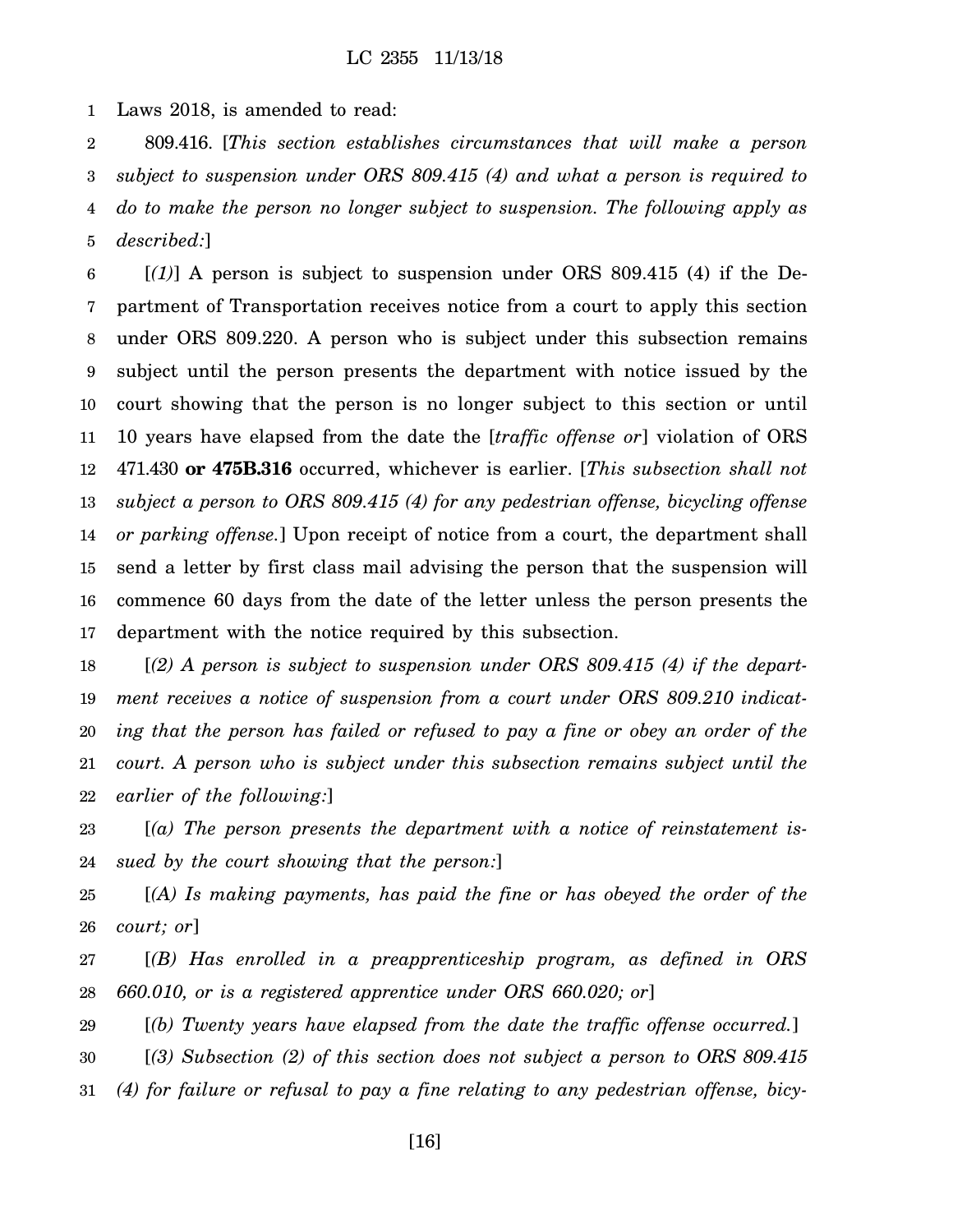1 2 3 4 5 *cling offense or parking offense. Upon receipt of a notice of suspension from a court, the department shall send a letter by first class mail advising the person that the suspension will commence 60 days from the date of the letter unless the person presents the department with the notice of reinstatement required by this subsection.*]

6 **SECTION 12.** ORS 809.515 is amended to read:

7 8 9 10 11 12 13 14 15 809.515. (1)(a) The Department of Transportation shall suspend the commercial driving privileges of a person if the department receives a notice from another jurisdiction that the person failed to appear[*, pay a fine or comply with an order of the court*] in a prosecution on a citation for a traffic offense or for a violation in the other jurisdiction that, if committed in this state, would be grounds for suspension under ORS [*809.210 or*] 809.220, and the person held commercial driving privileges or was operating a commercial motor vehicle at the time of the offense. The period of a suspension under this subsection is the shorter of:

16 (A) Ten years; or

17 18 (B) Until the department receives notice from the other jurisdiction that the person appeared[*, paid the fine or complied with the court's order*].

19 20 21 22 (b) The department shall suspend a person's commercial driving privileges under this subsection without regard to whether the other jurisdiction suspends any driving privileges of the person by reason of the person's failure to appear[*, pay a fine or comply with an order of the court*].

23 24 25 (c) This subsection does not apply to failure to appear[*, pay a fine or comply with an order of the court*] in a proceeding relating to a parking, pedestrian, vehicle defect or bicycling offense.

26 27 28 29 30 31 (2) The department shall suspend the commercial driving privileges of a person if the department receives a notice from the Federal Motor Carrier Safety Administration that the person has been disqualified from operating a commercial motor vehicle and that the disqualification is due to a determination that the driving of that person constitutes an imminent hazard. The department shall immediately suspend commercial driving privileges under

[17]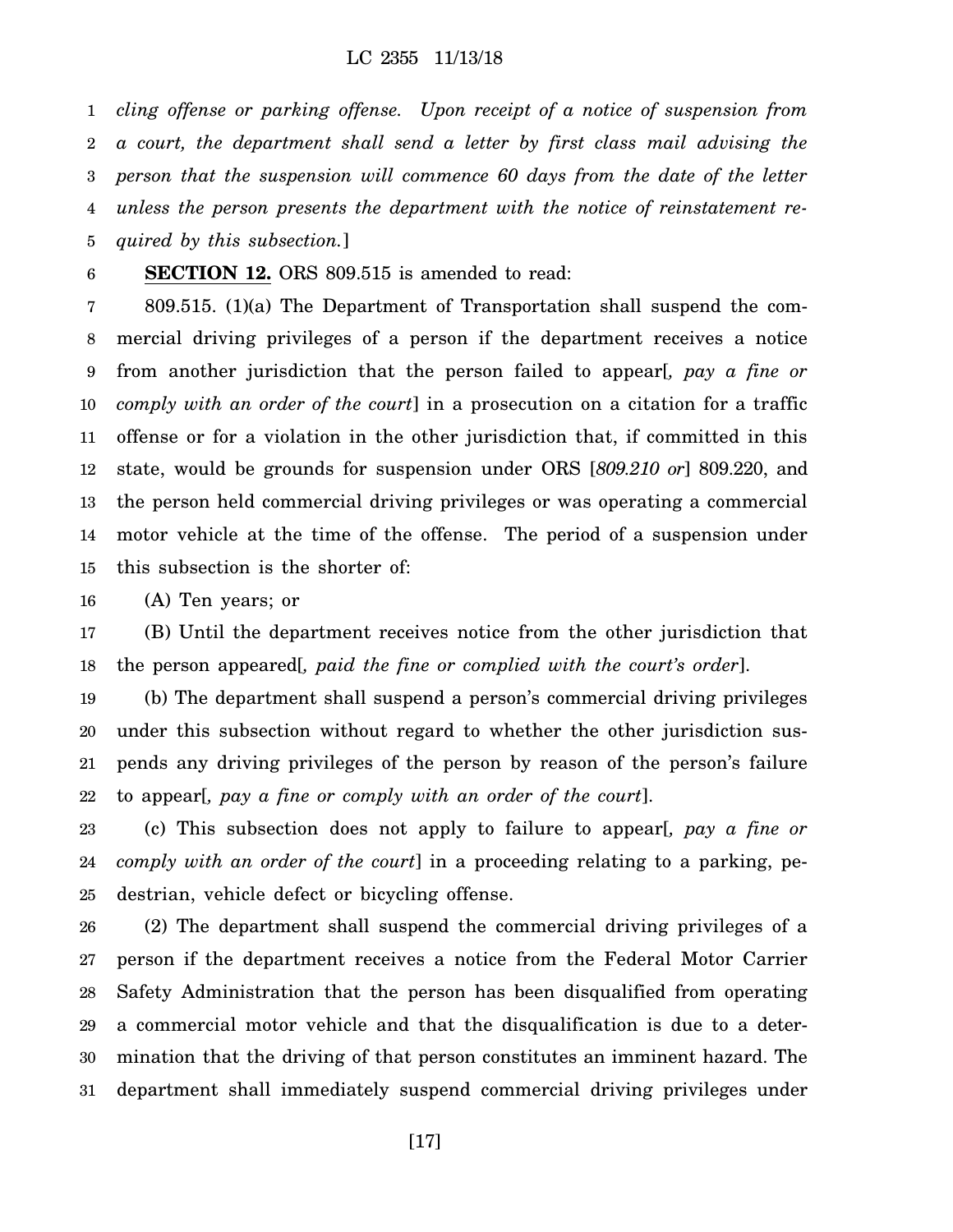1 2 3 4 5 6 this subsection without hearing, but the person may request a postimposition hearing under ORS 809.440 (4), without regard to any hearings conducted by the Federal Motor Carrier Safety Administration. The period of a suspension under this section is the period of suspension prescribed by the Federal Motor Carrier Safety Administration, or one year, whichever is shorter.

### 7

## **SECTION 13. ORS 809.210 is repealed.**

8 9 10 11 12 13 14 15 16 17 **SECTION 14. The amendments to ORS 153.061, 153.073, 153.772, 419C.306, 807.010, 807.120, 809.220, 809.280, 809.380, 809.415, 809.416 and 809.515 by sections 1 to 12 of this 2019 Act and the repeal of ORS 809.210 by section 13 of this of this 2019 Act apply to conduct giving rise to a driving privilege restriction or driving privilege suspension on or after the effective date of this 2019 Act. Driving privilege restrictions or driving privilege suspensions imposed before the effective date of this 2019 Act shall be governed by law applicable to driving privilege restrictions and driving privilege suspensions in effect at the time of the most recent restriction or suspension.**

18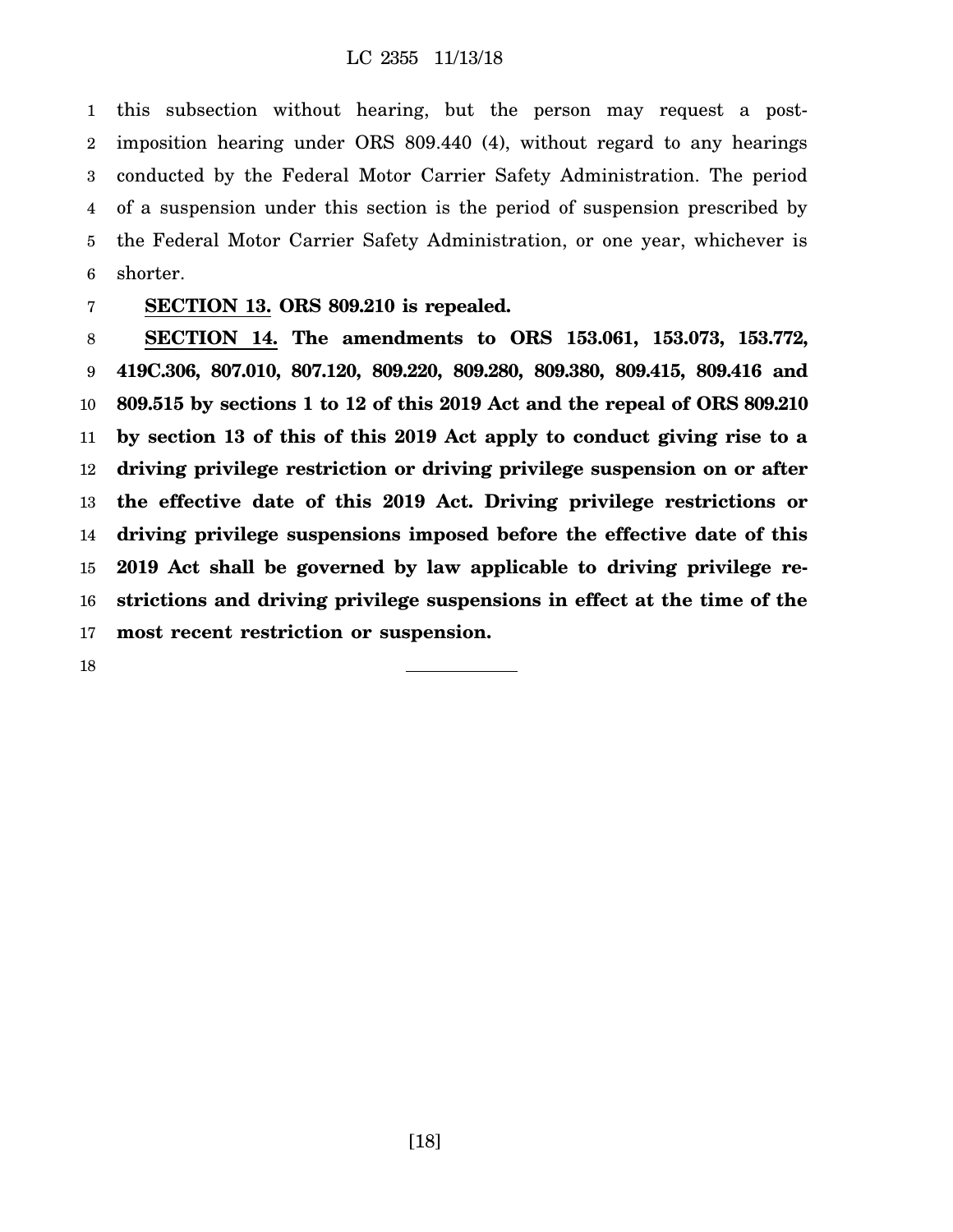LC 2377 2019 Regular Session 11/19/18 (DFY/ps)

# **D R A F T**

### **SUMMARY**

Establishes Task Force on Prison Education. Requires task force to report to committees of Legislative Assembly by September 15, 2020. Sunsets on December 31, 2020. Declares emergency, effective on passage.

## **A BILL FOR AN ACT**

 $\mathfrak{D}$ Relating to prison education; and declaring an emergency.

3 **Be It Enacted by the People of the State of Oregon:**

4 **SECTION 1. (1) The Task Force on Prison Education is established,**

5 **consisting of 14 members appointed as follows:**

6 7 8 **(a) The President of the Senate shall appoint two members from among members of the Senate. The appointed members may not belong to the same political party.**

9 10 11 **(b) The Speaker of the House of Representatives shall appoint two members from among members of the House of Representatives. The appointed members may not belong to the same political party.**

12 **(c) The Governor shall appoint:**

1

13 **(A) One member representing the office of the Governor;**

- 14 **(B) One member representing the Employment Department;**
- 15 **(C) One member representing community colleges;**
- 16 **(D) One member representing four-year colleges;**
- 17 **(E) One member representing the Department of Corrections;**
- 18 **(F) One member representing Oregon businesses;**
- 19 **(G) One member representing building trades;**
- 20 **(H) One male individual who was formerly incarcerated;**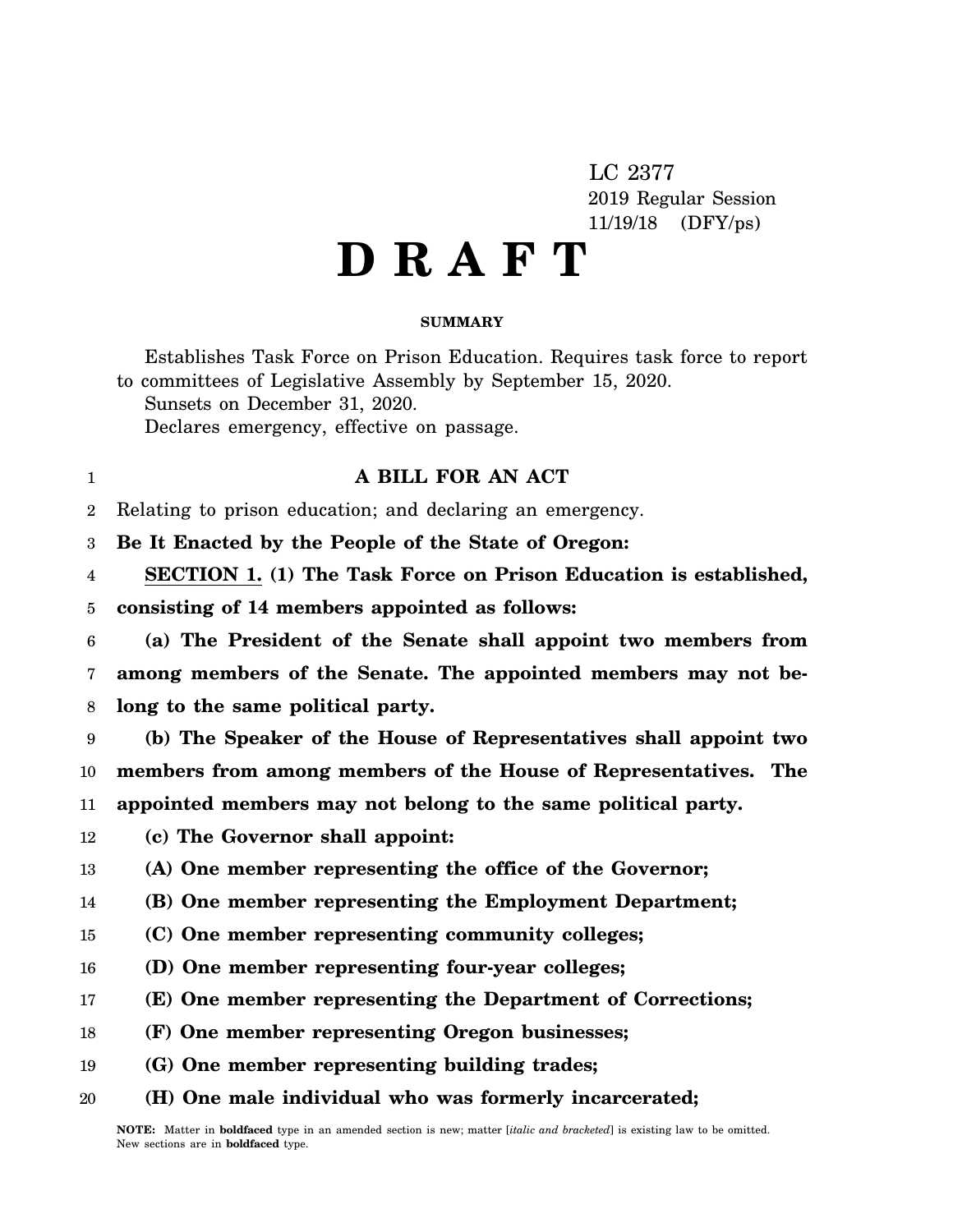### LC 2377 11/19/18

1 **(I) One female individual who was formerly incarcerated; and**

2 3 **(J) One member with expertise in community reentry for former prisoners.**

4 **(2) The task force shall study the following:**

5 6 **(a) Existing prisoner education and training programs provided by prisons, Oregon Corrections Enterprises and volunteers;**

7 8 **(b) Barriers to access to such programs, including space and budget limitations; and**

9 10 **(c) Options and opportunities for expanding, updating and improving such programs.**

11 12 **(3) A majority of the members of the task force constitutes a quorum for the transaction of business.**

13 14 **(4) Official action by the task force requires the approval of a majority of the members of the task force.**

15 16 **(5) The task force shall elect one of its members to serve as chairperson.**

17 18 **(6) If there is a vacancy for any cause, the appointing authority shall make an appointment to become immediately effective.**

19 20 21 **(7) The task force shall meet at times and places specified by the call of the chairperson or of a majority of the members of the task force.**

22 23 **(8) The task force may adopt rules necessary for the operation of the task force.**

24 25 26 27 **(9) The task force shall submit a report, which may include recommendations for legislation, to the standing or interim committees of the Legislative Assembly with subject matter jurisdiction over the judiciary no later than September 15, 2020.**

28 29 **(10) The office of the Governor shall provide staff support to the task force.**

30 31 **(11) Members of the task force who are not members of the Legislative Assembly are not entitled to compensation or reimbursement**

[2]